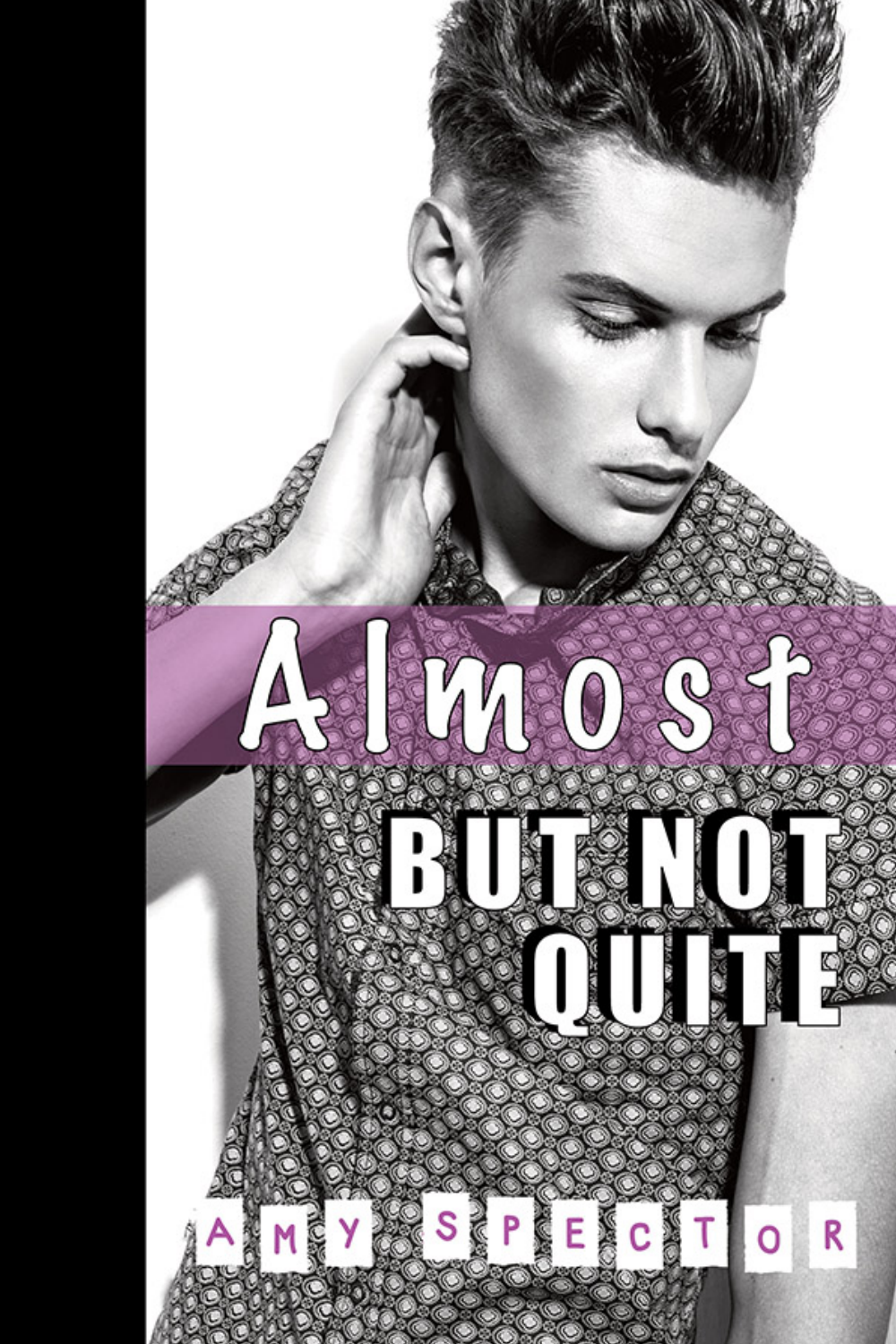## **Table of Contents**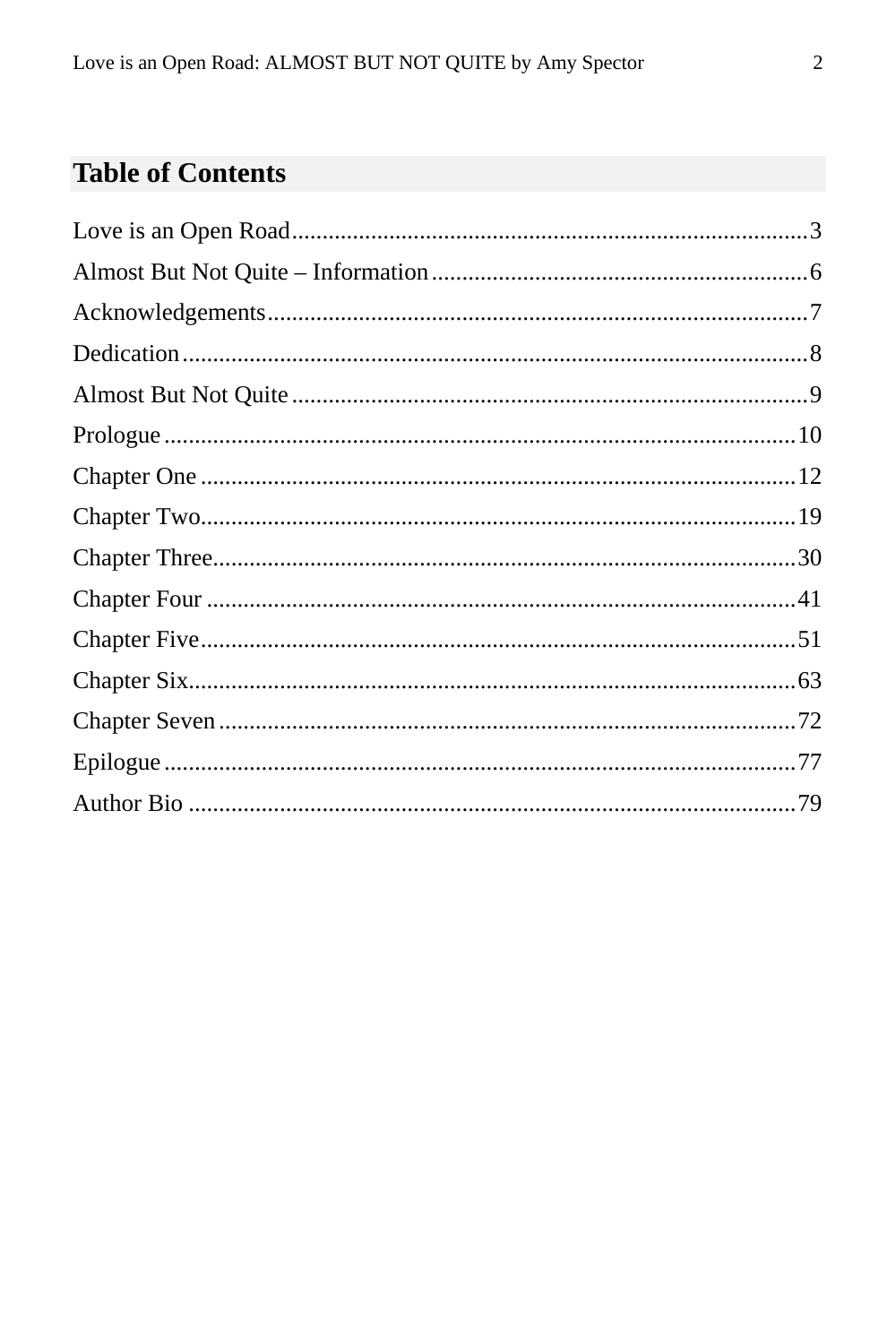# <span id="page-2-0"></span>**Love is an Open Road**

*An M/M Romance series*

# **ALMOST BUT NOT QUITE**

## **By Amy Spector**

## **Introduction**

The story you are about to read celebrates love, sex and romance between men. It is a product of the *Love is an Open Road* promotion sponsored by the *Goodreads M/M Romance Group* and is published as a gift to you.

## **What Is Love is an Open Road?**

The *Goodreads M/M Romance Group* invited members to choose a photo and pen a letter asking for a short M/M romance story inspired by the image; authors from the group were encouraged to select a letter and write an original tale. The result was an outpouring of creativity that shone a spotlight on the special bond between M/M romance writers and the people who love what these authors do.

A written description of the image that inspired this story is provided along with the original request letter. If you'd like to view the photo, please feel free to join the [Goodreads M/M Romance Group](http://www.goodreads.com/group/show/20149-m-m-romance) and visit the discussion section: *Love is an Open Road*.

No matter if you are a long-time devotee to M/M Romance, just new to the genre or fall somewhere in between, you are in for a delicious treat.

#### **Words of Caution**

This story may contain sexually explicit content and is **intended for adult readers.** It may contain content that is disagreeable or distressing to some readers. The *M/M Romance Group* strongly recommends that each reader review the General Information section before each story for story tags as well as for content warnings.

Each year, a dedicated group of Volunteers from the M/M Romance Group work hard behind the scenes to bring these stories to you. Our Editors, Formatters, Proofreaders, and those working on Quality Assurance, spend many long hours over a course of several months so that each Event is a success. As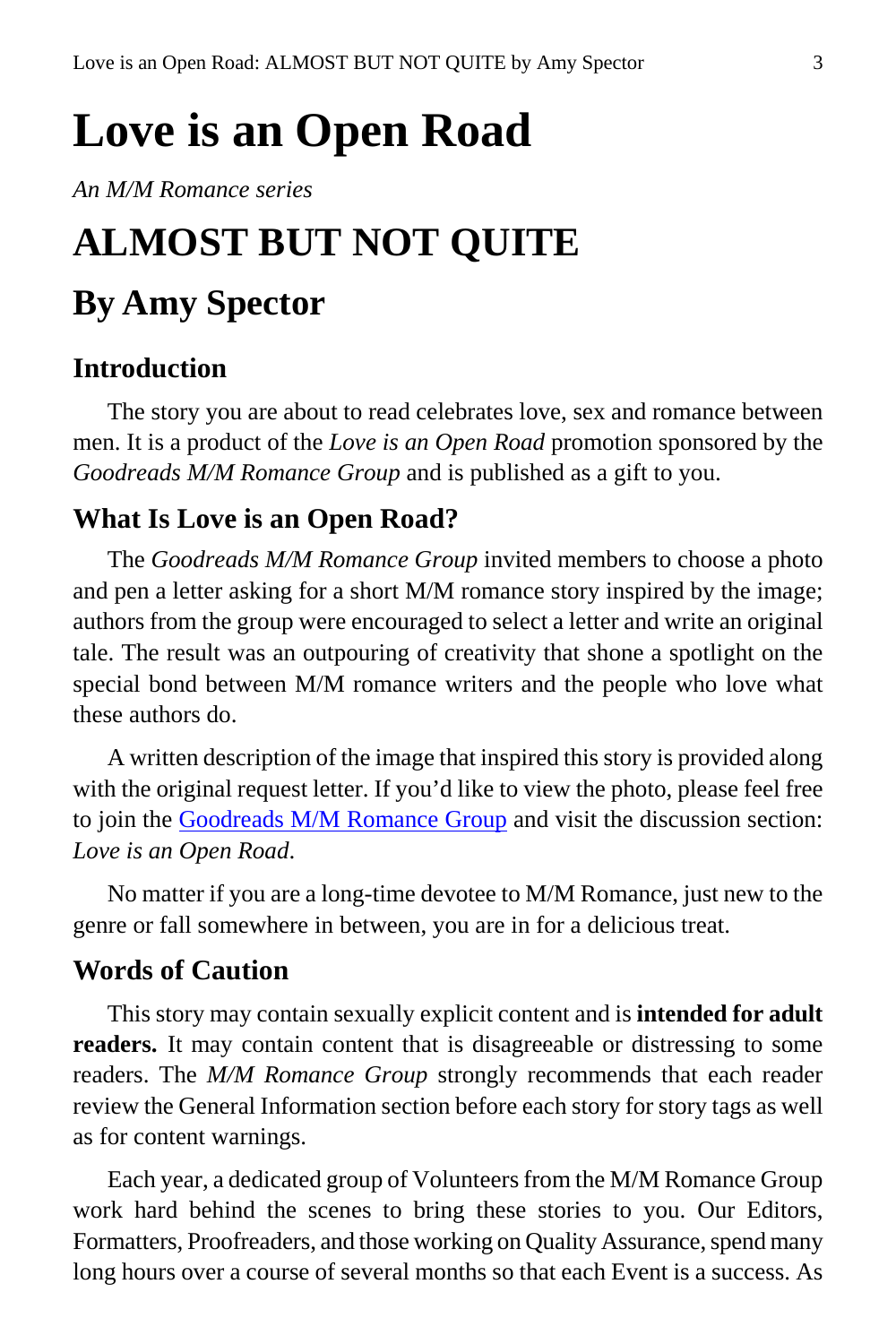each and every author also gives freely of their time and talent, it was decided that all edits suggested may be accepted or rejected by the author at any given time. For this reason, some stories will appear to be more tightly edited than others, depending on the choice of the author.

This story is a work of fiction. Names, characters, places and incidents are the products of the author's imagination or are used fictitiously. Any resemblance to actual events, locales, or persons, living or dead, is entirely coincidental.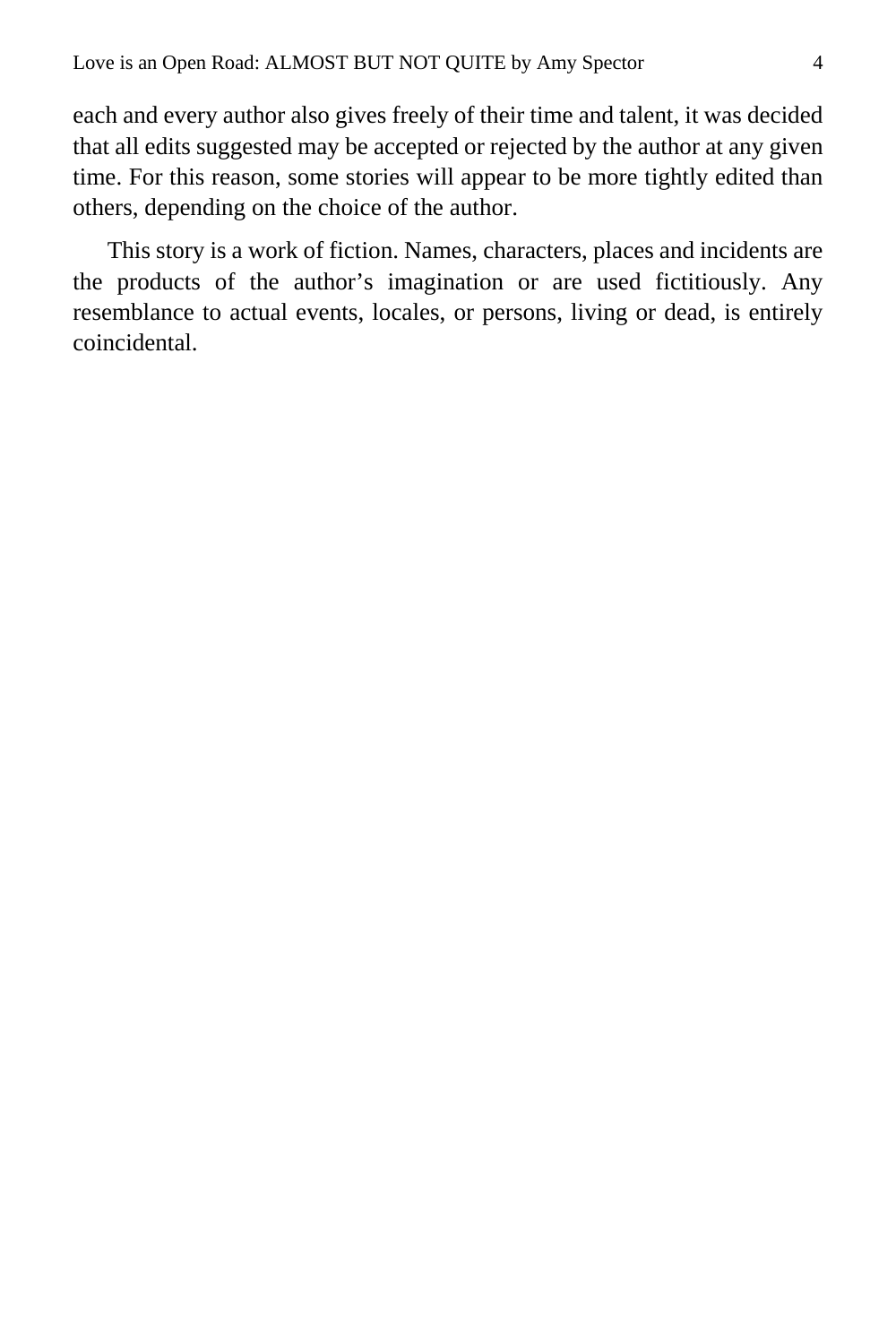All rights reserved worldwide.

This eBook may be distributed freely in its entirety courtesy of the Goodreads M/M Romance Group. This eBook may not be sold, manipulated or reproduced in any format without the express written permission of the author.

Almost But Not Quite, Copyright © 2015 Amy Spector

Cover Art by Amy Spector

This ebook is published by the *M/M Romance Group* and is not directly endorsed by or affiliated with Goodreads Inc.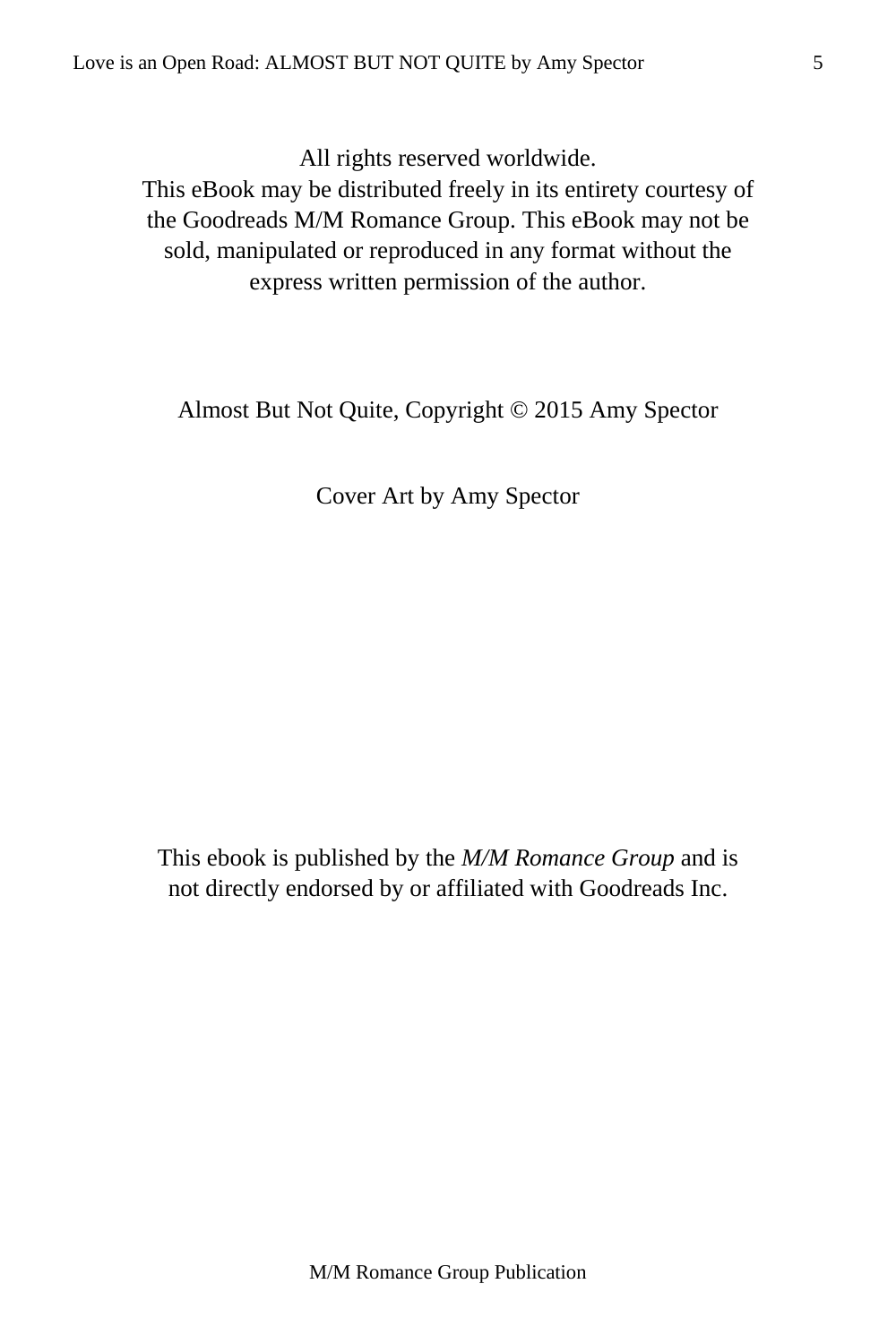# <span id="page-5-0"></span>**ALMOST BUT NOT QUITE By Amy Spector**

## **Photo Description**

A photograph of an attractive man is shot through a windowpane and between the pillars of an office building, as he stands in its lobby. He has short, wavy black hair and a closely trimmed mustache and beard. He is wearing a dark blue suit, a dark blue tie with a white dotted design, and a white-collared dress shirt. Head tilted down slightly, he listens to someone on the other end of a cell phone.

## **Story Letter**

## *Dear Author,*

*This is billionaire Max. I met him last year when I had hit rock bottom, I had nowhere else to go, no money, no job prospects, just a drug habit I picked up to help me cope with the horrible things that had happened to me since running away from my abusive home. They say when it rains it pours; well can you make the rain stop by bringing this ray of sunshine into my life?*

I'm kind of going for a cinderfella feel here, hurt/comfort… I am uncomfortable with BDSM and don't particularly like paranormal or science fiction. The rest is up to you, even the name if you don't like Max.

*Yours sincerely*,

*Michgee*

## **Story Info**

**Genre:** contemporary

**Tags:** hurt/comfort, age gap, addiction drug/alcohol, cinderfella, family drama, slow burn/UST

**Word Count:** 25,252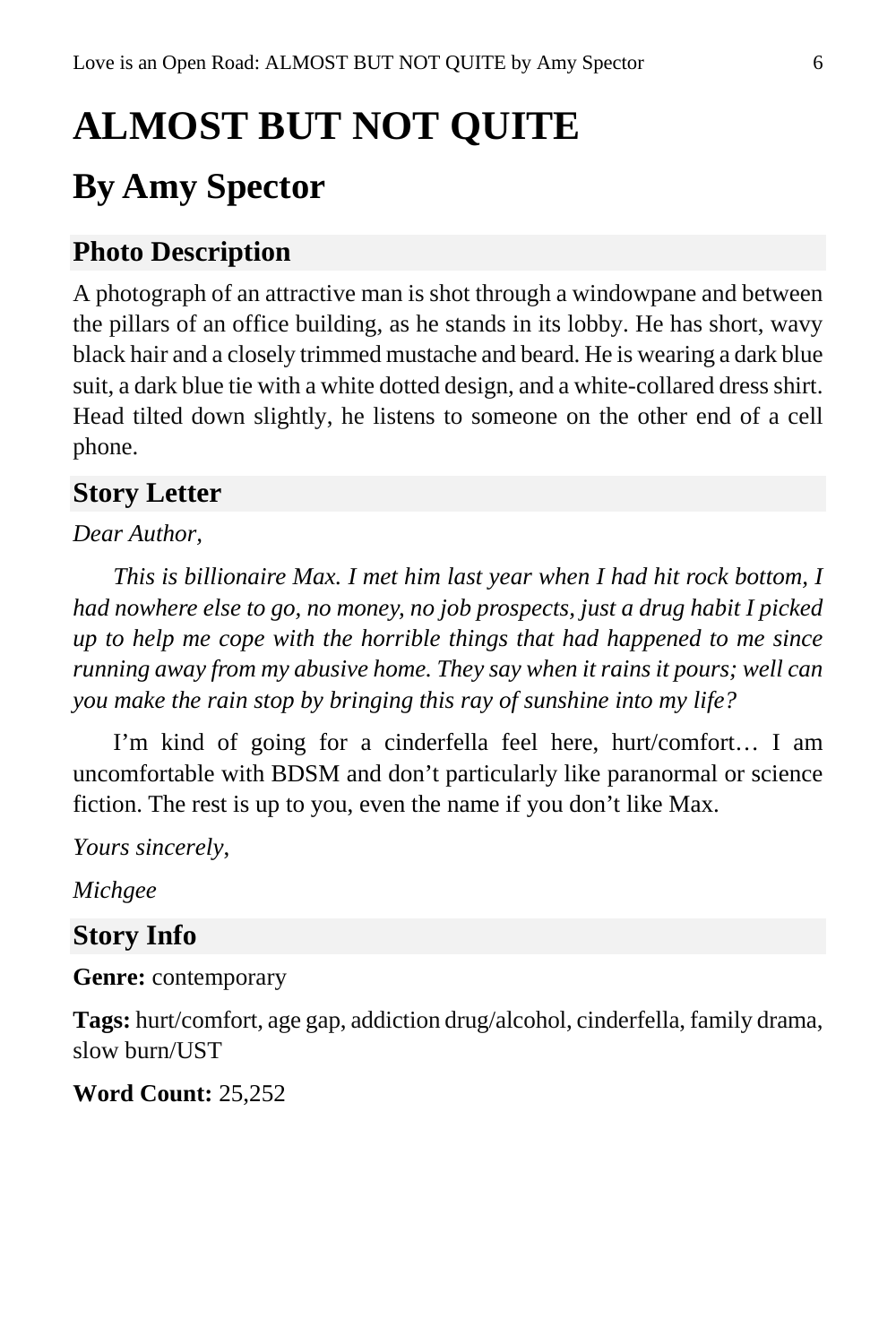## *Acknowledgements*

<span id="page-6-0"></span>My sincerest thanks to Al, Kristan, and Layla. You guys are truly the best. Thanks to the lovely Michgee for her great prompt and to Elizabetta and all the MM group volunteers that make all this possible.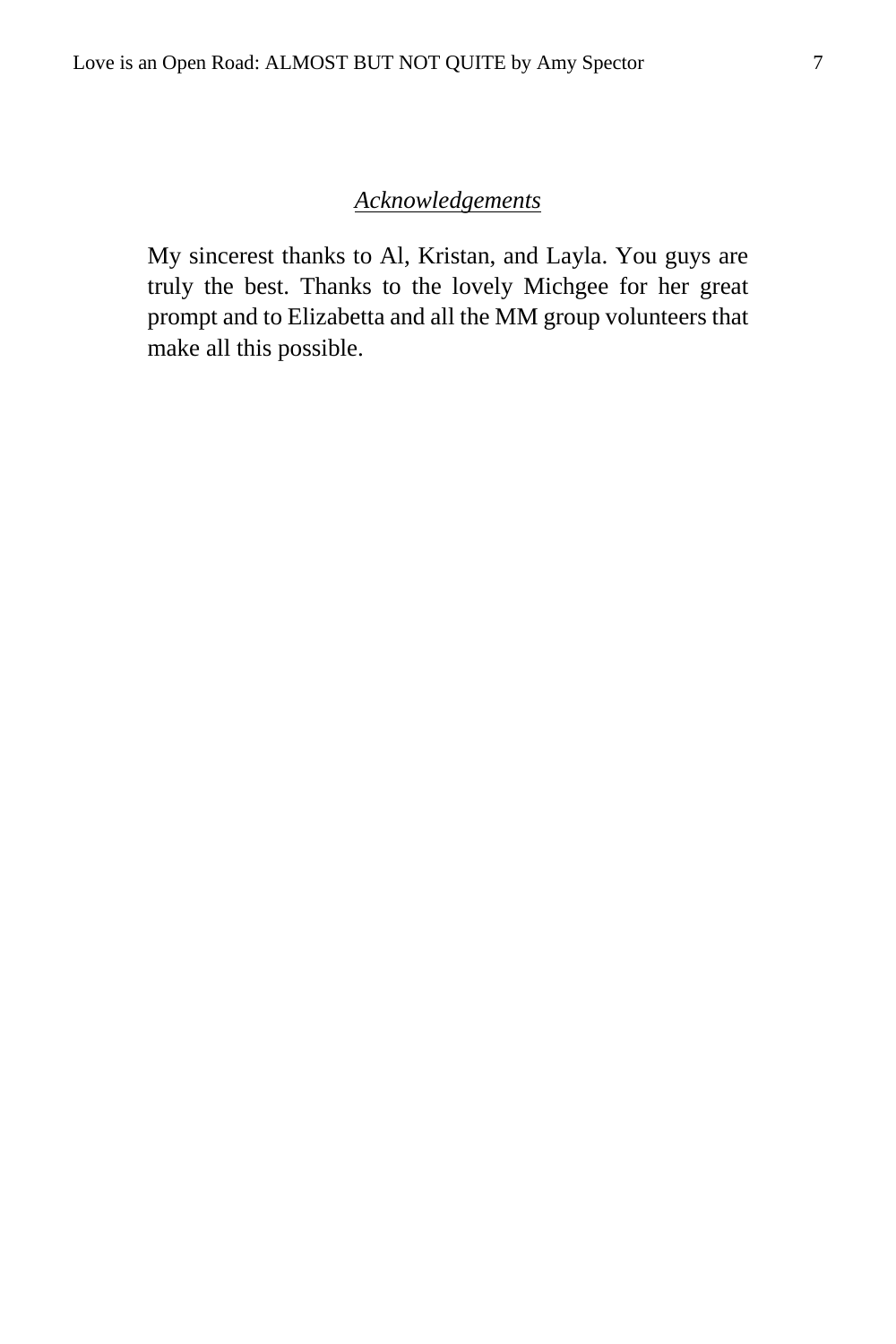## *Dedication*

<span id="page-7-0"></span>This story is dedicated to Jonathan. See? I didn't forget. You little shit.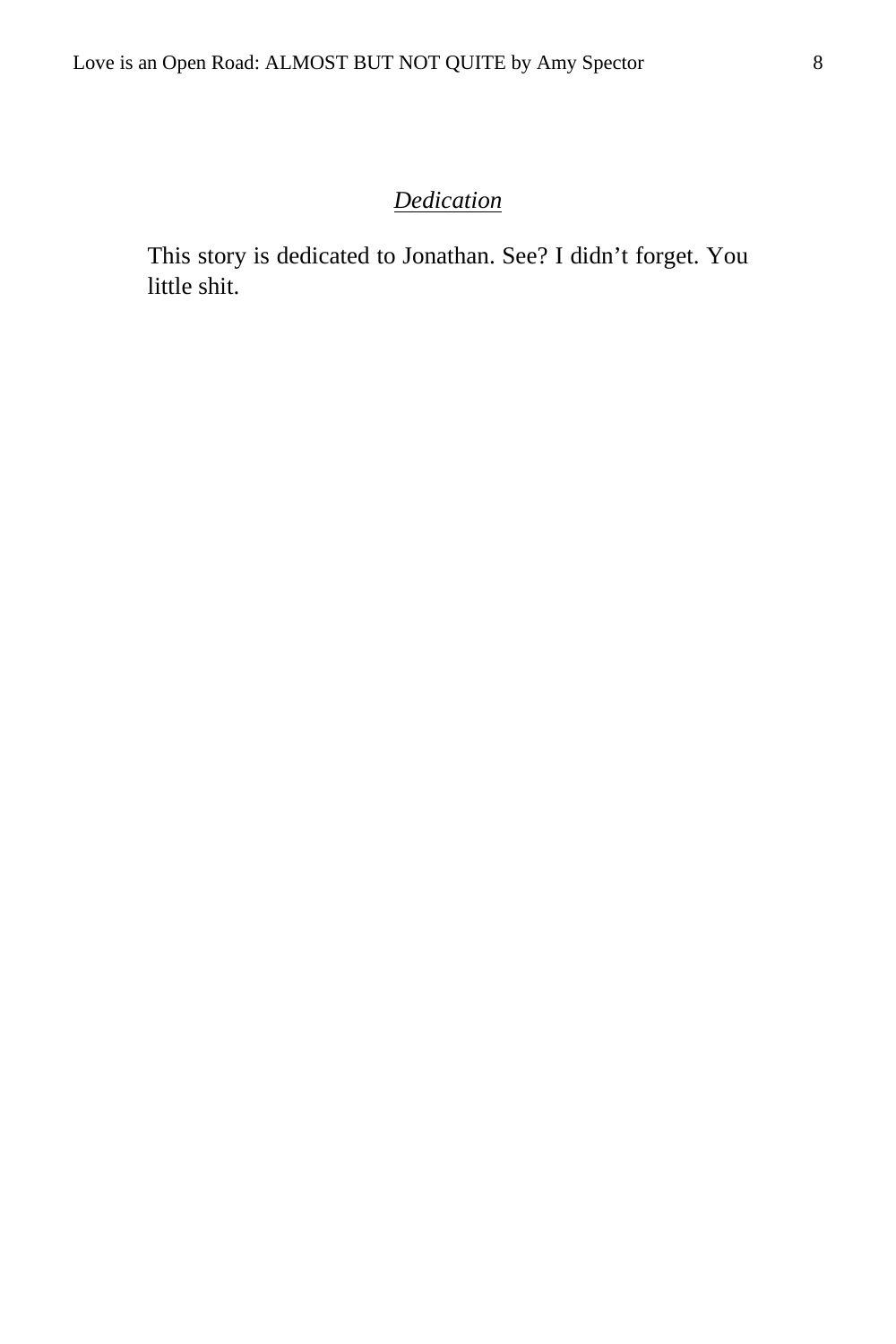## <span id="page-8-0"></span>**ALMOST BUT NOT QUITE By Amy Spector**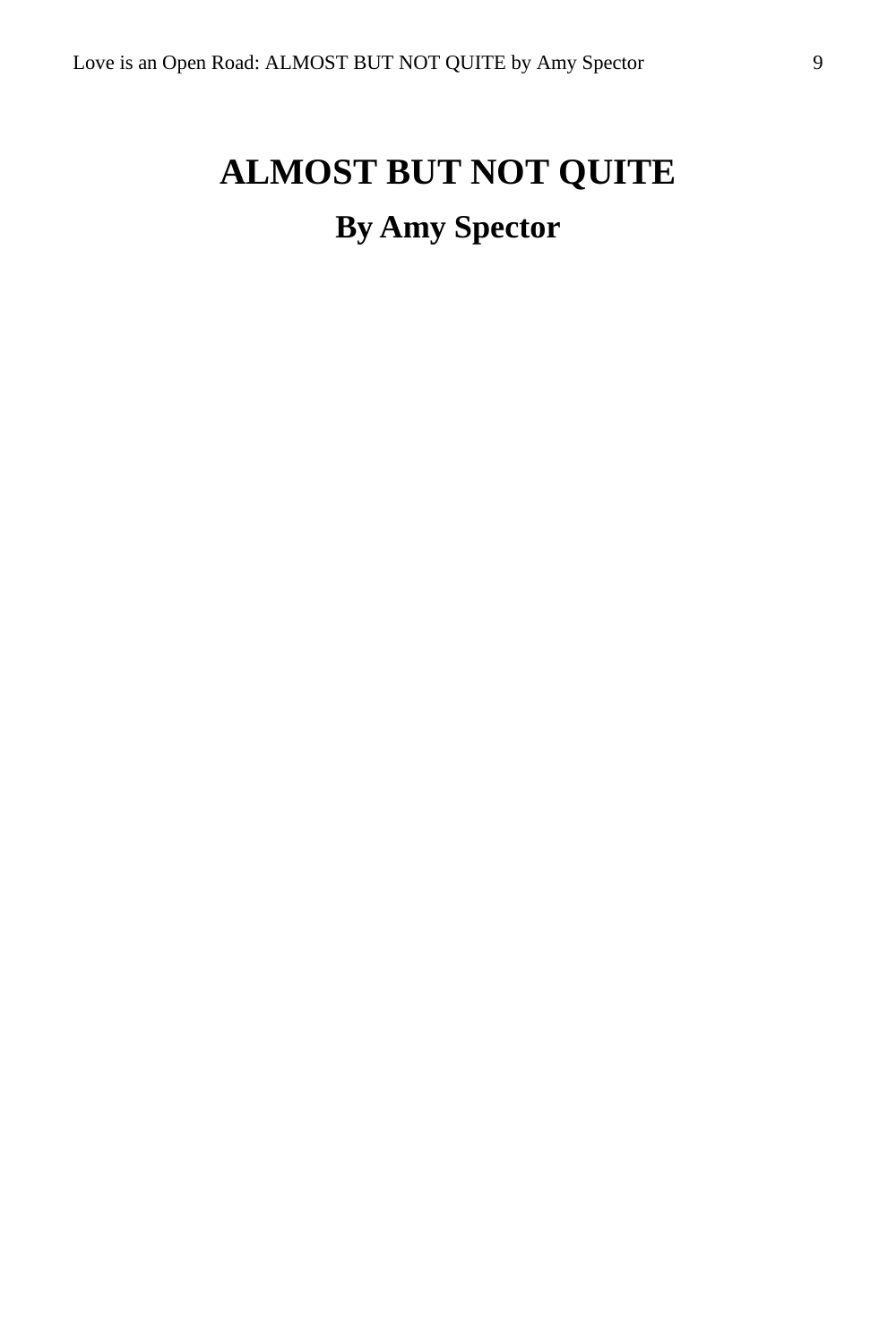## **Prologue**

<span id="page-9-0"></span>Daniel leaned back on his elbows in the grass and stared up at the stars. He liked how much easier they were to see here, away from the streetlights. This late at night it seemed like the sky was nearly full.

When he returned his gaze to the group, he caught Richie watching him and felt himself grow warm from more than the bottle they had been passing around. The way the other boy always looked at him made Daniel feel like something worth looking at. That feeling, something he wished he could wrap up and tuck away for those moments when memories of his father's drunken fists and angry words made Daniel feel like nothing at all.

Every one of them had a similar story: run from a home that wasn't much of a home in the first place. The fact that his story hadn't been special had made it feel… not so bad. They'd found him and fed him and taught him how to navigate the cycle of park to park to shelter and back again, and he owed every last one of them more than he could ever repay.

Tonight Daniel had gotten to be the hero: thirty bucks from some pervert in the park who just wanted to look at him. They had eaten fast food burgers and had bought painkillers for one of the twins' toothache. Now they shared something cheap and potent under a clear September sky.

Daniel watched Richie look away to whisper something in Rachel's ear and nuzzle the crook of her neck. He returned his gaze to the stars overhead. She giggled, and he listened as they stood up to the accompaniment of whistles and teasing to wander into the dense trees at the edge of the park where they had all been hid away for the last few days.

"Is there anything left?" Daniel asked, reaching out to grab the passing bottle.

He swallowed the remains of its contents and tossed it as far as he could throw it, listening for the thud as it hit the ground before curling onto his side and cradling his head on his folded arm. Lying there, he concentrated on the sting of his throat and the burn in his belly, anything to block out the thoughts of his parents, and the man in the park, and the longing he ached with.

He wanted more than this, more than the painful memories, more than the loneliness, more than another winter in a shelter.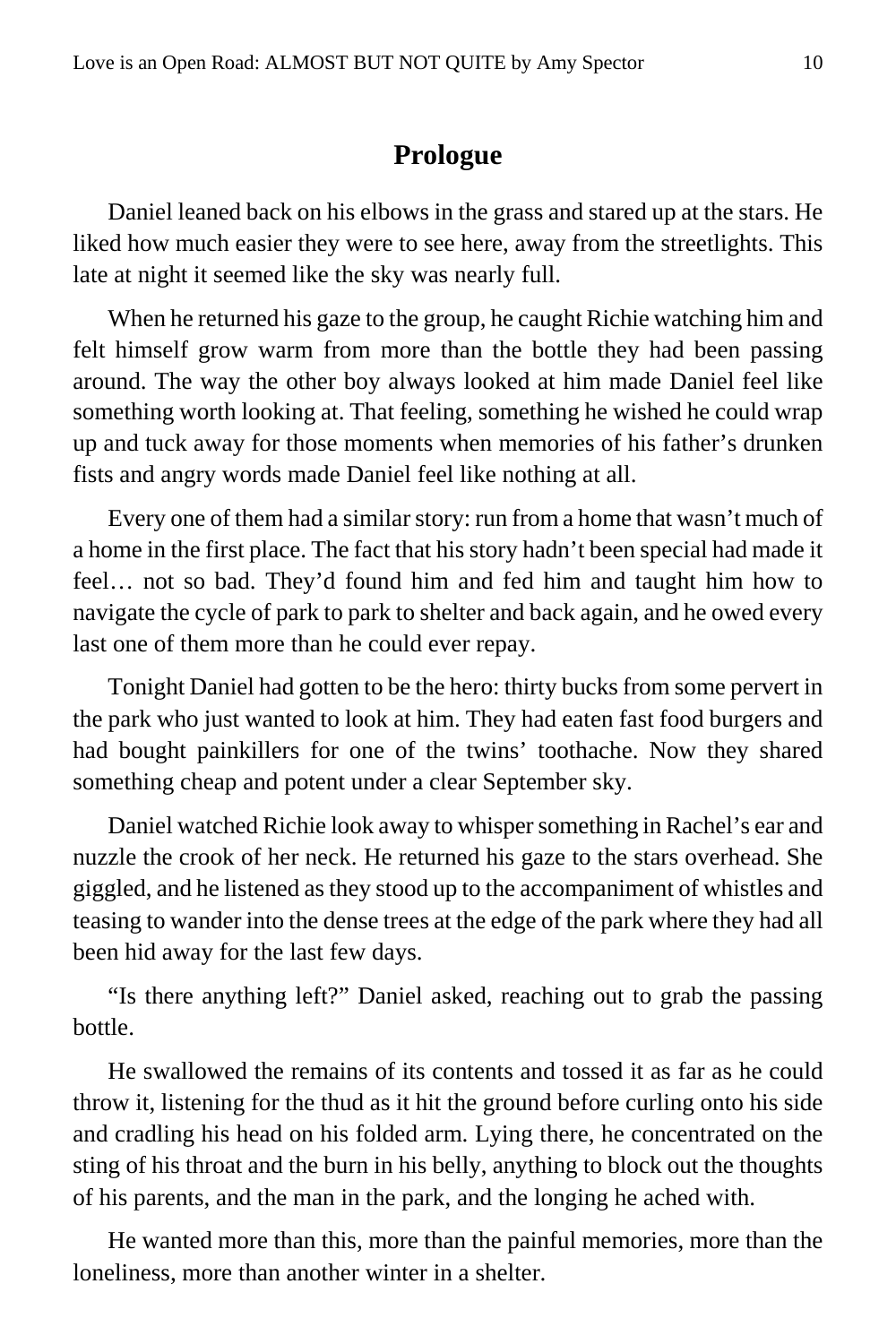Most of all, he wanted someone to look at him as if he were worth looking at, and actually mean it. Almost, but not quite, was somehow worse than not at all.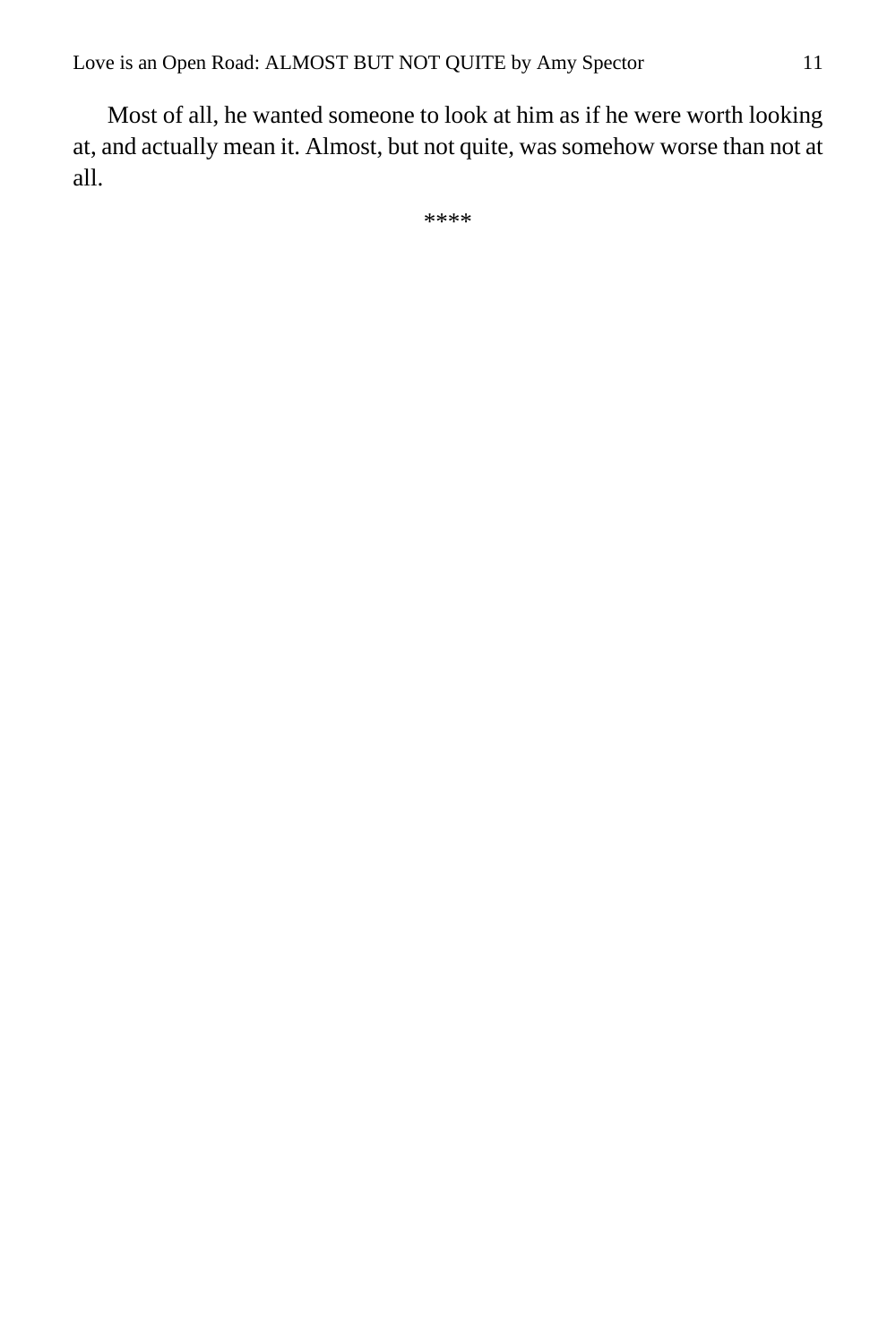## **Chapter One**

#### <span id="page-11-0"></span>*Five Years Later*

"Do you know what your dad would say right now?"

Maximilian Litt looked up from behind his father's desk to where Amanda stood in the doorway, and he couldn't fight his smile.

"Well, let's see…" leaning back in the chair, he stroked the stubble on his jaw "…that he was proud of me?"

"Oh, God no." She laughed at that. "He'd say don't fuck this up, Maximilian."

"Yeah, that sounds about right. Then he'd hit me up for a donation to help the endangered capuchin monkey or something." Max was pretty sure almost that exact thing had happened.

"Is the capuchin monkey endangered?" Amanda asked, taking one of the chairs across from him.

"I have no idea."

He opened the side drawer of the antique mahogany desk and started pulling out what he needed for the meeting. The Edwardian piece, with its delicate inlaid design, was in such contrast to the modern space in which it sat that Max wondered if that hadn't actually been the point. There had been nothing modern about his father either. As everyone around him had sought out ways to make more and more money, Max's father had taken his family's fortune and, in his own unique way, had tried to save the world instead.

"Am I doing the right thing, do you think?" Max glanced up to find Amanda's surprised look, and he smiled. He rarely questioned himself, a trait he suspected came from his dad, and it felt a little uncomfortable sharing the uncertainty with another person. But if not with Amanda, then who with?

His father's longtime assistant had been more a mother to Max than any one of his father's string of wives that had come after his own. Yet, as well as she knew him, even as a young child he had recognized the professional distance the woman had striven to keep. She may have played nurse to his scraped knees and broken hearts, but there was never any question that Amanda Reynolds didn't think of Max as her son. But then, no one else had either.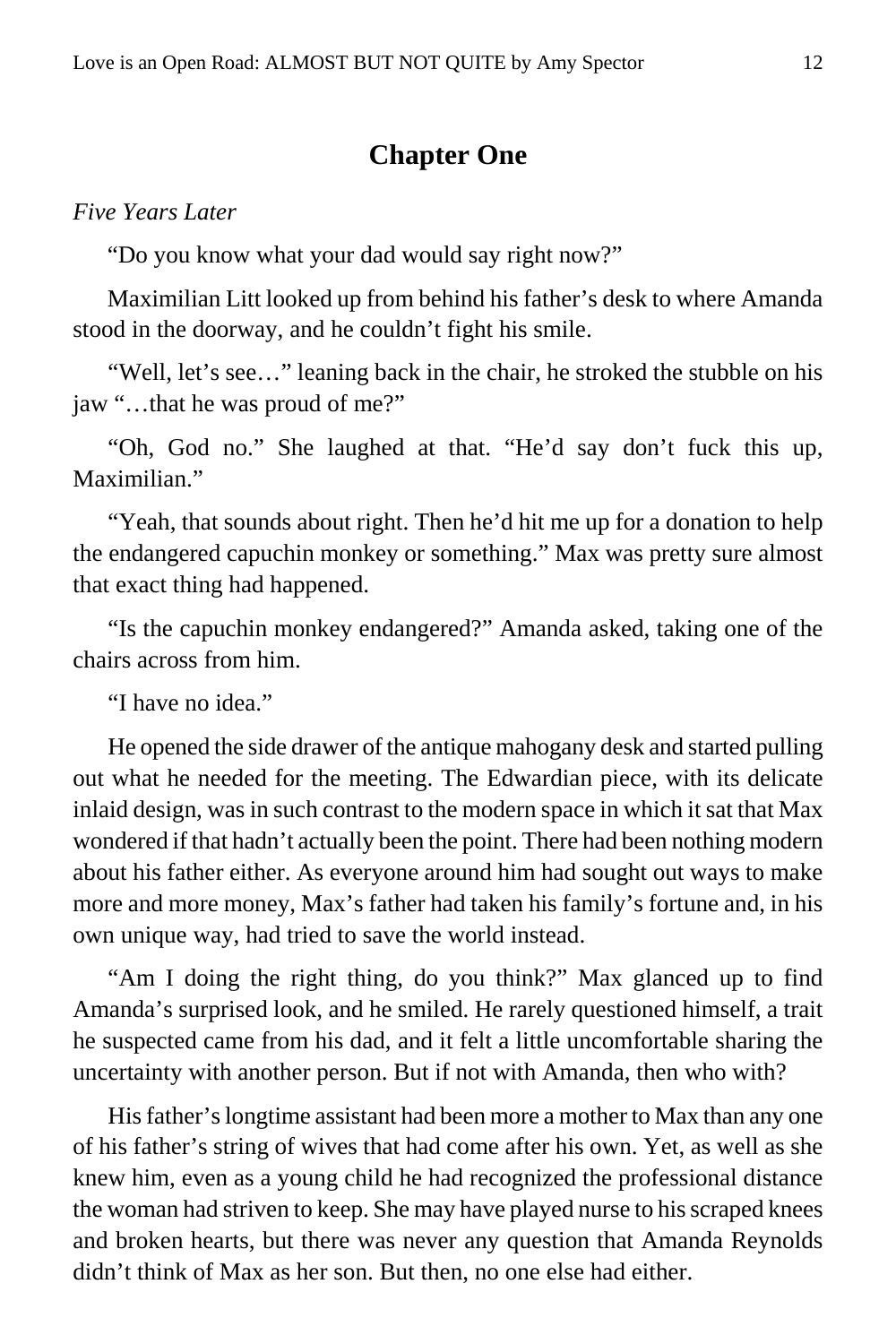He wondered what their relationship would have been like had there been the mothering without the distance. He really couldn't quite imagine it.

"Your father used to ask me the same question." Amanda smiled back at him. "As much as you are like him, you need to remember that your differences from him are also your strengths. He always knew you would take the foundation in a different direction, Max. He expected you to."

Max hoped she was right. He already knew what was being said about him. He was seen as the prodigal son returning only to claim his father's billions. And the truth of that had him questioning his own moral compass. Especially since his plan to change the entirety of the foundation's focus would be him telling the employees and volunteers—and the world at large—that he would be acting as that compass for the whole of the Litt Foundation from here on out.

"Thanks, Amanda. Now, let's talk about something else."

#### *Anything else.*

He stood to walk to the mirror that hung on the far wall to slip on his suit coat. Max knew he looked older than his thirty-five years, but somehow that didn't bother him. He looked like old photographs of his father, always had. As a child, that had somehow made him feel closer to the man even as the man himself had been halfway around the world, with Max the furthest thing from his mind.

"Have you decided what to do with the estate?"

#### *Well, maybe not talk about anything else.*

"I think that is a decision for another day." Max caught Amanda's reflection and saw her look of disapproval. "I just don't have any desire to move back there, not right now, maybe someday. Hell, it would be the perfect place if I ever decide to adopt thirty, forty kids."

Amanda didn't try to hide her eye roll. "It's a beautiful home, Max. If you were a drinker, I would have already won it from you in a game of cards."

He laughed at that, adjusting his tie and winking at her in the mirror. "Right now I'm happy with my little place. I'll have to have you over. It's really lovely. I'm planning on having the old greenhouse out back converted into an office. And did you know it's supposed to have a ghost? The walking tours have been stopping outside it for the last couple of weeks."

"That little place of yours," Amanda said, her words managing to somehow convey another eye roll, "is on the National Register of Historic Places and is easily twice as large as my big place."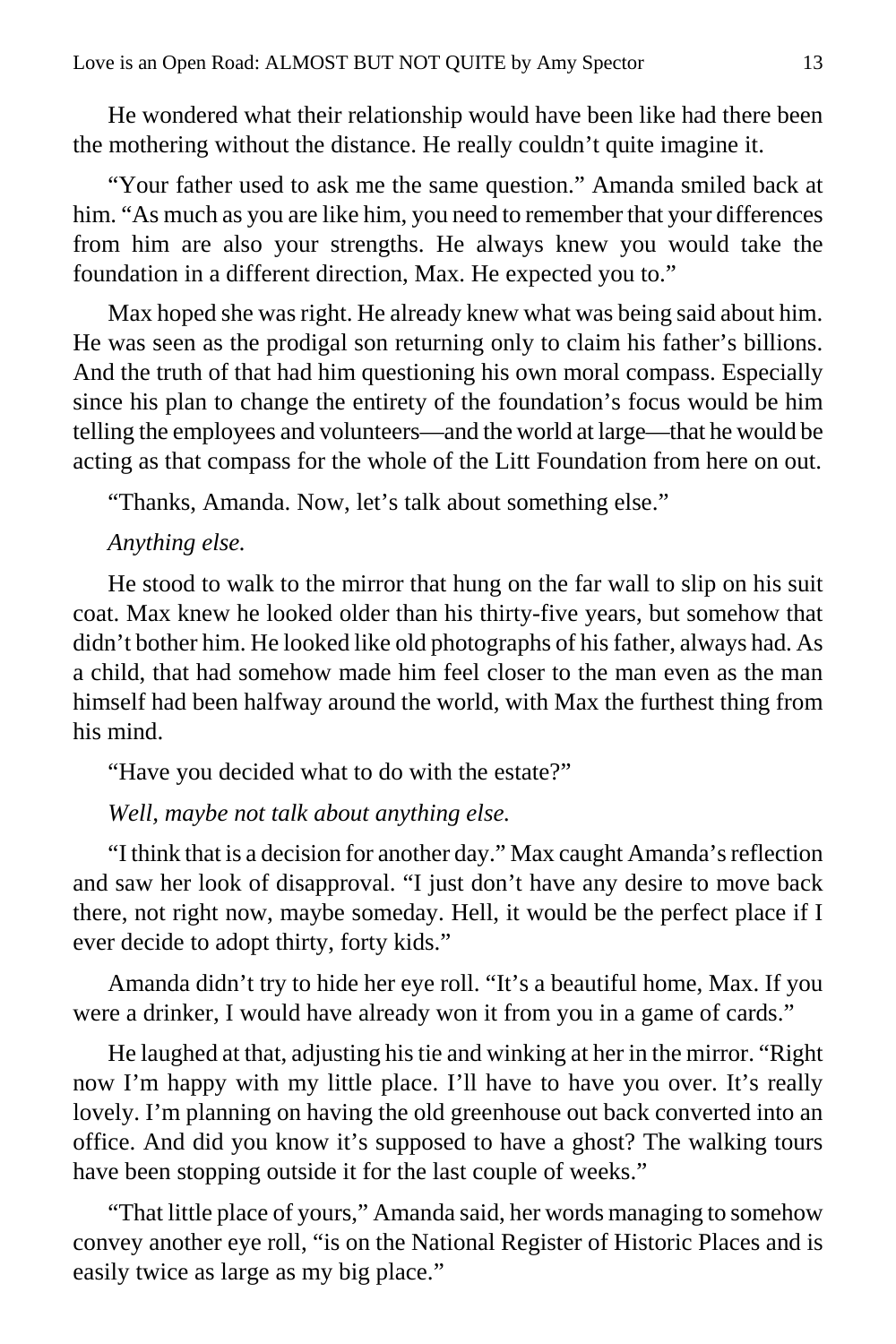"Ten minutes, Mr. Litt." The voice of his administrative assistant brought his focus back to what he had been doing, and Max quickly tugged to even up his white shirt cuffs. "Thank you, Timothy."

Once everything was in order, Max grabbed the case of papers from his desk and leaned down to press a kiss to Amanda's cheek.

"See you after the fireworks."

\*\*\*\*

Daniel was going to lose his job. He knew it. Like some sort of sixth sense, he had felt the eyes on him since the moment he had walked into the salon that morning.

He would have been tempted to strangle Richie if he wasn't angrier at himself than he was with the other man. Daniel had known Richie was bad news from the first day he had stumbled back into his life. But it had been so comforting to have a familiar face, and someone to touch him again, even if those things came with the drugs and the hiding, and the bottle that Daniel always struggled with.

He had broken it off once more, which was inevitable, but the damage was done and now there was little left to do but wait for the fallout.

Daniel had volunteered to fill in on a bleach job early that morning but had instead been placed at the sinks, washing hair and applying conditioning treatments. When he wasn't making small talk with someone over the basin, he was cleaning, restocking the towels, and trying not to worry himself sick.

"There's a chair opening up," Reagan whispered, stepping up to his side and giving a quick glance around. "Who do you think will get it?"

He and Reagan had left the academy together and had been chair sharing with two others for nearly six months. If the decision were based on skill, everyone knew it would go to Daniel, but no one knew how the decision would be made. Besides, Daniel figured he didn't have much of a chance at this point.

"I have no idea." Daniel thought that Reagan seemed a little too pleased, and he guessed that she already knew, or at least she suspected, that Daniel had thrown himself out of the running. Her competitiveness had seemed more understandable in the academy, where everyone had been striving for top marks in hopes of graduating to a position at one of the Academy's salons. Now it just pissed him off.

"Were you sent here to cover for my lunch or something?" He only barely managed to keep his tone civil.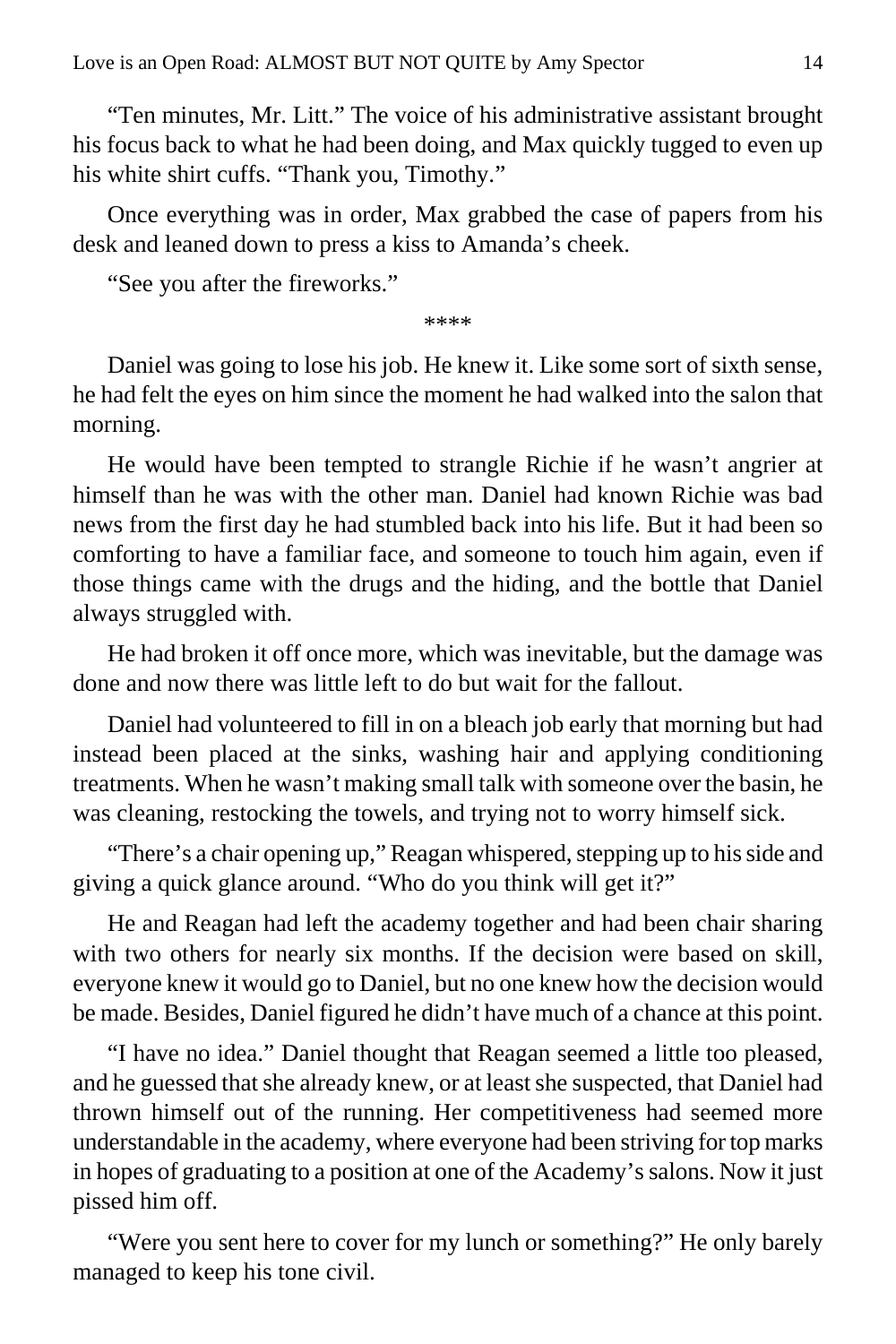"Yep," she said, shooing him away. "You go on now, I don't mind filling in for you for a few minutes."

*Like you have a fucking choice.*

Daniel had just finished his lunch and was starting to gather his trash when he heard his name called. He looked up. A woman he vaguely recognized from his interview a handful of months before stood waiting in the doorway, and his heart sank.

"I need to speak with you Mr. Kohl."

Not Daniel, Mr. Kohl.

"Absolutely," he said. "Let me just toss these things."

After throwing away his trash, Daniel buttoned his sweater, adjusted his tie, and putting on his brightest smile, followed the diminutive woman in Jimmy Choos to his certain demise.

\*\*\*\*

Mrs. Porter was standing on the porch when Daniel arrived at the house. He was already running behind, having missed his bus and having been forced to wait twenty minutes for the next one, and it was nearly half past six. He wondered how long she had been waiting. After the day he'd had, he didn't think he was up to a heart-to-heart with his landlady. He entertained the idea of ignoring her, just slipping between the houses to climb through his bedroom window and barricade himself inside.

Of course, he didn't ignore her. Instead he plastered another smile on his face and jogged up the steps.

"Is everything okay, Mrs. Porter?" Daniel asked, taking in her pinched look and angry glare.

"That boy you've been seeing stopped by." The band of stress that seemed to live around Daniel's chest tightened. "And he swiped fifty dollars from my purse before I managed to kick his ass out."

*Fuck.*

"God, I'm so sorry." Daniel started to reach out to touch her shoulder but stopped himself. Mrs. Porter was not exactly demonstrative at the best of times. "I'll pay you back, I promise."

The look the woman gave him at that had Daniel pushing past her and into the house, taking the hall at a dead run, stumbling when he hit an uneven bit of flooring.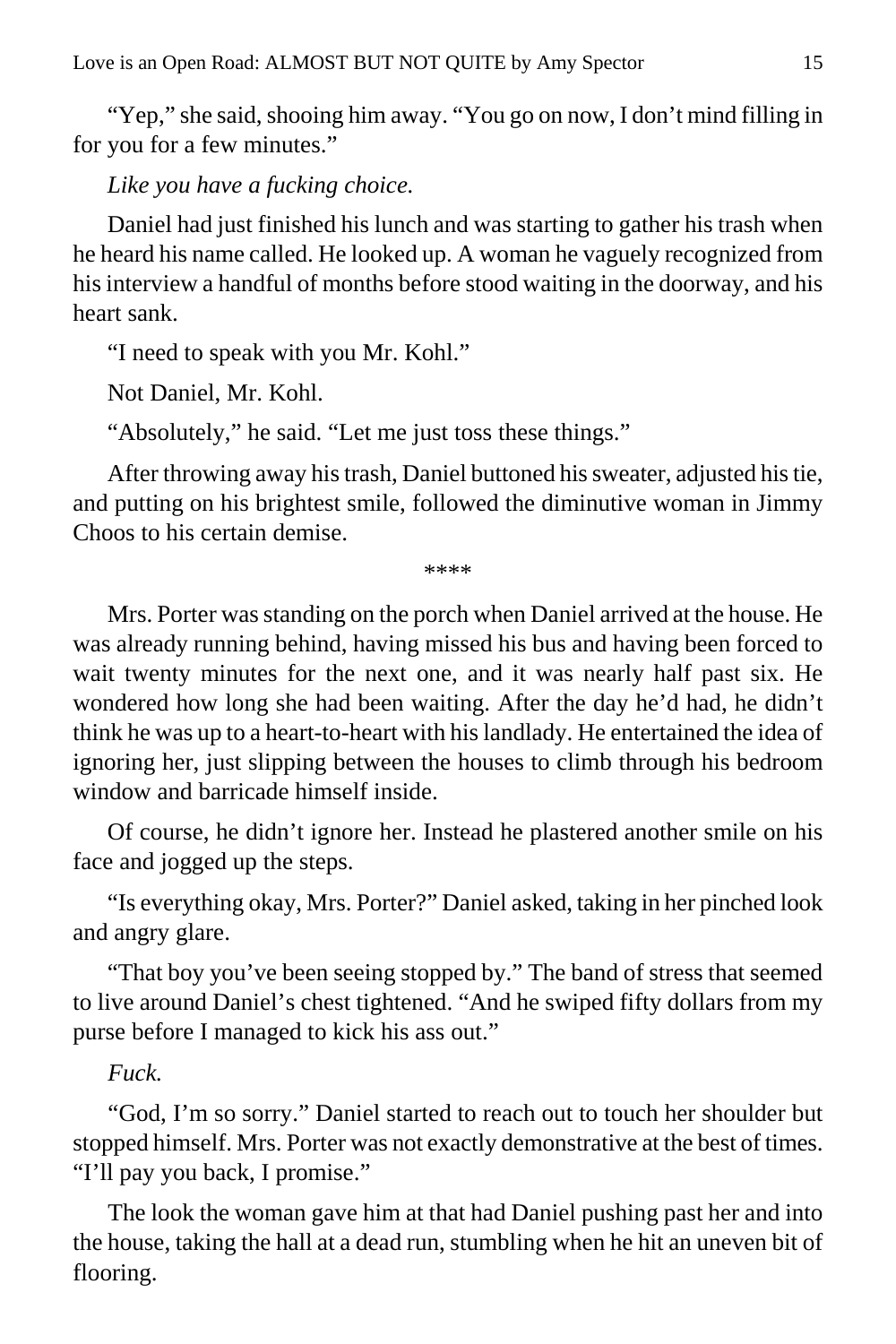The utter mess of his room stopped him in his tracks.

#### *Oh God.*

The drawers of the little dresser were pulled out, his clothing strewn about the floor, the nightstand emptied. The handful of items that had hung in the closet now lay below in a tangled mess. Worst of all though, was the small wooden box that sat empty on his still neatly made bed.

#### *Fuck.*

"He said he was looking for your stash." Mrs. Porter's voice was angry and came from right behind where he stood frozen at the threshold. "He found that box with a bit of money in it."

That *bit of money* had been every dime Daniel possessed, and he struggled not to lose his shit. Most of what he'd had coming from the salon had been used to clear up his product account. In the end, the check he was cut that afternoon had barely been enough to cover the cashing charge and the cost of the cheap bottle of vodka that lay in his coat pocket—the one he had planned to drown the sorrows of his day in. It wasn't going to be big enough now.

"I'm sorry, Mrs. Porter." Daniel felt an overwhelming need to hit something or cry. He wasn't sure which desire was stronger. "It won't happen again. I promise you that."

"No it won't." She walked past him into the small room to grab his gray duffel from off the floor and open it up on his bed. "Because you are leaving."

Daniel just stared, shocked, as he watched her start to grab the bits and pieces of the life he had worked so hard to build for himself from the floor, and toss them into the bag. He wanted to slap her hands away, push her from the room. They were his things, and he didn't like the thought of her touching them. Tainting them.

Instead he took a deep breath.

"I promise, Mrs. Porter. I'll pay you back." Daniel didn't know how, but he was desperate. "I broke it off with Richie, you know that. You have to give me another chance."

"Jesus Christ, Daniel. It's not about the money. My grandson was in the house." Mrs. Porter looked as mad as he had ever seen her, and Daniel sank into himself. "And you're using drugs? I'm not having that in my house."

*Fuck.*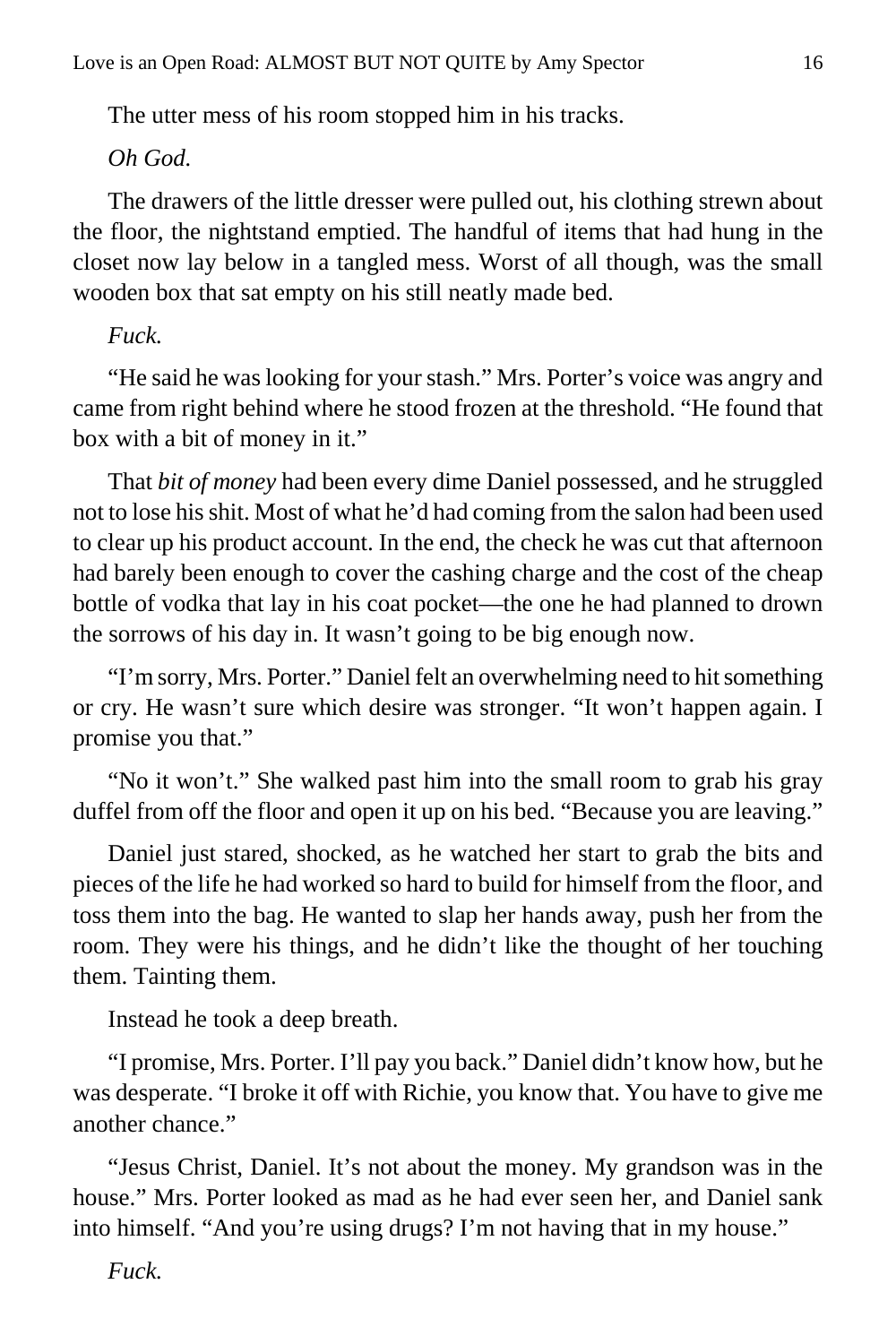"But they weren't even mine." He said the words even though he knew she wouldn't believe him, but they were true. He may have been drinking again but he had not touched any of the shit Richie had been shoving at him. He had been proud of that fact. Now he wondered why.

"The only reason I'm not calling the police," Mrs. Porter told him as she continued pawing at his things, "is because I think you're a good kid."

*And because your grandson always reeks of weed.*

"But I want you out."

Daniel actually understood, would have probably done the same thing in her shoes, but he still had to fight the desire to beg. He couldn't face the idea of even one more night in a shelter. He couldn't bear reliving that part of his life.

"I'm sure that salon of yours will give you an advance." Mrs. Porter sounded more like someone trying to alleviate guilt than someone who really cared. Daniel had no interest in letting her know the truth, that after another fight with Richie and coming in to work shitfaced, the salon had pulled the trigger and fired his ass. It wasn't something she wanted to know, and it wouldn't have changed her mind anyway.

Daniel mentally calculated the chances of getting another chair with his noncompete and this particular black mark on his record. He was certain it would take a miracle.

"I'm sure they will," he said, fighting the urge to beg again, and instead slipping his hand into his coat pocket to feel the reassuring weight of the bottle. At that moment, he thought he might mourn the loss of Richie's pills as much as he mourned the loss of the cash he had hidden them away with.

Daniel studied the little room with its mismatched furniture and his few possessions strewn across the floor. It was funny that after more than two years he could likely fit all of his things into the same dirty canvas bag he had shown up at the door with. Not that he felt like the same person. No, in those months he had stopped using, stopped drinking, had worked hard to put himself through school, and had been rewarded with a position with one of the most prestigious salons in town. Of course he had started drinking again, had been fired, and had likely lost any chance of the career he had worked so hard for. Maybe he really was the same person after all.

"I'd better hurry," he said, grabbing the things that Mrs. Porter had shoved into his bag—so he could fold and repack them—and added his library books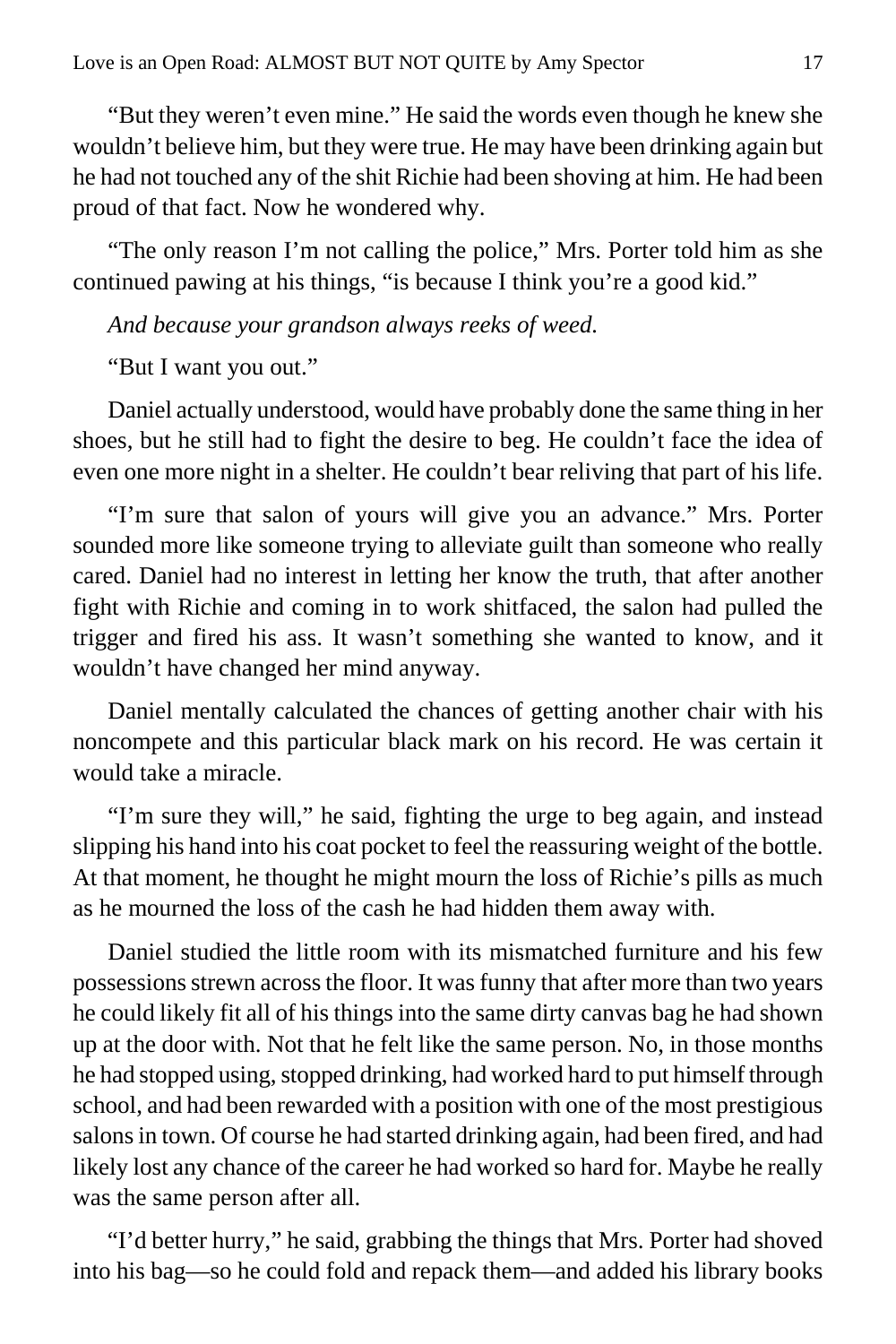and trinkets and the now empty box. He had been right, everything fit easily inside. He needed someplace quiet to think, somewhere to sort through his options.

\*\*\*\*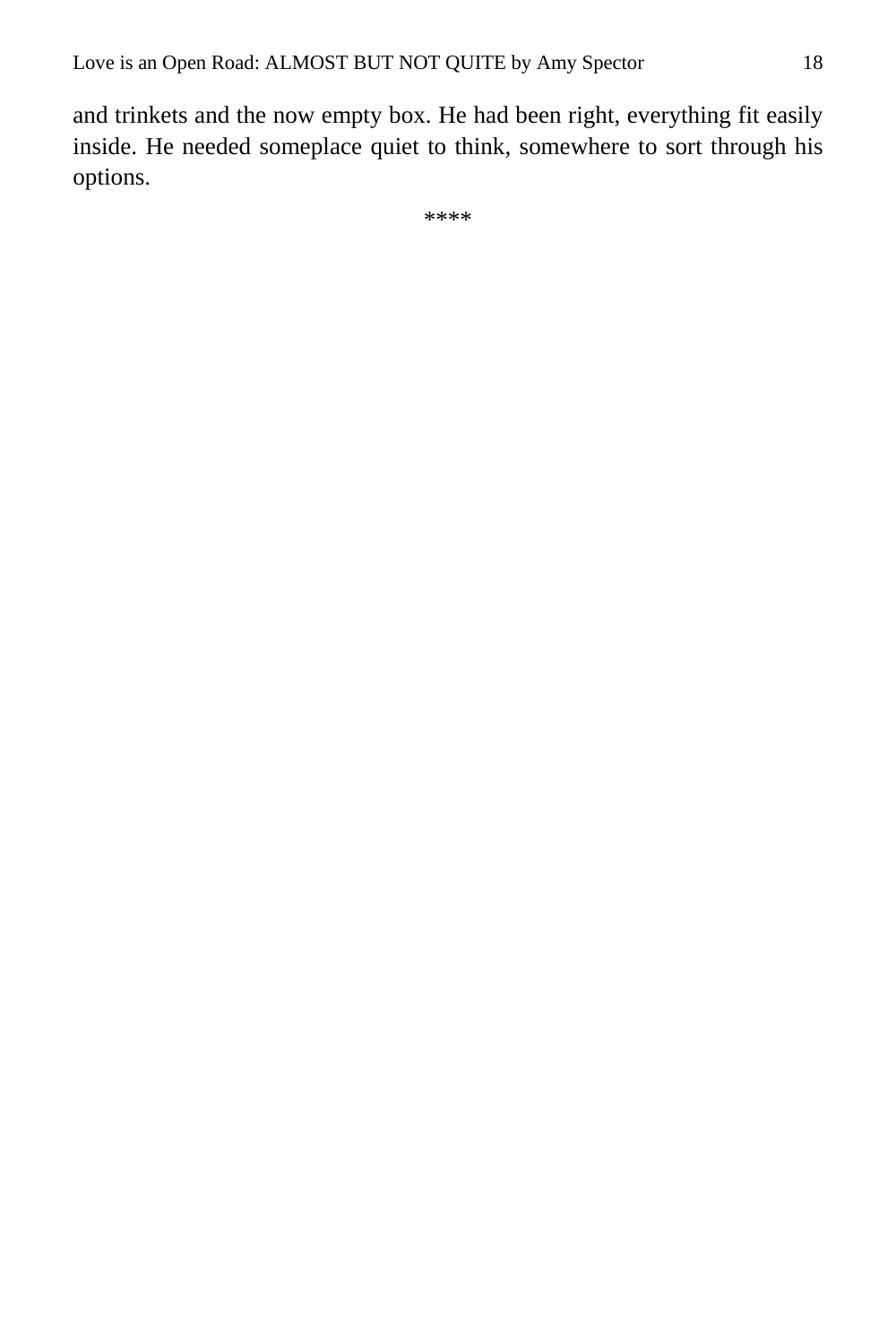### **Chapter Two**

<span id="page-18-0"></span>"Thank you ladies, gentlemen," Max said, turning to leave the now-silent room, Timothy close to his side.

"So, what did you think?" he asked once they were alone, stealing a quick glance at his assistant's face.

"I think it went well, sir."

Max laughed. "What do you really think?"

The man grimaced. "I think it went a sight worse than Monday's meeting, but not as bad as I expected." This time when Max looked over, Timothy gave him a quick smile. "I think there are a lot of egos in that room. The members of the board are used to having more control. When you told them at the last meeting that projects the foundation would be funding would be changing, I don't think they realized to what degree their own personal power would be diminishing. I don't know if they disagree with bringing the foundation's focus closer to home, or the idea of focusing on helping the individual over the bigpicture projects your father favoured. But investing in wetland preservation has more of a polish to it than rehabilitating the neighborhood methadone addict."

Max thought that was pretty good insight.

"But," Timothy continued, "maybe most of all, that group is not used to having someone over them making the decisions."

"My father was always the one in control." Egotism was not something Max had considered.

"Honestly?" Timothy asked, and Max nodded. "In theory, yes. But your father was very hands-off and, to be quite frank, was rarely here. You may not know this, but there is a lot of clout with being on the board of this foundation, and a lot of money to go with it. Nonprofit or not, you have six-figure salaries sitting in that room and you've just told them you're going to be taking a closer look at the numbers, focusing on reducing operating costs so that we can make more of an impact. In essence, you've said you will be cleaning house."

#### *Six figures.*

"How have salaries been decided in the past?"

"By board vote." Timothy gave Max a meaningful look. "All while your father was in the Arctic or in a rain forest somewhere flirting with the media and counting the blue poison arrow frog."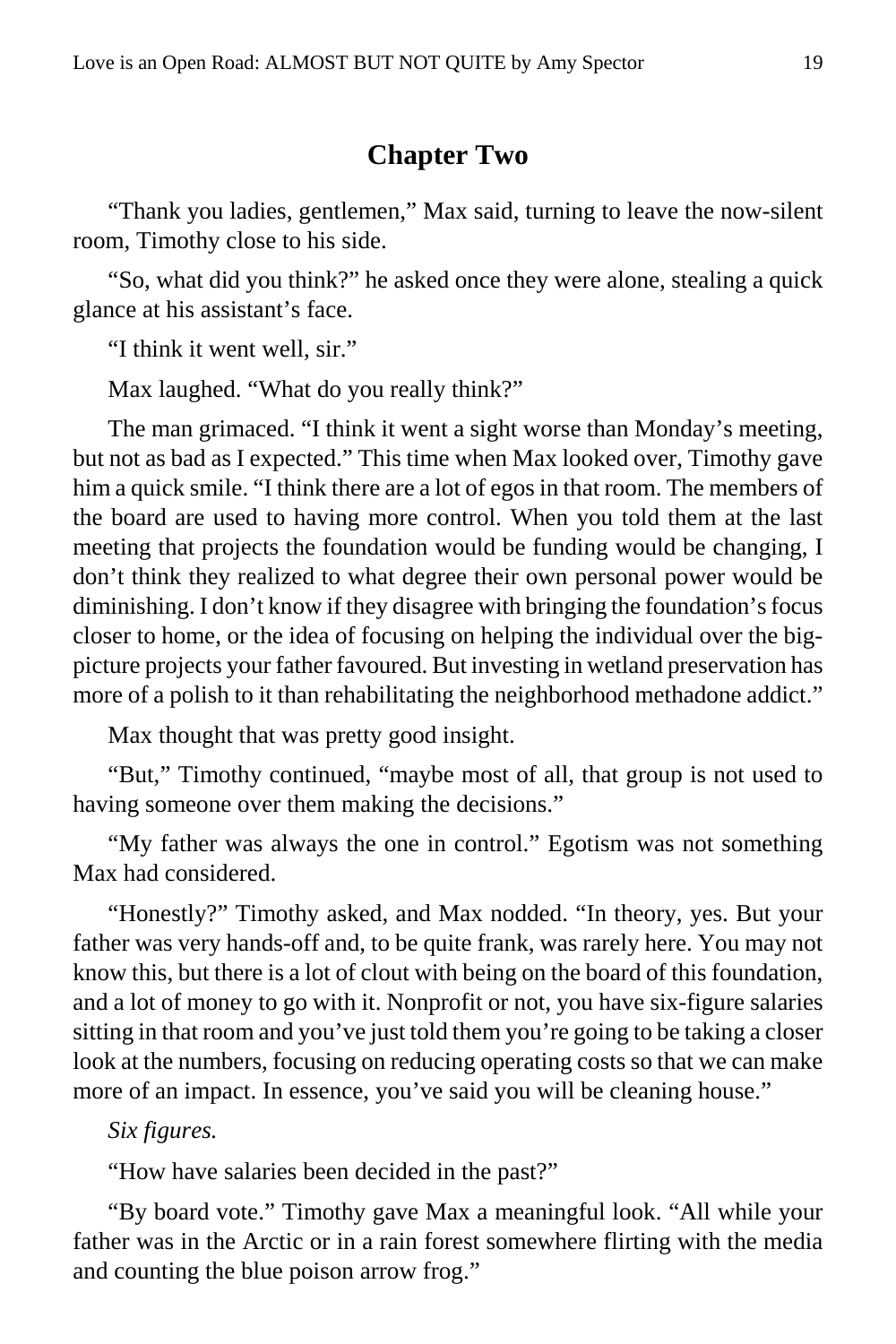Max thought about that. "Could you please—"

Timothy held up a hand. "Salary history is already waiting in your in-box."

Max thanked the younger man as they entered his outer office, his assistant heading to his desk to wrap up the last of the day's work, and Max heading to his own to do the same. The meeting had been a long one and, no doubt, both of them were more than ready to call it a night.

Amanda had been right on the money when she had pulled Timothy from his position with one of the board members to step into his role under Max. He suspected that she might have had a more devious plan from his assistant's tall frame and blond-haired good looks. Amanda certainly knew his type.

"Mr. Litt?" Timothy stood just outside his door, a leather satchel hung across his chest, his jacket in hand.

"Yes?" Max watched the man hesitate before finally speaking.

"Would you be interested in having dinner with me this evening?" The words were innocent enough in themselves, but Max could see more was on the table then a sandwich and chips. Timothy would have been a terrible poker player.

"I don't think that's a good idea," Max answered honestly. "But thank you. You have been invaluable to me these last few months."

Timothy gave him a small smile and nodded his head, bid him good evening, and left without another word. Part of Max regretted his decision. The idea of something other than a quiet meal in his own dining room—the possibility of eating with another man—sounded, well, it sounded not quite so lonely.

When Max had returned from Austin, he hadn't considered the loss of his social life. There was Thomas, of course, and he still had a handful of friends from the old days, but while there had been no one *special* before he had left Austin, there had been no one at all since. The foundation stole so many of his hours away that he wondered how his father had ever managed to marry six times. If what Timothy had said was indeed correct, he supposed it was probably through neglect.

Once Max had gathered his things, he left his office to find Amanda waiting for him in the hall.

"How did it go?"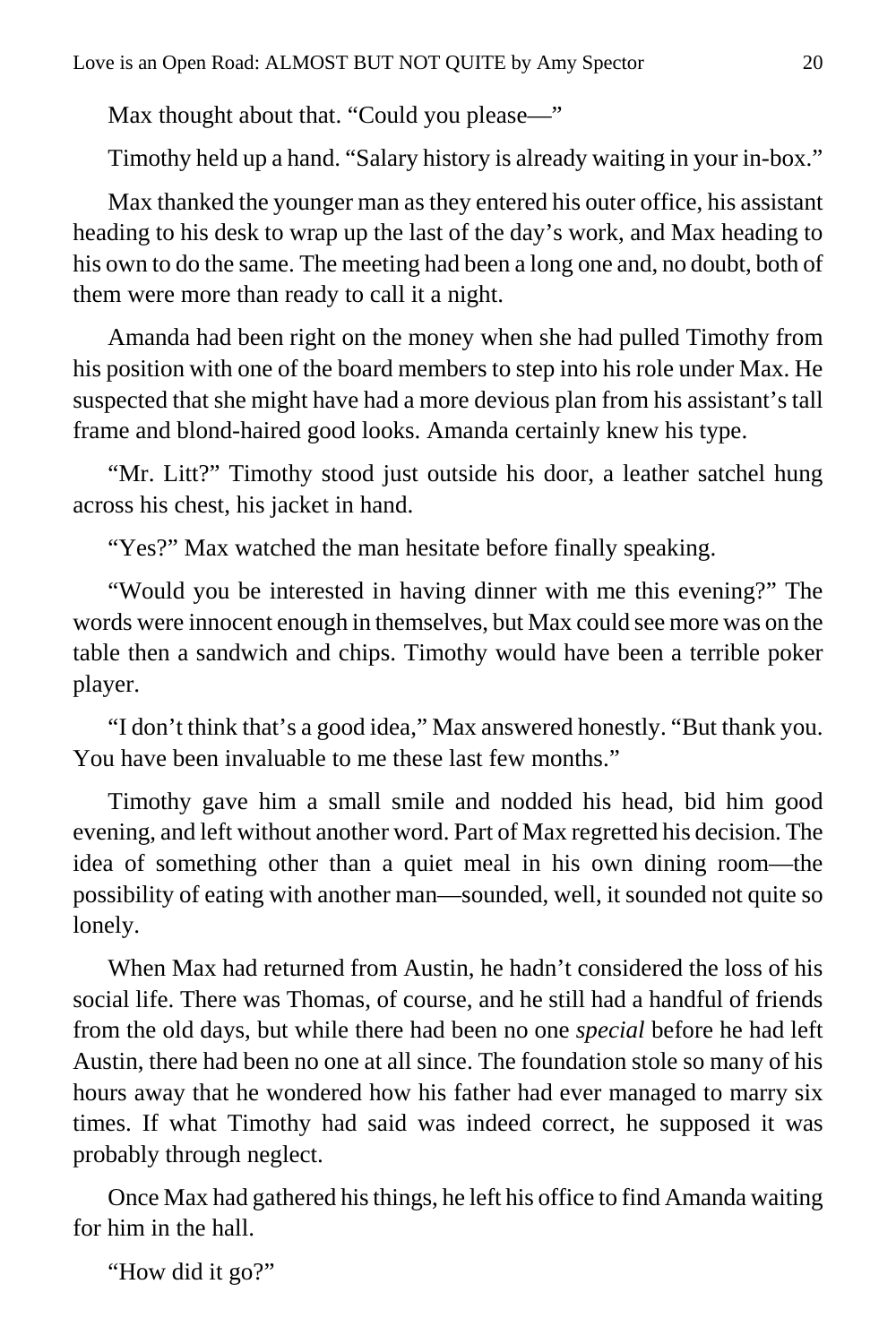He slowed his stride, allowing her to more easily keep up with him. As young as she always seemed to be, he knew she was at least a few years past retirement.

"As well as can be expected." He could not wait to get out of this building.

"And how did Timothy see it? He's worked for a number of the board members."

Max almost got the idea that Amanda had swiped him for that very reason, as if she had known the changes Max was going to make even before he knew himself.

"He was a good choice, Amanda," Max told her. "Thank you, but I'm not going to date him."

"Damn it," she said with a laugh. "What a shame. He's so good-looking."

Max laughed too. "You have a good night. Tell Jay I said hello."

"I saw Timothy head out a while ago. Did you need me to call for your driver?"

"No, that's okay. I gave Thomas the day off. I knew it was going to be another long one," Max told her. "And I think I'm going to walk down the street to that new little bistro. Should be a nice night."

Amanda's look was concerned, but she didn't argue. "If you think that's a good idea."

Max let the comment pass. "See you on Monday."

He wound through the corridors to the stairs, nodding at the few familiar faces in the nearly empty halls, before finally reaching the building's main lobby. He spoke briefly to the security guards at the front desk, bidding them good evening before walking out into the fall chill.

It was still strange to Max, this being home again, and the stealth with which the seasons abruptly changed, an odd combination of unfamiliar and half-remembered. For reasons he couldn't put a finger on, he found it comforting.

He broke off from the paved pathway to walk through the fallen leaves on the building's grounds, through the park exit, and out to the footbridge that crossed the river. The shortcut led to the busy street of shops and restaurants that perched, alongside Litt Foundation, at the edge of a historic residential neighborhood.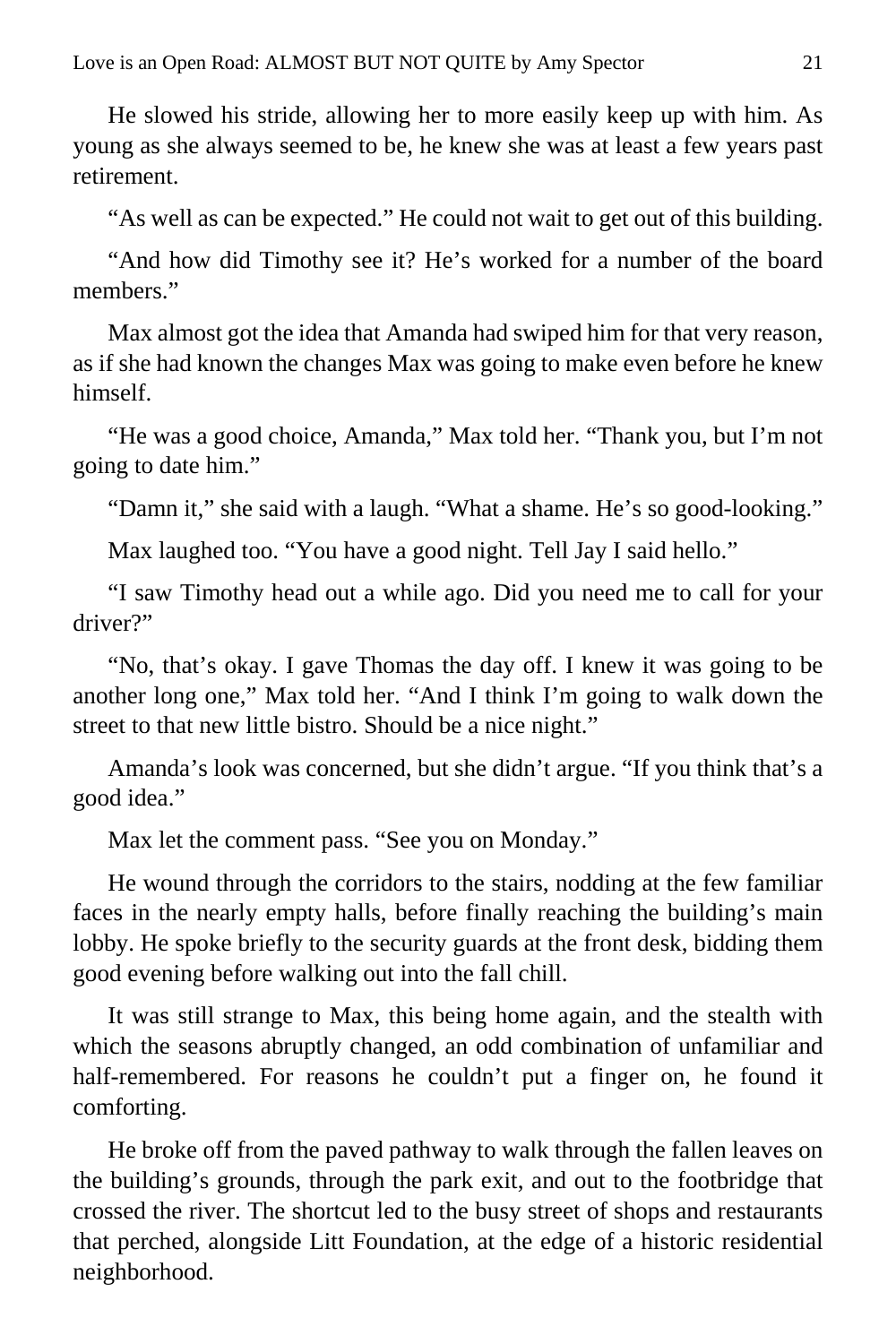He played with the keys in his pocket and listened to the sound of his footsteps and the water underneath his feet. He recalled Amanda taking him over, well, not this bridge but the one that had stood in this very spot, when he was probably no more than twelve. He had been thinking a lot about the past since he returned home, and he supposed that made sense. The memories had always been there, waiting in some corner of his mind, and this place brought them to the forefront. Lost as he was in his thoughts, he was nearly on top of the man before he saw him. He still probably wouldn't have if the guy hadn't stepped into a pool of light cast by one of the lampposts that spanned the walk, to reveal a head of tousled brown hair and a pretty profile. Max indulged himself in looking, enjoying the view for a moment before passing and giving the guy a quick "Hey."

He thought he really needed to agree to someone's offer of a fix-up if he wasn't going to have time to meet someone himself and if he had started leering at college boys.

It only took him a moment after he passed to realize that he was being followed. He turned around and the boy froze, staring at him, and any hope the kid was going to try chatting him up died with the look of guilt that Max saw flash across his face.

"I'm really not up for a mugging tonight or… a GQ potluck?" Max finished, taking in the younger man's dark trousers and tie, and the charcoal sweater that looked a hell of a lot like one Max had nearly picked up at John Varvatos the last time he had been in New York. "I love the sweater."

The guy flushed, looking miserable.

"I just—" he started and stopped, a look of indecision flashing across a face Max thought seemed too young for the tired, red-rimmed eyes that looked back at him. Then a look of determination settled over his features and seemed to age him a handful of years.

"Sixty dollars for a blow job. Twice that for anything more."

Max just stared at the guy, the boy staring cautiously back at him, and Max was torn between pity and disappointment. Somehow anger won out.

"Are you fucking kidding me, kid?" He thought he might be more tired than he'd ever been.

"Fifty and one hundred," the kid amended, and Max had to fight the urge to tell him that once the price was out there in any negotiation, the next one to speak was the loser.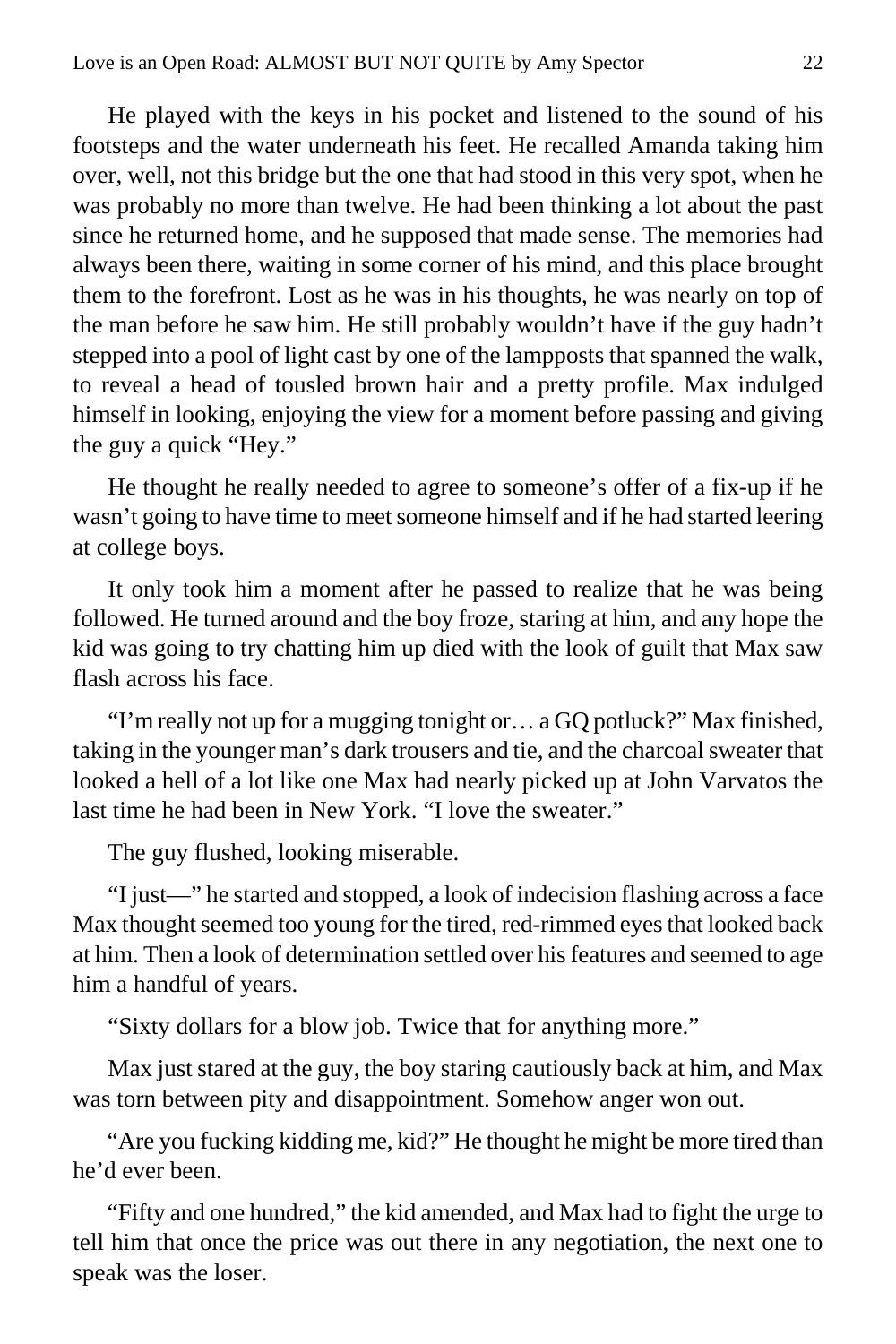*You're not here to give prostitution tips.*

It was only when the bottle of whatever he had been drinking slipped from his fingers and hit the wood planks with a dull thud that Max noticed the boy's hands were shaking.

"Please." The word came out in a small voice, and Max stopped mid-turn. "I've got no money and nowhere to go."

Max let out a sigh.

"Why wouldn't you just ask for money?"

The kid just looked confused. "People don't just give you something for nothing." After his conversation with Timothy, Max figured that was probably true.

Max looked at the pretty, desperate man in front of him and thought of his brother, and knew what he needed to do.

"What's your name?" The guy stilled, eyes narrowing as if he were trying to read him before answering.

"Daniel."

"I'm Max. Are you hungry?" The guy nodded hesitantly. "Come on then, I'll buy you something to eat."

Max waited as the other man ran to retrieve an old canvas bag from under a park bench and jogged back to his side, and then returned to his trek down the sidewalk. "After that we can figure out what needs to be done about the other stuff."

"Why would you do that?"

"There are a lot of reasons, really," Max said, turning to give the kid a smile. "But partly because I didn't want to eat alone anyway."

\*\*\*\*

The restaurant was not exactly the kind of place Daniel had been expecting. All polished wood, chrome and low lighting, the room's soundtrack was the quiet murmur of conversation and the clink of silverware on expensive china. He supposed the nice suit should have been a dead giveaway that he wouldn't be going to McDonald's.

He had a foolish thought that the maître d' would be able to look at him and see past the clean nails and the clothing he had paid too much for, and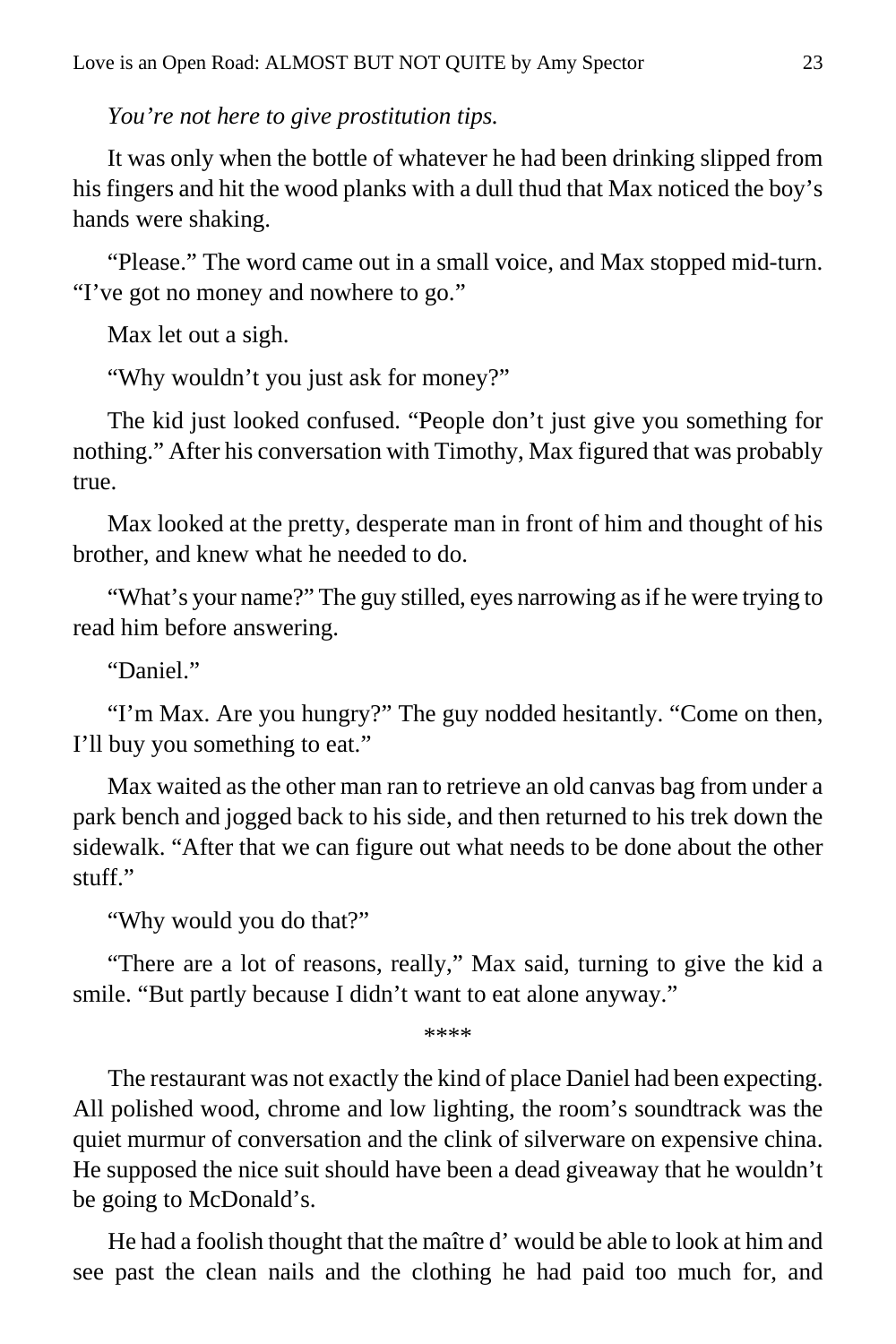somehow know how Daniel had paid for the truck stop shower that morning and the bus fare to his interview and know that he didn't belong. But instead they were walked to a dark little corner that, if nothing else, gave the illusion of privacy.

Still, Daniel felt an overwhelming sense of panic at being there.

"I can't eat here." Daniel reached out, stopping Max with a hand. "I—" He didn't know how to finish the sentence.

Max studied him a moment, a slow sweep of blue eyes that Daniel thought were unbelievably beautiful, before nodding, and then told the maître d' that they'd had a change of heart. A moment later they were back out on the sidewalk, Daniel horribly embarrassed, but the other man said nothing about it at all.

"What sounds good?" Max looked up the sidewalk with its string of restaurants and cafes, and Daniel tried not to feel self-conscious.

"Have you ever had a taco from the truck that parks outside the movie theater?" Daniel asked. The other man thought for a moment before starting to head in that direction.

They ordered steak tacos on soft tortillas with salsa, and cans of soda, and headed the few blocks back to the riverside park and one of the benches that faced the water.

It was the kind of moment that Daniel always thought would make for a lovely date, or at least his kind of date. He doubted anyone else would see it the same way. Not that it mattered. It wasn't exactly a date, pretty far from it. Still, he couldn't help but pretend a little. It was nice to think the evening had the possibility of ending up with him somewhere more pleasant than a police station, especially as the man next to him ticked every box Daniel had. He even ticked a few he hadn't realized existed.

Daniel looked over to find himself being studied again, weighed, measured, and evaluated.

"Thank you for dinner," Daniel said, trying to hide his discomfort at being watched.

"Of course." The other man smiled. 'So what's going on with you? Drugs?"

*Well, that was direct.*

Daniel played with his white foam container, opening it and closing it. He knew he should say something, explain the stupid domino effect that brought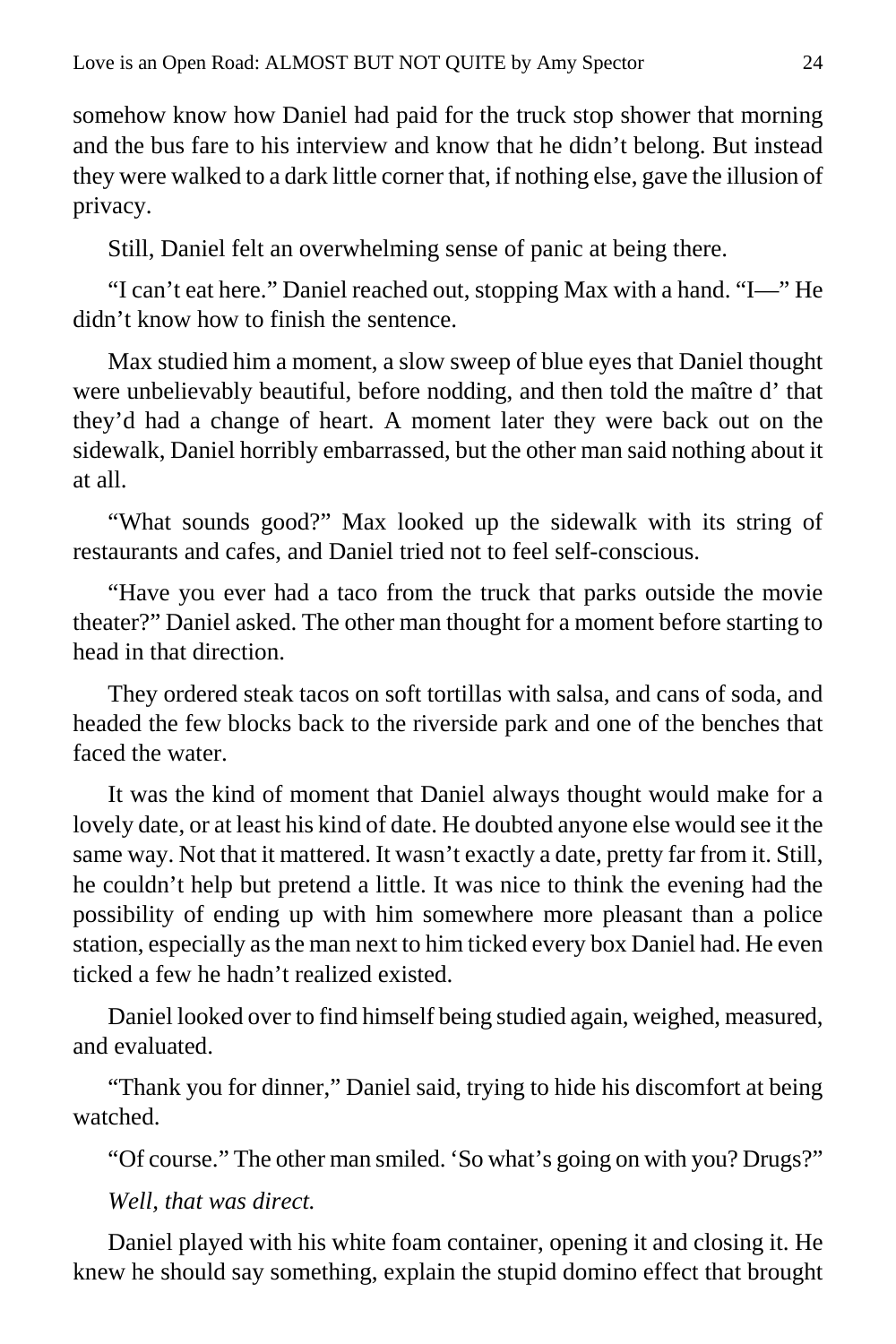him to the park with no money and all of his material possessions either on his back or shoved into a canvas bag. Still, he found what he really wanted desperately was for the man next to him to know something beyond the ugly bits he obviously already guessed at. He wanted Max to see him as something more than a rent boy with a taste for cheap booze. So he said the first thing that came to his mind.

"I've never had a cavity, not one." Daniel opened his mouth wide, tilting his head up to the light. "Not many people can say that." Or at least he didn't think they could.

Daniel thought Max nearly smiled at that, a subtle quirk of his lips that Daniel could feel in the pit of his stomach. He thought it was a shame that they hadn't met under better circumstances. He had been drinking, but not so much that he didn't know he probably looked a fright. No one ever looked good after crying.

"Have you had any?"

"Yep." Max opened to point out the back teeth on his lower right side. "They're capped in porcelain so you can't tell, but I've had two."

"Well, just goes to show you," Daniel said, not having a fucking clue what it showed anyone.

"I guess it does." Max smiled at him, the first genuine smile Daniel had seen on the man, and he had a hell of a time not grinning like a loon. "But we should probably come back to that a little later."

Daniel nodded, the smile dropping from his face.

"To tell you the truth," Max began again. "My first reaction was to call the police, but I guess you caught me on a good day. So indulge me."

"It's not drugs." Daniel sighed. "Not really. Well, maybe partly."

Max raised an eyebrow, but didn't comment.

"I lost my job on Monday," Daniel said, playing with the container again. "And the room I rented."

"Both on Monday?" Max asked to clarify, and Daniel nodded. "Did they kick you out because you might not be able to pay rent? Seems a little premature."

"Actually, Mrs. Porter doesn't even know about the job," Daniel told him. "She's angry because my ex tore my room apart looking for something while her grandson was in the house."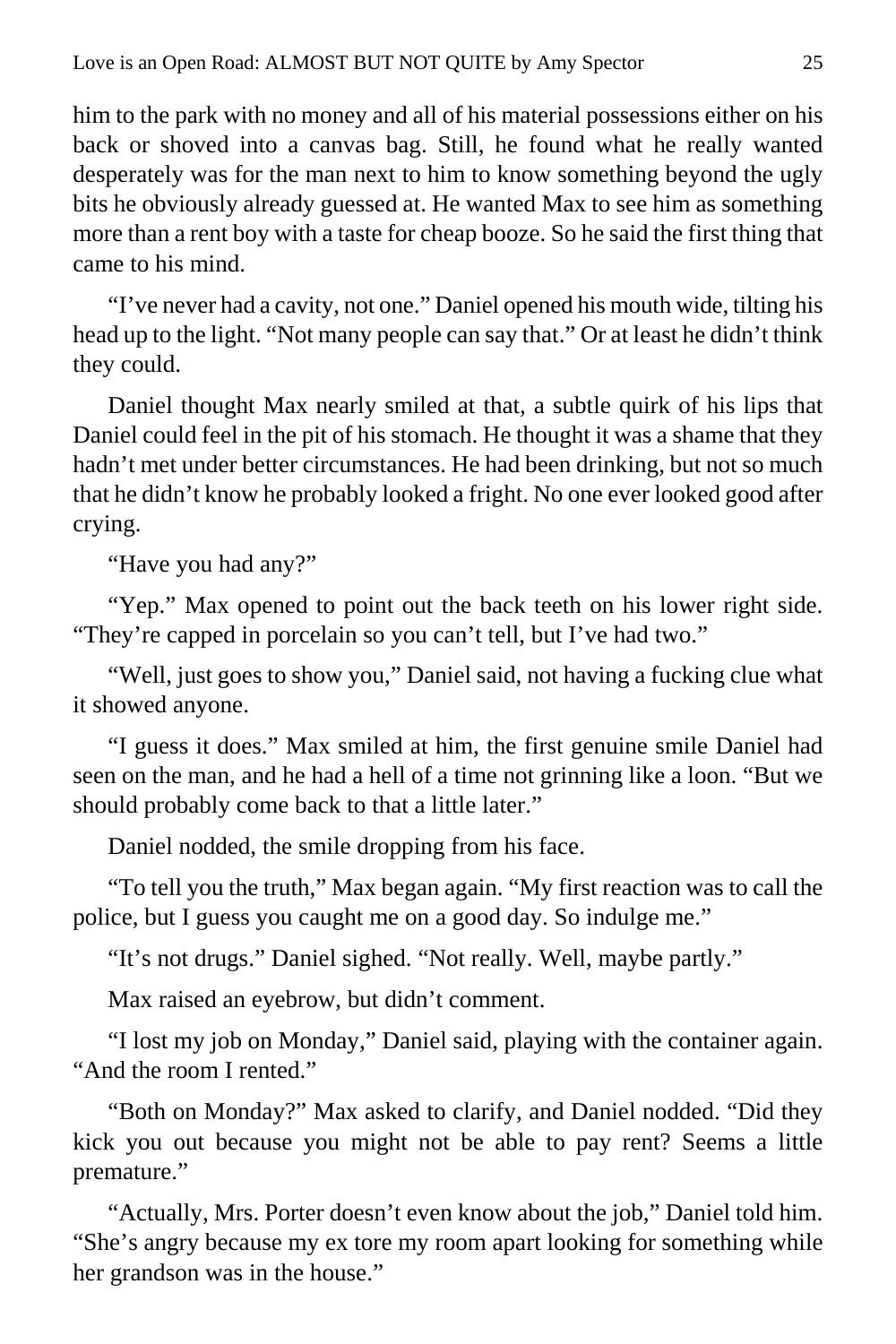"Is this where the *maybe partly* part comes in? Was she looking for drugs?"

Daniel had a hard time looking at him. He knew how it made him look, and he already looked bad enough in front of this man.

"You need to look at me, Daniel." Max's voice wasn't unkind but it brooked no argument, and Daniel looked over to meet his eyes. "I'd like to help if I can, but I need to see that you're telling me the truth."

Daniel nodded.

"He," Daniel emphasized the word, wanting there to be no mistake. "He was looking for some pills he had left there, but he also found where I kept my cash. There's nothing left."

"So, how have you been eating?" The answer seemed to click into place almost before Max asked the question, the man nodding and looking away to take a bite of his taco, and giving Daniel a chance to regroup. "God, these really are good. I wasn't sure what to expect."

Daniel smiled. *Small victories.*

"So, no family? Someone else?"

"No, there's no one." Daniel didn't want to have *that* conversation. He had already lost his appetite, though he forced himself to start eating.

"There is a shelter on Parsons, I think."

Daniel shook his head. "That's a youth shelter, and I'm twenty-two. I'm too old for them now."

"There's also a shelter on Grant. Do you have a car?"

Daniel shook his head no again.

"Listen," Max said, opening his soda. "Let's eat this, and I'll give you some money and drive you to Grant."

"Why would you do that?" Daniel could not fathom why a stranger would be so kind to him, but as much as he looked, he couldn't seem to figure out his ulterior motive.

"Because I can." Max took a sip. "And it's not the worst decision I've made. I'm pretty sure it isn't even the worst decision I've made today."

\*\*\*\*

Twenty-two. God, just looking at the kid made Max feel old.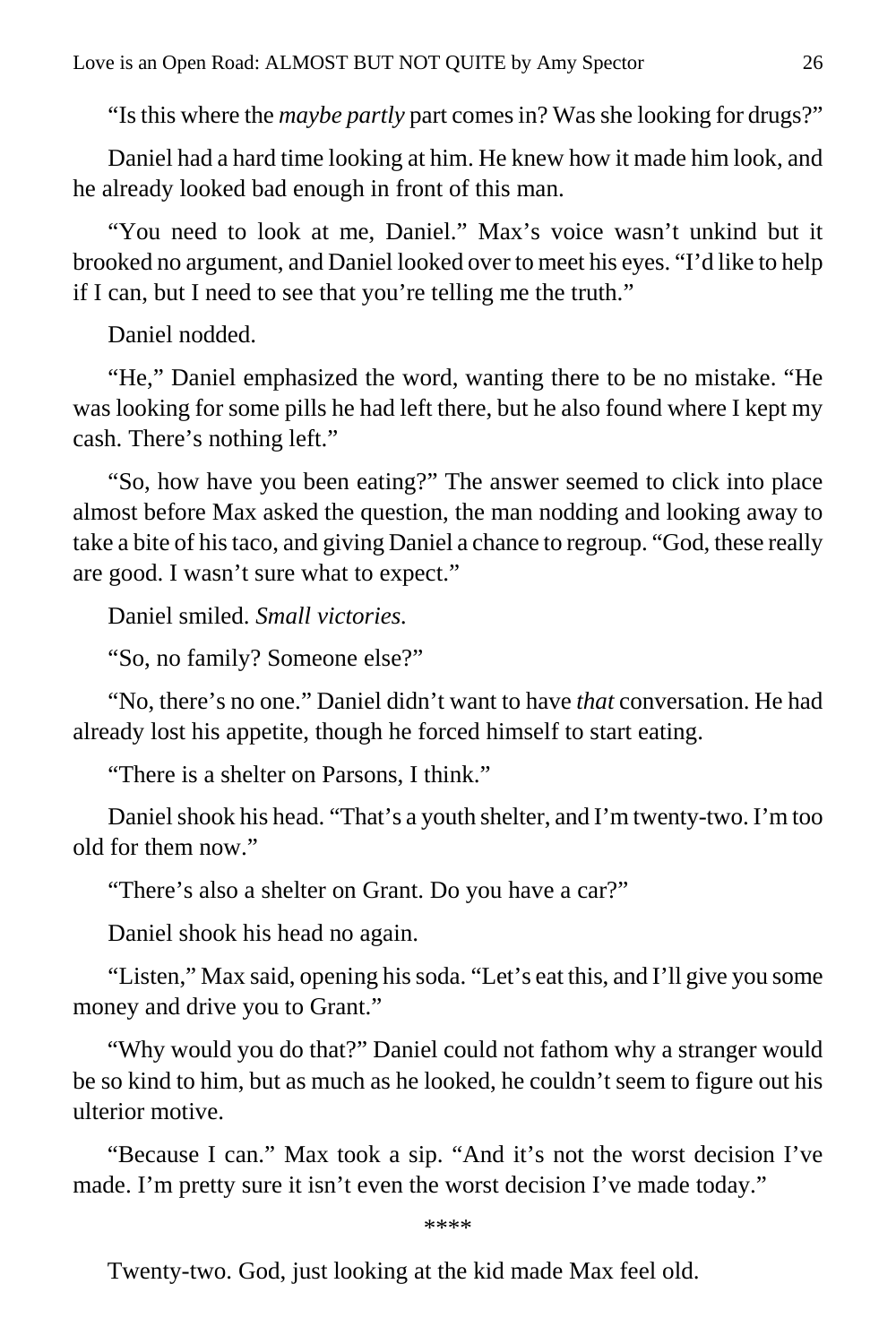They had been in the car for nearly ten minutes and Daniel had yet to look at him, instead staring silently out the window, watching the world as it passed. Max had chosen to take a long, winding route, to give himself time to think of what to do. He knew that Daniel wouldn't go to the shelter—felt it in his bones—whether it was because the shelter wouldn't allow alcohol inside or for some other reason altogether, he wasn't sure. But he would drop the kid off, and as soon as he was down the road, the boy would be out the door and walking the other direction.

In a few weeks, the nights would start getting truly cold.

Max wondered exactly how crazy it was that he didn't really want to drop Daniel anywhere. There were, no doubt, a million reasons why he should, but they didn't seem to lessen his desire to take him to his quiet little house, in his respectable little neighborhood, and give him another chance.

His first reaction had been to call the police, he hadn't made that up, but Daniel's quiet plea at the end had broken him down and made him think of someone else completely. He hoped if Matthew had ever been out there in a dire situation that there had been someone kind enough to help, not just someone to take advantage.

Daniel abruptly turned in his seat to look at Max. He seemed geared up to say something but closed his mouth again and turned away.

"So, Grant then?" Max's voice sounded too loud after the nearly silent drive, and he repeated the question, quieter this time.

"If it would be better, you can drop me right here," Daniel eventually ventured. "It's not much of a walk at this point. Much better than it was, and I've already monopolized so much of your night."

"It is no trouble at all," Max assured him. "But, you don't have anywhere else you would rather I take you? You don't have family you could turn to?"

"No," Daniel laughed a little at that, like some kind of private joke Max wasn't privy to.

#### *Fuck.*

When they arrived, they were able to grab a spot along the curb, only a few yards from the door where a number of men stood about smoking. "Here you go."

"Thank you, Max." Daniel gave him a smile before opening the door and climbing out.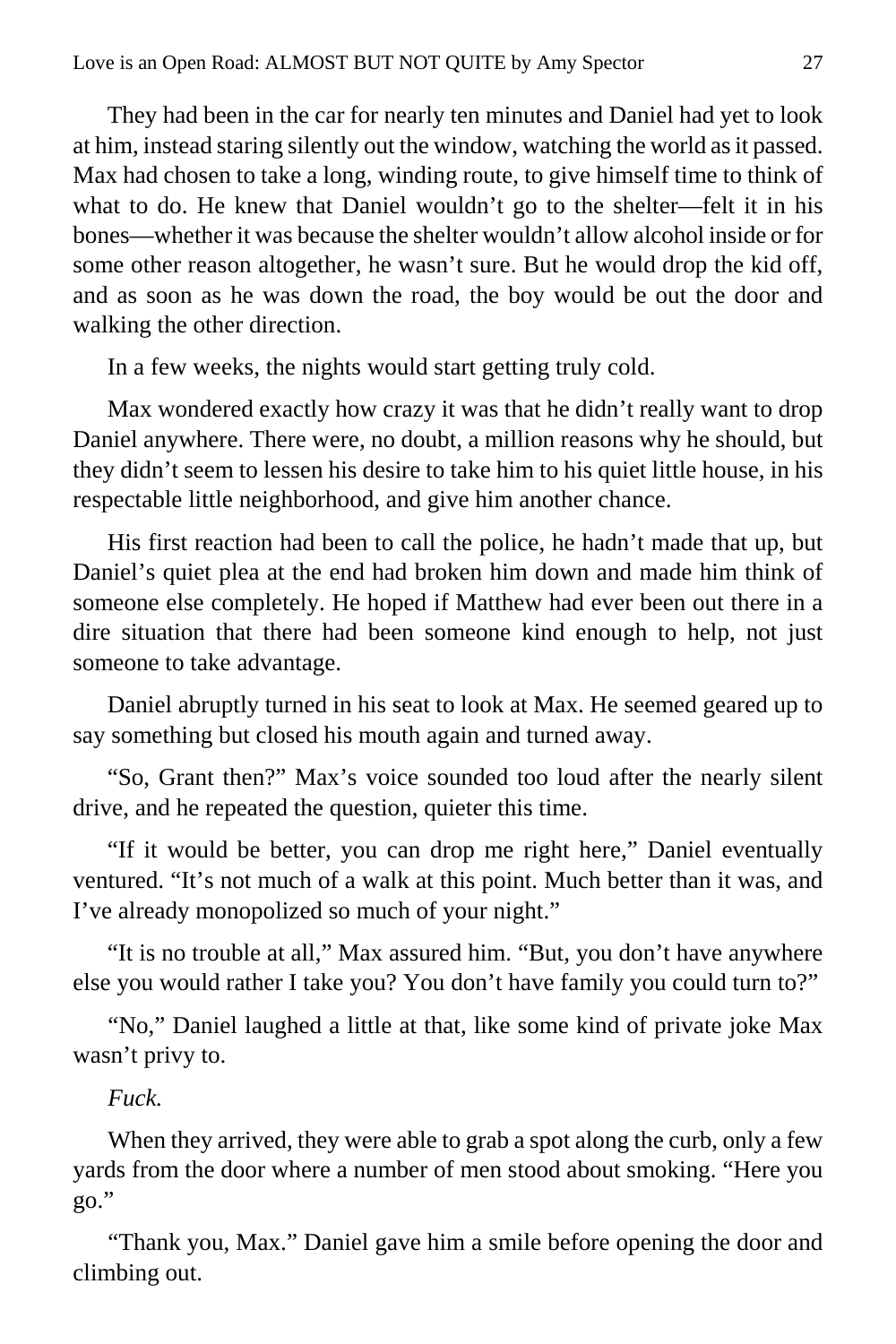Max got out too, helping to retrieve Daniel's bag from the trunk and handing it over, but when he went to grab his wallet, Daniel held up a hand.

"No, please don't." He smiled again, this one even brighter than the last, and Max was struck by just how lovely-looking he really was. "It's probably not safe to have anyone see you give me money. Besides, you've done too much already."

"I've barely done anything."

"You made me feel normal for a few minutes."

Daniel spun around and started heading for the crowd, stealing glances to see if Max had left, but he stayed, watching to see if Daniel actually even went inside.

Max thought it was places just like this that needed attention and funding. Food and shelter for the short-term. Rehab, educational programs, and housing services for the long-term. He never understood how his father had let these opportunities pass by unnoticed. But his father had always lived in his own little world, and Max was sure that it wasn't due to a lack of compassion so much as a lack of awareness. It was as if his father's money had blinded him to how nearly everyone else lived: pay check to pay check, shoe string budgets, a tragedy or two away from the street.

*That's a youth shelter and I'm twenty-two.*

Daniel's words from the park finally clicked into place.

*I'm too old for them now.*

Max wondered exactly what Daniel's life had been like before their paths had crossed. Before the ever-generous Maximilian Litt had bought him a sixdollar dinner and tossed him right back into it.

#### *Fuck this.*

"Daniel," Max called out, motioning him back when the man turned at the sound of his name.

Daniel hesitated, studying Max for a moment before finally heading back to where he stood waiting.

"Get in the car." Max practically growled the words. Then, he stopped to take a deep breath. "Please."

Daniel did, brows knitting, and turned to Max once he slipped into the driver's side.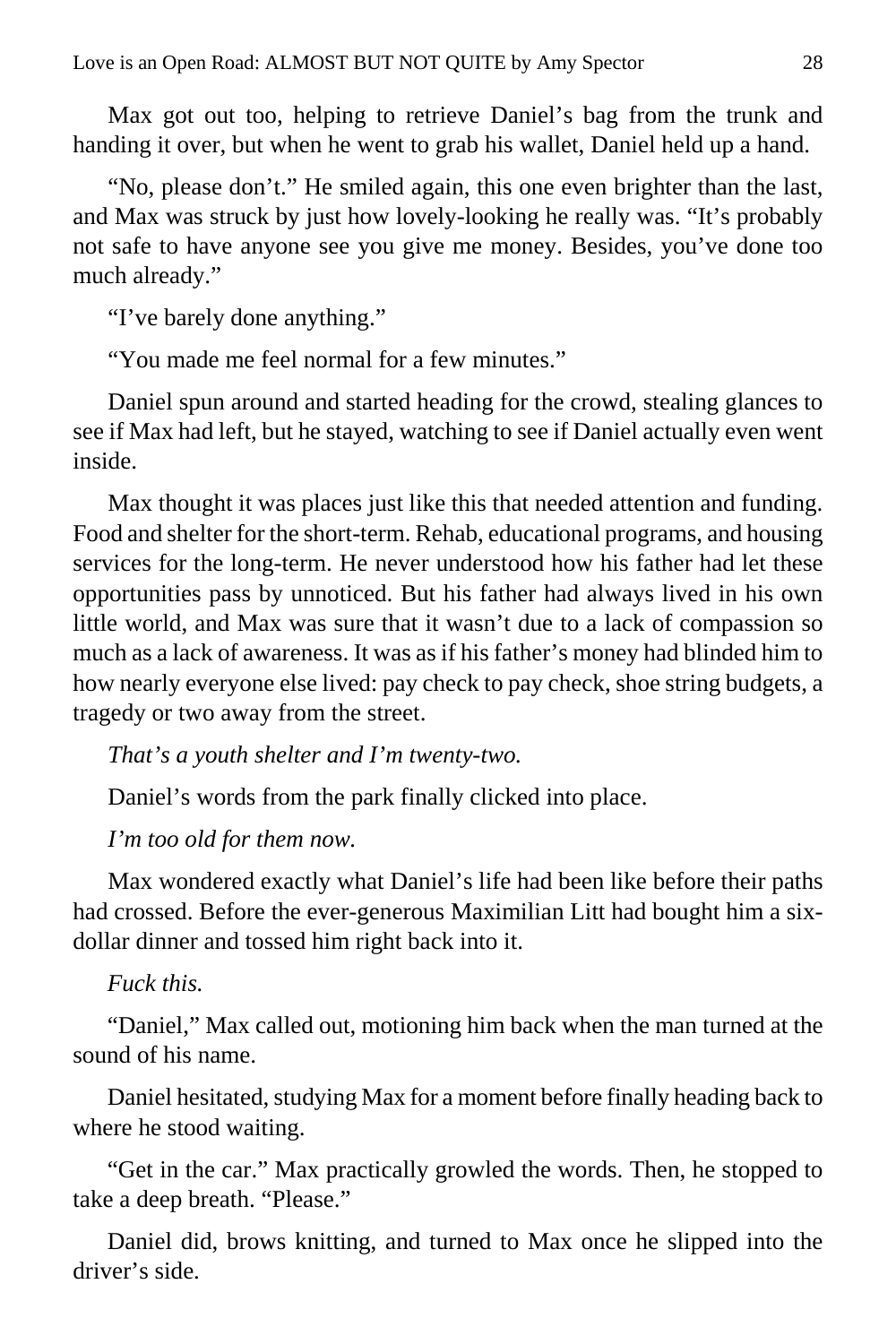"Buckle up, Daniel."

Daniel's face softened, and he smiled. "I'm going to be fine, Max. I know how to take care of myself in a place like this, and it's not so scary now that I'm here." That just made Max more determined than ever to do everything in his power to keep Daniel out of there.

Luckily, money was all the power Max needed.

He pulled away from the curb, telling Daniel to buckle up again. This time Daniel did, not taking his eyes off of him.

"What now?"

"Now, you stay with me until we can get you situated." Max glanced over to see Daniel grinning at him. "What?"

"You're used to people doing exactly what you say, aren't you?"

"Is that a complaint?" Max asked. "I'm offering to let you sleep in a guest room and have someone make breakfast for you."

"Do you cook?" Daniel sounded excited at that.

"God, no. That's what Archer's for."

\*\*\*\*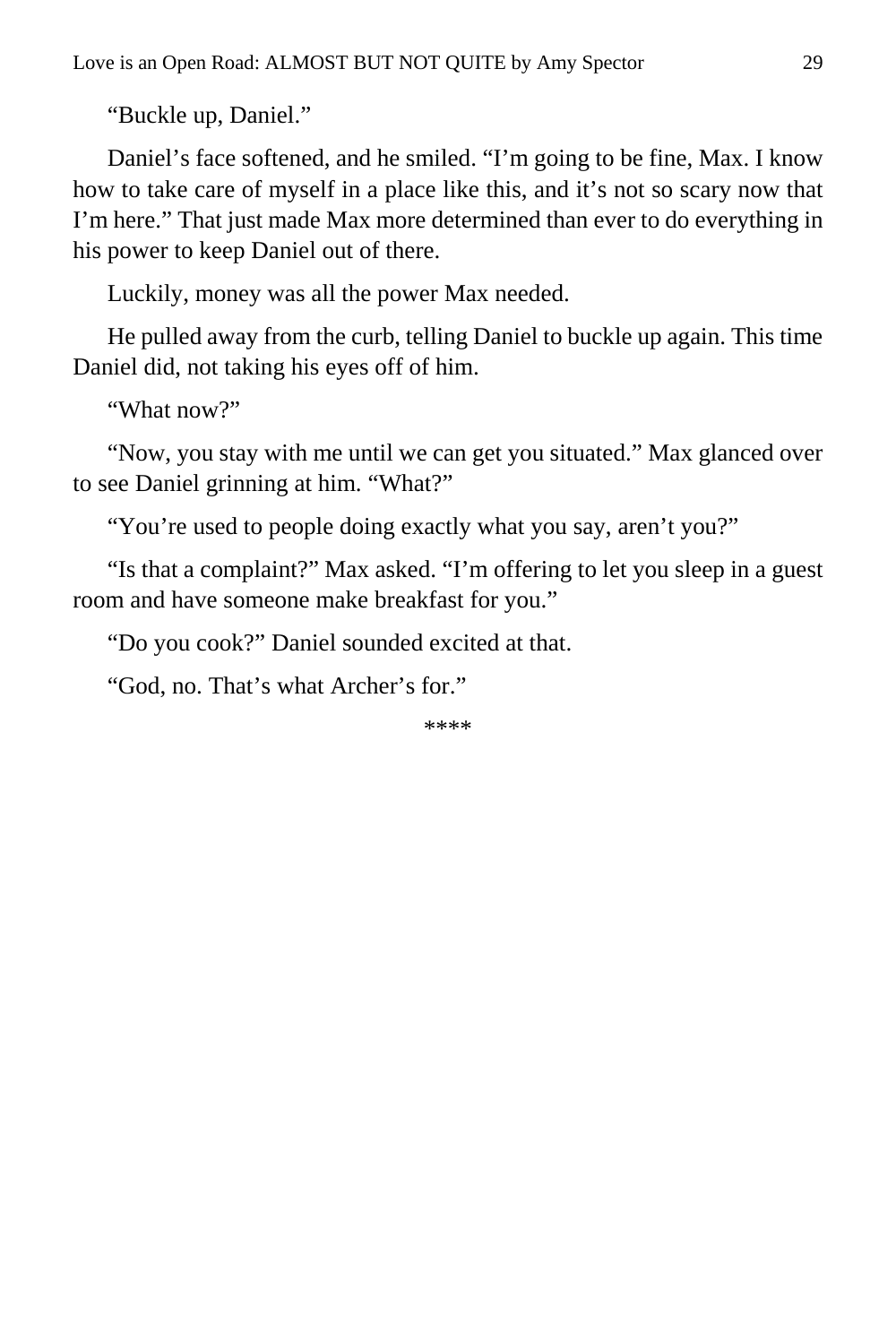## **Chapter Three**

<span id="page-29-0"></span>Daniel woke up and lay unmoving for a long time as the night before came back to him in a slow trickle. It was probably better that way. The humiliation of the evening would have been too much if it had returned in a blinding flash. Rubbing at the tightness in his chest, he forced himself to sit up.

The quiet was a lovely contrast to his normal mornings of waking to the noise of freeway traffic outside Mrs. Porter's house or the blare of the television on Saturdays when Daniel didn't work. Still, looking around at the bed with its intricately carved posters and pristine white bedding, he felt utterly out of place, and painfully lonely.

He spied his bag near a red upholstered chair that sat in the far corner, a basket of toiletries on its ottoman. He'd been too tired and wrung out to do more than listen with half an ear as Max had shown him to this room, pointing out the private bath and telling him to sleep well, but he remembered Max saying that the basket had been left for him, which in a silly way, he found kind of exciting.

#### *Max.*

Just the thought of seeing him again today set off a combination of dread and desire that had Daniel rubbing viciously at his chest again. The desire won out, and Daniel hopped from the bed to pad over and rummage through the basket's assortment of toiletries. A towel and lavender soap in hand, he headed to the bathroom. Even if the whole of their morning together were Max giving him a bowl of cereal and pushing him out the front door, Daniel thought that getting to look at the man a little while longer would make it one of the better mornings in his recent memory.

He knew that wouldn't be all, though. Max had said he wanted to help sort Daniel out, and he had a feeling he could trust him to do just that. There was something about the other man that made Daniel feel safe, a rare feeling and, to be honest, not one he was completely comfortable with. He was a firm believer that the fastest way to get your heart broken was to place your trust in another person.

Once he was cleaned up and had slipped into his least dirty work outfit, a pair of dark black jeans and a fitted long-sleeved tee, Daniel ventured out in search of his host. The hazy light of morning was only just starting to bleed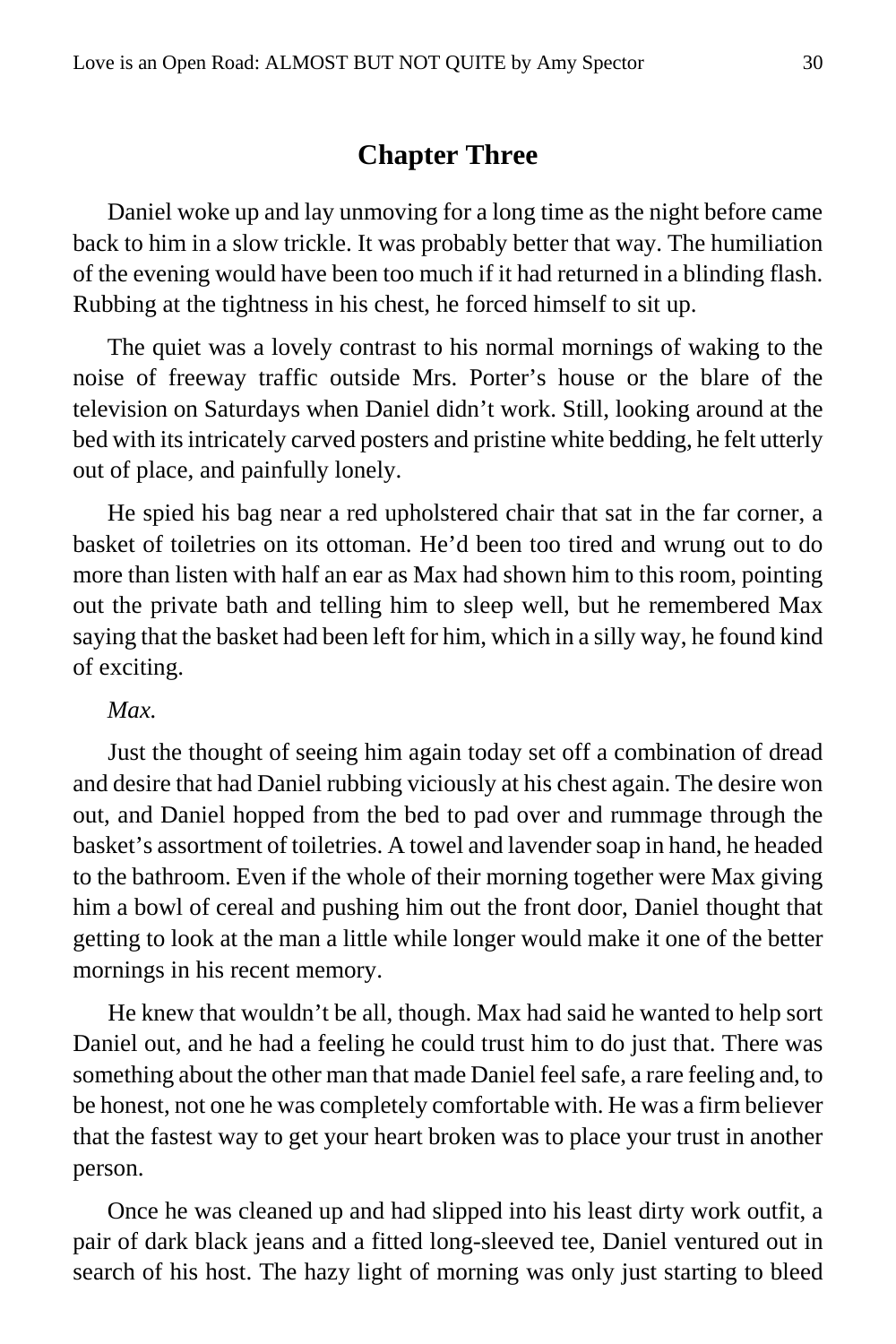through the curtains, and Daniel worried that he might find the household still sleeping, and Max still locked away in his room somewhere on this floor, or perhaps the one below. When he opened his door, instead he found two large dogs sitting expectantly outside his bedroom, as if they had been waiting for him, and a handful of people quietly going about their work.

Daniel had not been around dogs much as an adult, but he had fond memories of a wiry-haired mutt of some kind his grandmother had adored, so he didn't mind it when he started down the hall and the two animals followed close on his heels.

A tall man carrying a step stool and a plastic tote passed by and gave Daniel a quick nod, and on the staircase he found a woman, not much older than himself, dusting the banister and spindles. She wore the same dark pants and pale green smock that he had seen on the man in the hall. She looked up to give him a smile as he passed.

Before he hit the landing, he turned back to her. "Do you know if Max is awake?"

"Mr. Litt left about an hour ago."

Daniel's heart sank. He had somehow thought the two of them would have breakfast together. Honestly, as he had gotten ready, he had fantasized about making the man breakfast himself, though it was obvious now that there was not going to be an intimate moment over scrambled eggs.

He was tempted to linger with the girl, watch as she worked, and maybe even offer to help. It was the least he could do to help repay the kindness of a bed for the night, but sensing her discomfort with his hovering, he instead thanked her and, turning, went in search of the kitchen.

As tired as Daniel had been, he had still lain in bed for much of the night thinking about the man who had been willing to feed him and then was too kind to drop him at a shelter door. Daniel could not have been more grateful. There had been something devastating about it, the thought of another night in a place like that, where you had to keep your things close or risk having them rummaged through when your back was turned.

And he had been scared, maybe not so much of the shelter itself, though that had scared him too, but scared that it would break him like it had nearly done when he was sixteen, before he had met the twins and Rachel, and Richie.

Daniel had been on the street for nearly three months when he stumbled across the others. The shelter was in a bad part of town but painted in bright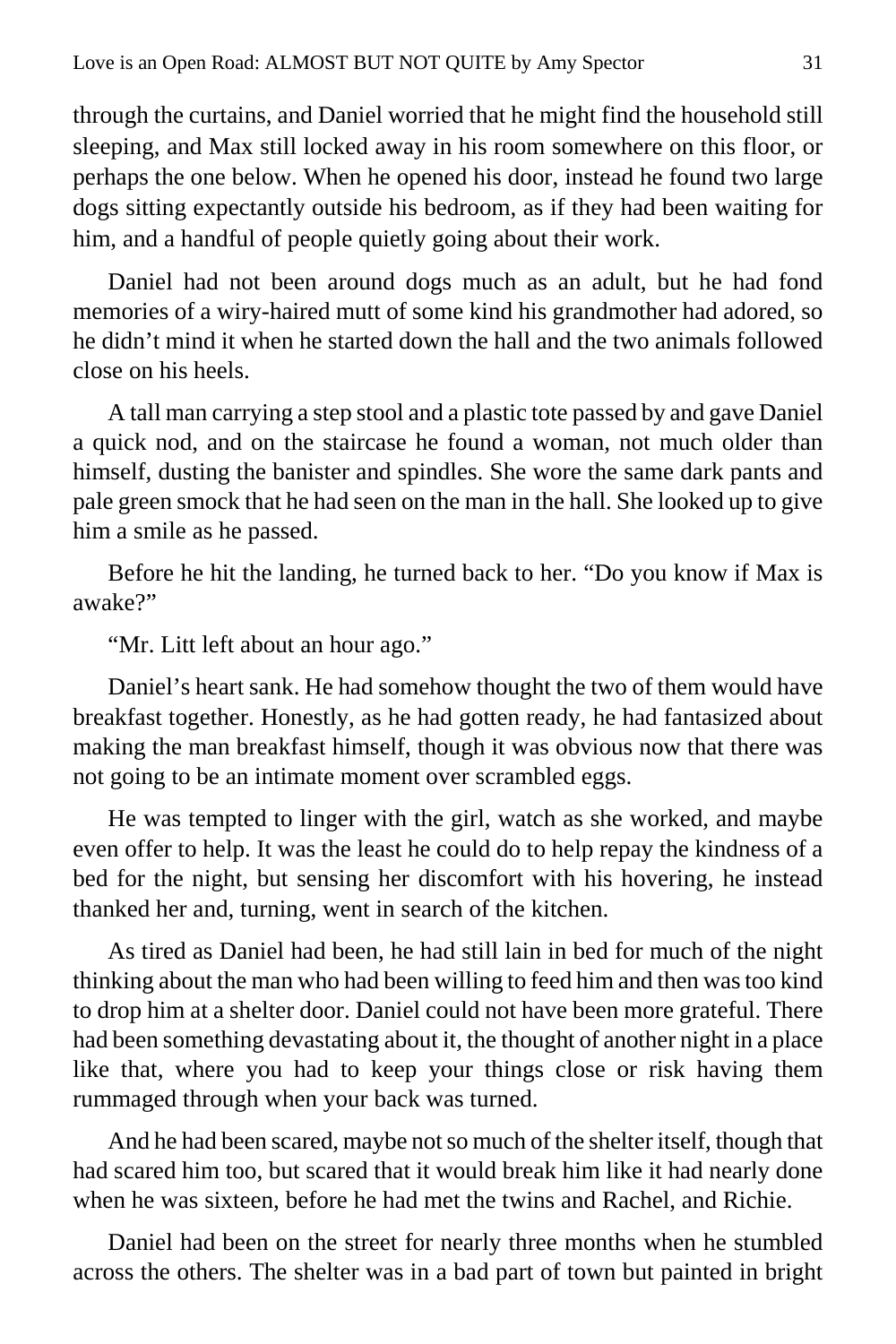colors, and with windows that were brightly lit. On the evening he arrived, he saw Richie standing outside, a cigarette between his lips, rolling his eyes at an adult telling him to put the thing out. Richie was the biggest boy there, tall and broad, and so much more like a man at seventeen than Daniel was at sixteen. Daniel had been head-over-heels from the moment their eyes met, and the older boy had given him that heated look.

Richie was his first kiss, his one and only lover, and the only person in his life who, for a little while anyway, made Daniel feel as if he might have been worth something after all.

Thinking of Richie made Daniel sad, not because he was still in love with the man, but because he had so easily fallen back into that relationship again. Even knowing that Richie would expect him to hide what they were to one another—hide his feelings, and that he would always take a backseat to the drugs and the clubs and the next random hookup—Daniel had let Richie kiss him, and the loneliness faded for those magical moments.

When Daniel entered the kitchen, an older man looked up from where he was working at a large island.

"Get those beasts out of here."

Daniel looked down, surprised to find that he had forgotten about the animals at his feet. "Oh, sorry," he mumbled, and worked to push the pair back out into the hall.

"Not your fault, kid. Mr. Litt gives those two the run of this place, but I won't have them in my kitchen." The man waved Daniel over to the island. "You're Mr. Kohl, right?"

"Yes, but please call me Daniel. Are you Archer?" Daniel wasn't sure if he was remembering correctly from the night before, and wasn't sure if Archer was a first or a last name.

"That I am." The man gave Daniel a crooked smile, and he couldn't help but smile back. "If you aren't allergic, I was planning to make crêpes with caramel sauce and toasted pecans. It's our girl Megan's birthday. She loves the damn things and the staff normally has whatever Mr. Litt is having."

"God," Daniel said, "that sounds wonderful. Can I help?" Archer gave him an odd look, as if he weren't sure if it was a good idea to say yes. "Please. Max isn't here, and I would enjoy having something to do, and the company."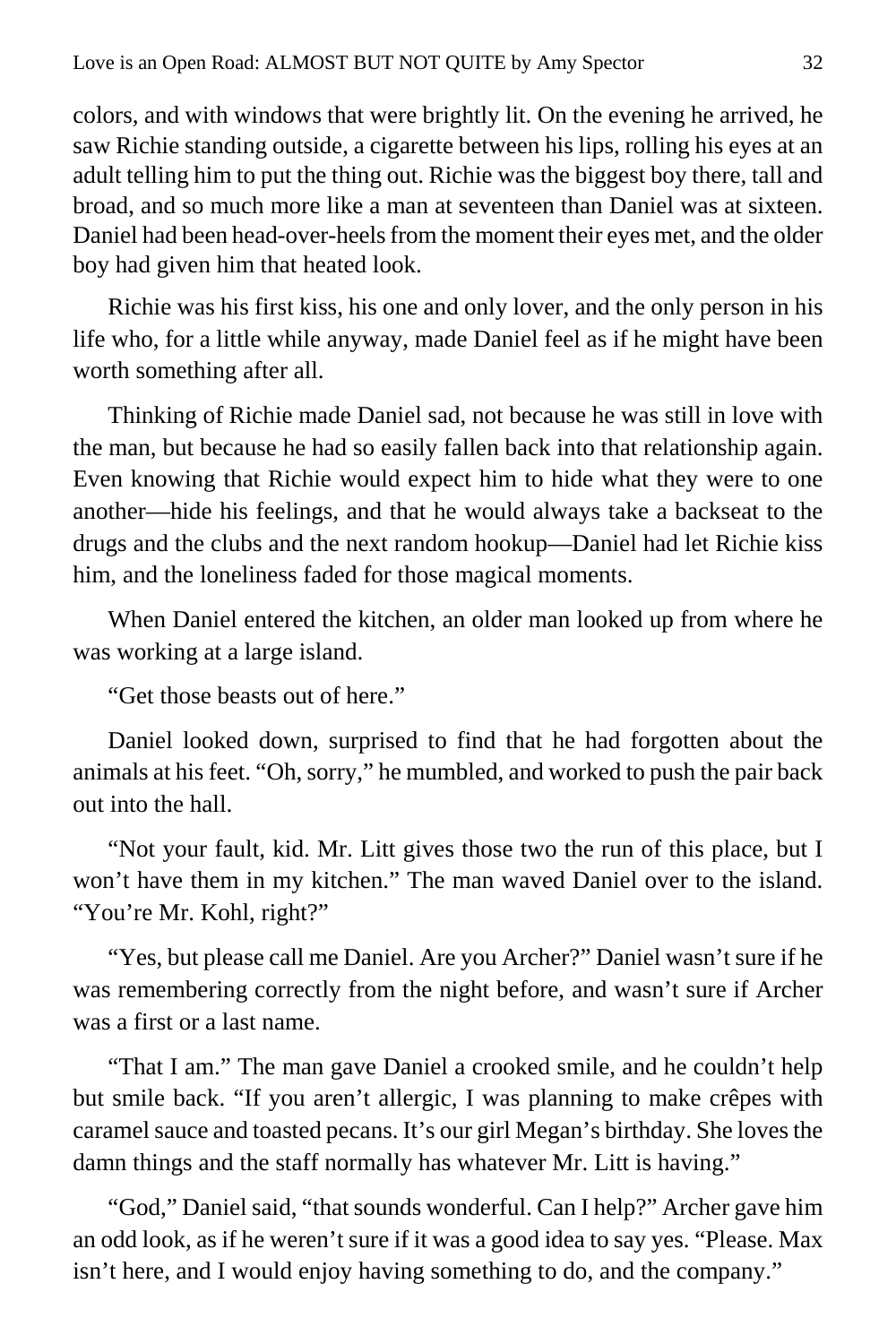Archer finally nodded, sending him to wash his hands. He then started naming off ingredients and where to find them, letting Daniel take over collecting them as he pulled out a saucepan, a skillet, and two large baking dishes.

They worked hip to hip at the stove, Archer browning the crêpes and giving Daniel instructions on making the sauce. Once everything was complete, they worked together to fill the pastries and ready them for the oven.

"I always liked helping in the kitchen," Daniel told Archer as the man spooned out the sauce and Daniel sprinkled the pecans. "I used to help my mother when I was really small, but when I got older my father didn't like it."

"Why?" Archer's brow creased in either concentration or confusion, Daniel wasn't sure.

"I don't really know." Daniel shook his head. "It was one of my chores, you know, to help, and I think when he realized that I enjoyed it he thought he needed to take it away. He was all about toughening you up, my dad. I was never gonna be tough enough for him, I don't think."

"Doesn't sound like much of an old man," Archer said, looking up and frowning. Daniel just shrugged.

Reminders of home came less and less often these days, but when they did they almost inevitably brought an unshakeable melancholy with them. So Daniel pushed the thoughts as deep down as he could and returned his focus to what he was doing, and to asking Archer questions about himself, his family, where he learned to cook, and when he had decided it was what he wanted to do. Archer became less gruff as they worked, appearing to warm to having company in the kitchen, or at least the help.

They were sitting at the island together, a first batch in the oven, laughing over one of Archer's dinner disaster stories, when the sound of footsteps and muffled voices grabbed Daniel's attention.

He fidgeted nervously, his heart starting to race. Archer gave him an oddly sympathetic smile, and Daniel wondered if he was really so transparent or if Archer was just unusually perceptive. He hoped it was the latter, but he was pretty sure it wasn't.

"I know," Daniel spoke quietly to the other man, laughing at himself. "He's just so handsome, you know? And nice." Archer raised his eyebrow. "Well, bossy but nice. And queer, right? I'm pretty sure I'm right."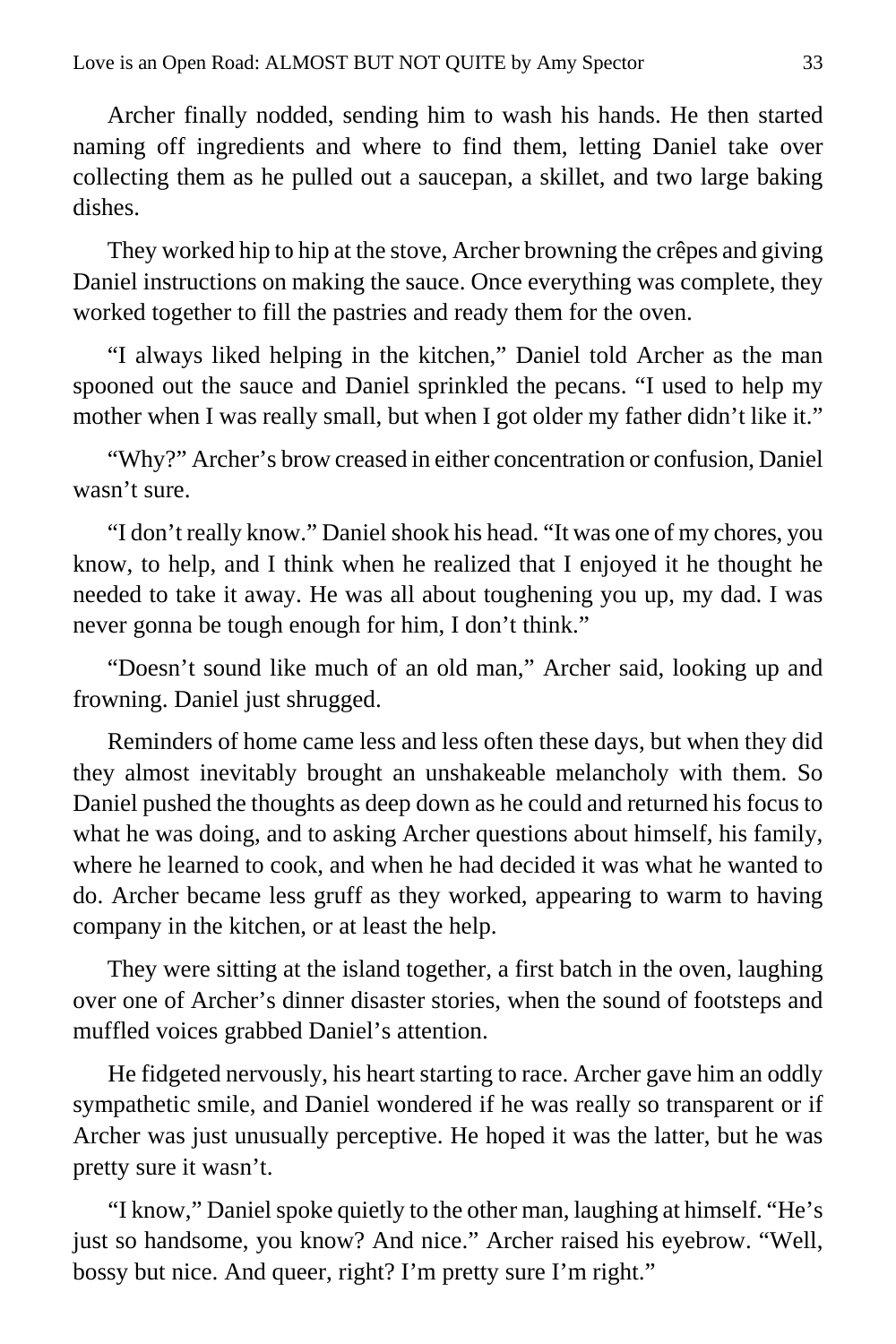Archer didn't look as if he were going to answer at first but then just rolled his eyes. "You're sure as hell not wrong."

\*\*\*\*

Max mopped at his hair with a towel as he pushed his way past Zira and Cornelius and into the kitchen. He was a little surprised to find Daniel up and seated with Archer at the island, not that Archer was particularly territorial around the kitchen, just that he was a bit of a grumpy bastard and seemed to prefer to keep to his own company.

Daniel hopped to his feet, giving Max a wide grin that began to fade almost as quickly as it had bloomed. Following Daniel's line of sight, Max found Thomas right behind him, the two of them having just returned from their daily jog. Daniel's disappointed look had warning bells going off in Max's head. As cute as the kid was, the situation meant a romantic relationship couldn't be further off the table. Still, Daniel's obvious effort to mask his disappointment nearly had Max telling him it was okay, that Thomas was just a friend. That impulse scared Max almost as much as Daniel's obvious interest, so he said nothing at all, choosing to keep the misconception alive and well.

"Morning, gentlemen." Max nodded his head at Archer and gave Daniel a friendly smile. "You're up earlier than I expected. Let me grab a quick shower, and we can sit down for breakfast and a chat. I'm assuming you haven't eaten."

"No, of course not," Daniel said, still with that diminished smile. "I was waiting for you." He continued to steal glances at Thomas until he finally stepped around Max and extended his hand. "Hello, I'm Daniel. Are you Max's partner?"

#### *Fabulous.*

"He wishes." Thomas laughed, louder than necessary in Max's opinion, and grabbed Daniel's hand for a quick shake. "But it would break my heart to disappoint all the ladies." Thomas's grin was pure cockiness, and Max held in a groan.

"Daniel, this is Thomas. He's my driver. Thomas, this is the man I was just telling you about."

"Nice to meet you, kid," Thomas said, giving Max and unreadable look. "I'm heading up for my own shower, boss. Give me a whistle when you need the car."

Once Thomas had gone, Daniel was all smiles again. "I like him."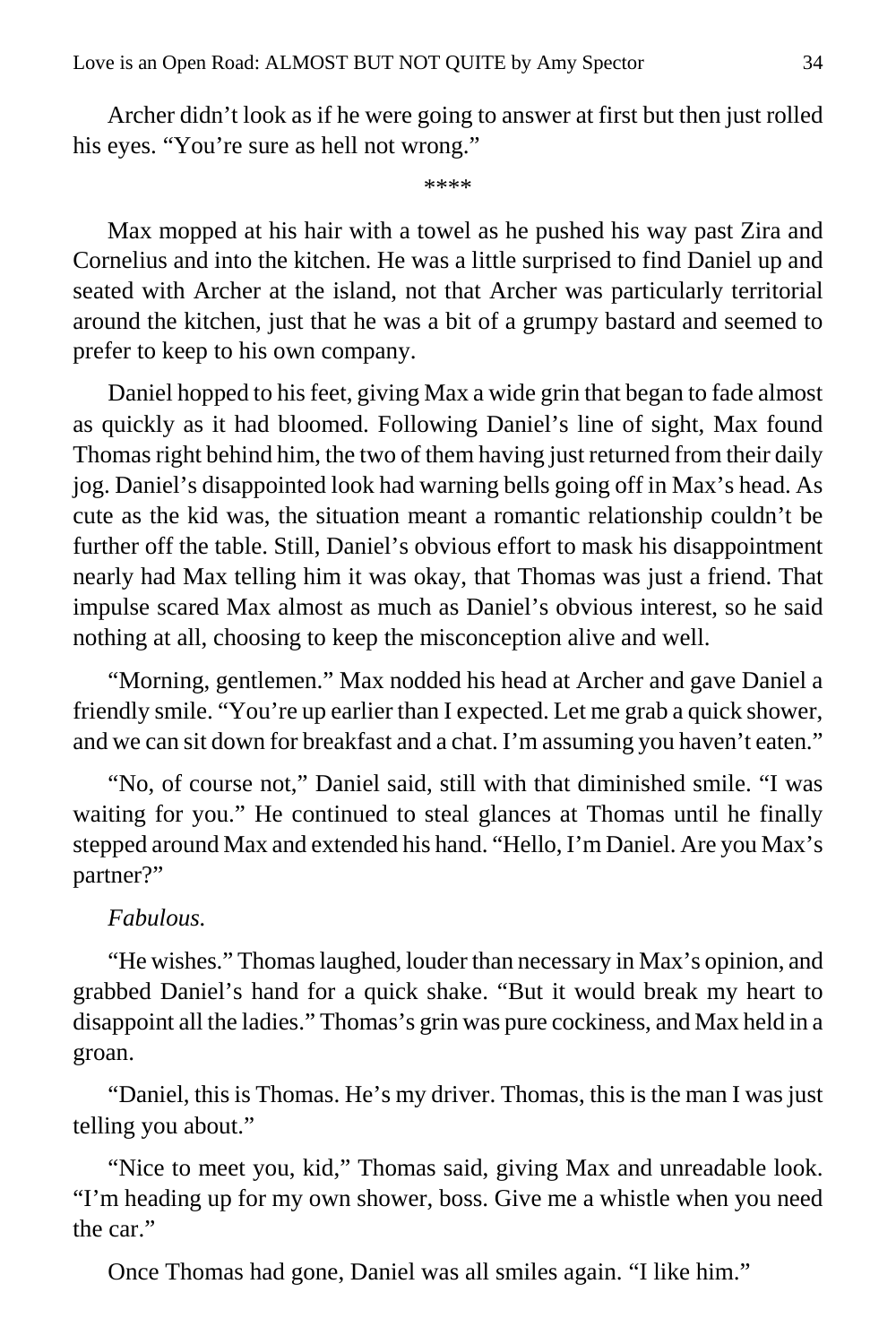*Of course he did.*

"I'll be ready in…" Max glanced at the clock and then at Archer. "Is thirty minutes okay?"

Archer nodded, and Max could have sworn the man was trying to fight a grin. Escaping a moment later, he headed to his room, taking the steps two at a time. He was just closing his door when Thomas pushed his way inside.

"Are you out of your fucking mind?" the man said, shutting the door himself.

Max moved to drop onto the end of his bed and rubbed at his face. "I told you about it."

"No." Thomas glared at him from where he stood against the door, as if he were barring anyone else from entering. "You told me about *him*. You didn't tell me you were letting this complete stranger sleep in your house. Does he know who you are? That this—" Thomas gestured to the house around them. "You think this mansion is quaint? That this is you roughing it? Is that why we didn't take the dogs running this morning?"

"It's my decision." Max glared right back.

"It's dangerous."

"Are you telling me this as my *employee*?" Max emphasized the word, not in the mood to have the decision he was already questioning, questioned.

"I'm telling you this as your friend, dumbass." Thomas pushed himself away from the door and sat down next to him on the bed. "And as the man you pay to drive your car and take a bullet for you."

Max snorted. "I'm pretty fucking sure that isn't anywhere in your contract."

"Well, that's what I tell all the girls." Thomas broke into a grin. "They think it's very sexy."

"And would you? Take a bullet for me?"

"Not on your life." Thomas bumped him with his shoulder. "Please, just tell me it's because you think he's hot or something."

"He's too young." Max thought if he said it enough he could probably convince himself. "And more importantly, the situation makes it completely inappropriate."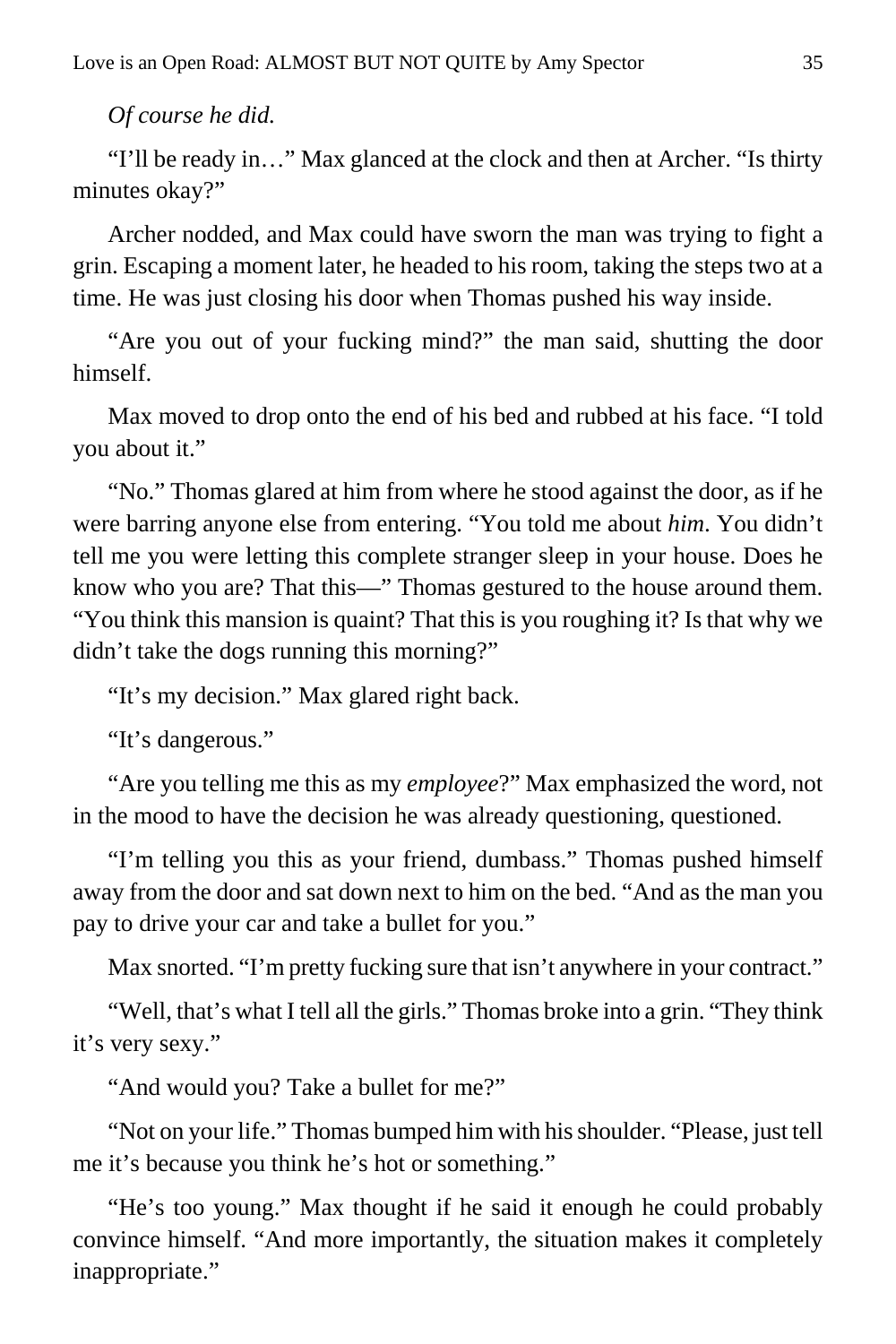"He's a grown man." Thomas smirked. "And he looked like I kicked his puppy."

"You really want to know why?" Max frowned as he picked his words. "Because I watched all those men at that shelter, all those nameless people with stories that I didn't know a damn thing about, and I couldn't let him go. I was the one person who could make a difference. How could I not?"

"So it's about your brother." Thomas confirmed.

"Isn't it always?"

They sat there quietly together for a few moments before Thomas spoke again.

"And he's hot."

Max rubbed his hands through his hair and let out a tired sigh. "It didn't hurt."

\*\*\*\*

When Max finally returned downstairs, nearly twenty minutes later than planned, he discovered Daniel wandering around the sitting room that lay just across the hall from the dining room, examining the framed photographs that covered the mantel and the various tables that occupied the space.

"Is this you?" Daniel asked when he looked up to find Max watching him. "What are you wearing?"

There was a definite laugh in his voice, and Max couldn't help but laugh too. "That would be summer camp when I was sixteen. And that would be the camp uniform."

Daniel grinned. "All of a sudden I don't regret missing out on camp. Thanks for that."

Max continued to wait as the man wandered the room, ghosting long fingers over frames, staring at some for seconds, lingering over others far longer.

"Who is this boy? I've seen several of him with you. I bet he grew up to be very good-looking." Max didn't even have to look to know whom he was talking about.

"My brother Matthew."

"Really? He looks like your negative," Daniel said, looking up.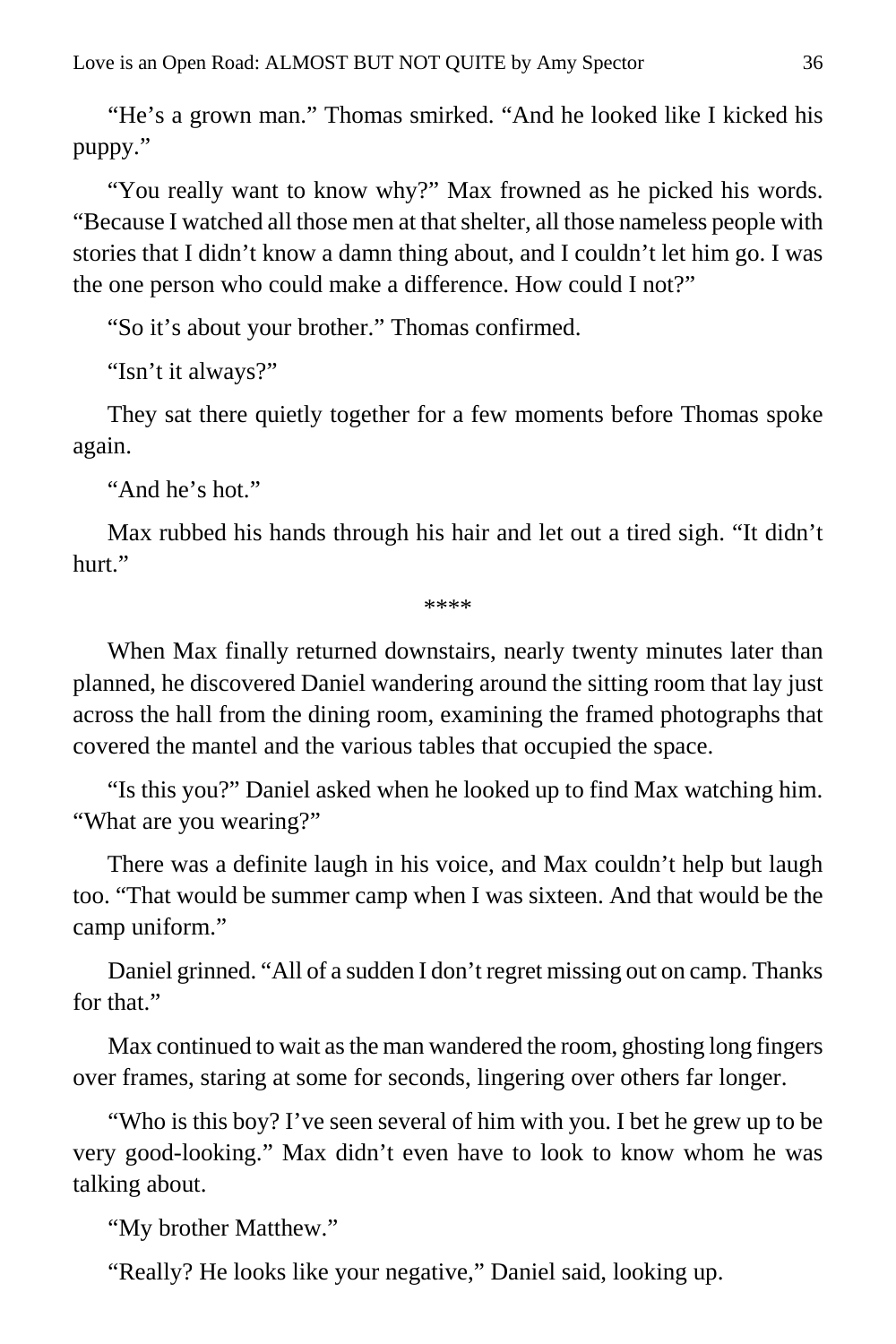"Well, my stepbrother actually."

"Oh. I don't have any brothers or sisters, at least that I know of."

"Why don't we sit down, Daniel. Let's eat breakfast and have that chat I spoke about."

They crossed to the dining room and sat at the table, Daniel folding his legs under him in a way Max thought looked less than comfortable, and a moment later their food was delivered by Archer with an uncharacteristic smile for their house guest.

Max figured it was good to know that Daniel had that effect on more people than just himself.

"So, is Megan the girl I saw on the steps who was cleaning the woodwork? Um, long brown hair, little nose?" Daniel asked, and Max nodded.

"Archer said this was her favorite. I see why," Daniel said after his first bite.

They ate in silence for a few minutes, Max aware of Daniel stealing occasional glances at him and quickly looking away. When Max finally decided they should talk about the night before, he looked up to find Daniel practically vibrating with tension and decided to let the conversation wait until after breakfast.

"Would you be interested in walking the dogs with me after this?" Max asked.

"Do you walk that kind of dog? I figured you just ran from them." Daniel looked over to where the huge things were lounging outside the dining room. "They're sure cute though."

"German Shepherds are actually very affectionate, loyal creatures," Max told him. "Would you like to? There's a park just up the street."

"Sure." Daniel gave him a wide smile. "I've always loved parks."

\*\*\*\*

After breakfast, Daniel headed to the room he had slept in to grab his hoodie. He would need to buy something heavier eventually or see if he could retrieve the coat he had forgotten at Mrs. Porter's in his rush to leave. But for now, the late September weather was still mild enough that it didn't matter.

When he returned downstairs, he found that Max had grabbed his own jacket and was leashing up both dogs and talking a bit of nonsense to them that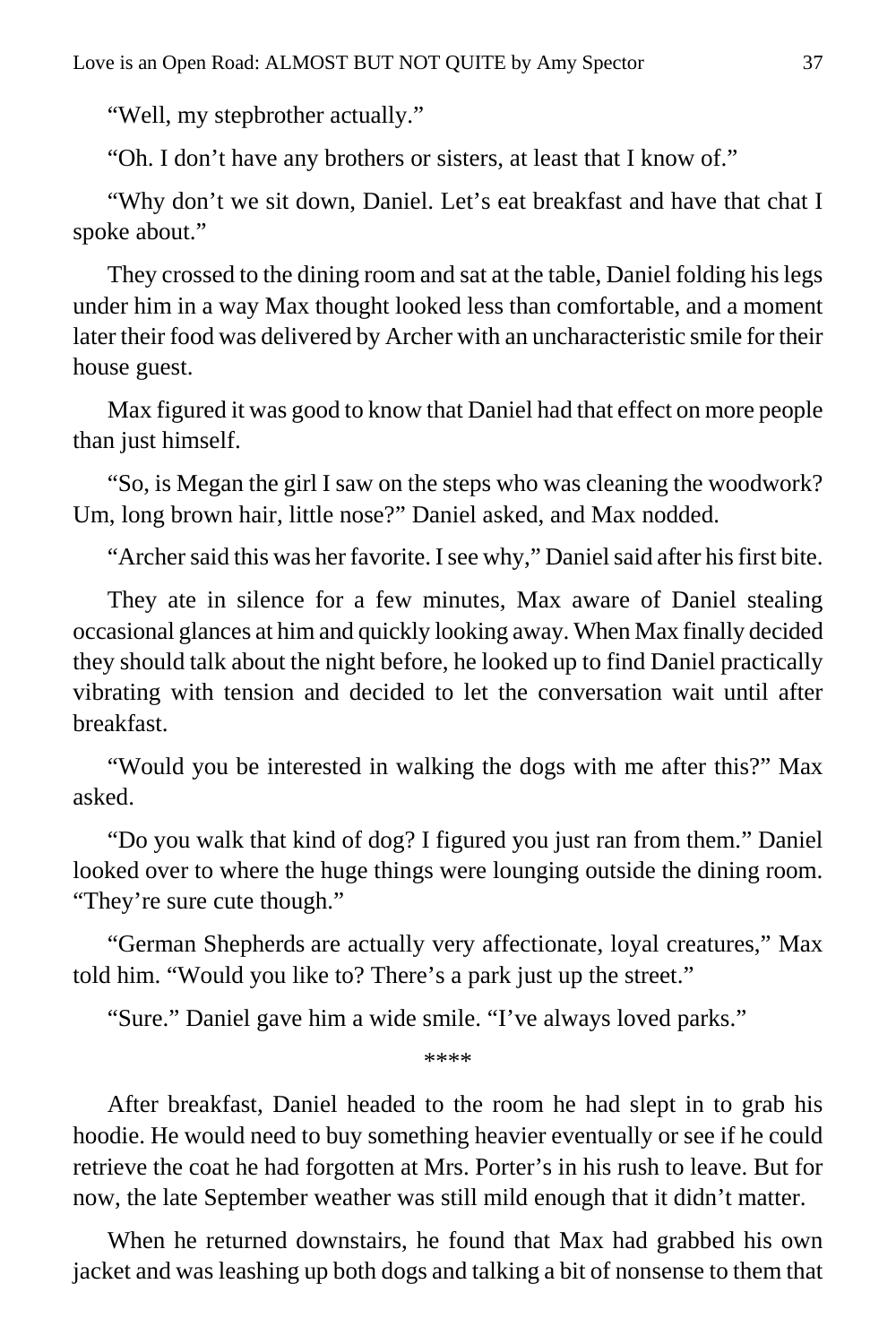made Daniel's heart melt a little. When Max looked up, their eyes met, and Daniel's pulse gave a little race.

"I'll give you Zira," Max told him, handing over the leash. "She is a little smaller and a good deal gentler. I'll take the big guy here. They're both well leash trained, so no worries."

"Can they do tricks?" Daniel asked as he stepped out onto the porch.

"No, not really." Max grinned over as they descended the steps. "We're still working on the 'don't climb in my bed' trick, and it's been four years."

They walked for a few minutes—Daniel enjoying the tree-diffused sunlight and the smell of fall in the air. "It's beautiful here," he said, finally breaking the silence. "The dogs must like having a park so close."

Max shrugged. "Where I lived before, I had a place farther out from the city, and there was more room for these two to run. I thought this was somewhat of a compromise."

"Where were you before?" Daniel had always lived in Columbus and wondered what it would be like to move to a new city, just start over somewhere fresh where no one knew you. He thought it sounded freeing.

"Austin." Max tugged a little on the leash to slow Cornelius down, and both animals slowed their pace, their tails wagging as they anticipated crossing the street.

"Why'd you move here? I would think Austin would be more exciting." Max looked over, and Daniel bit his lip, giving him an apologetic look. "I'm sorry. I'm being nosy."

Max just shook his head. "No, it's okay. This is where I was born. I should have come back a long time ago."

Daniel didn't ask anything more, aware of how Max had skirted around any real answer. It was obvious the man didn't want to share, and he didn't want to push.

They had made it to the far side of the park and, following Max's lead, cut through the grass to sit on one of the benches that lined its edge. The dogs planted themselves at their feet, antsy in hope or anticipation of being unleashed. Daniel watched Max stroke the head of the other dog, lost in thought, and bent for a tentative touch to Zira's. When she didn't object, he tried scratching behind her ears.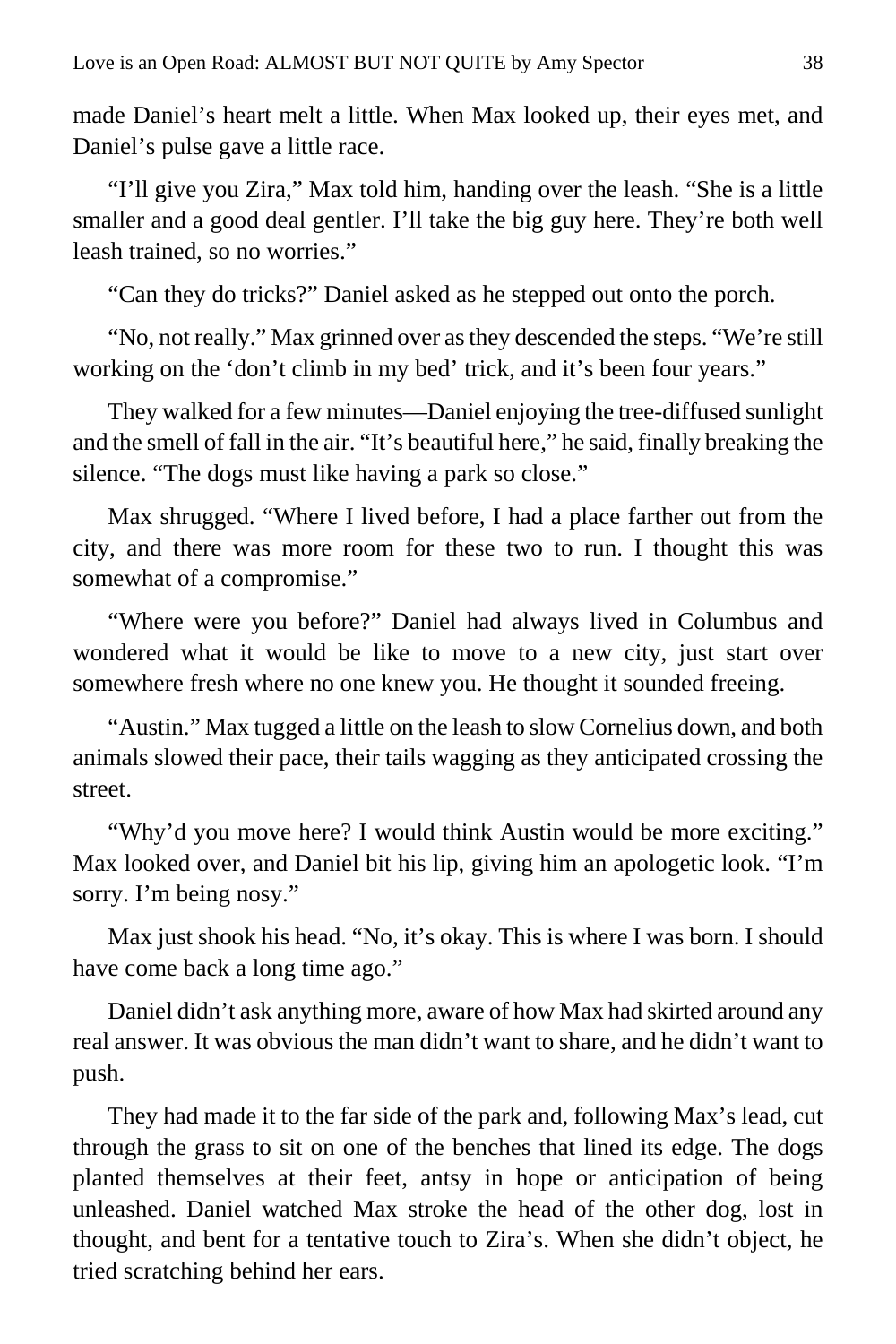"So, where were you fired from?"

Daniel tensed at Max's question and then let his shoulders relax. In some way it just seemed like an extension of their conversation. Just two men getting to know each other, and that made it easier. "The Keith Reale Salon, doing hair."

Max looked over at that.

"Are you any good?"

The question had Daniel looking indignant.

"Of course I am, not that it matters. I don't think anyone will hire me now." Daniel sighed. "I had an interview yesterday, but they seemed to know more about the noncompete I signed than I did. I'll have to start trying those walk-in, eight dollar an hour places, but that would be about it."

"So, what happened?"

"Came in drunk." Daniel looked down, ashamed, and focused on stroking the dog. "I was upset, or I would never had come in with that much alcohol in my system, you know." Daniel doubted Max did know.

"And drinking," Max asked gently, "that's a problem for you?"

"A bit, yeah." Daniel felt an overwhelming sense of grief and pushed it down. "I've tried to stop, more than once even, but I always fuck that up like I've fucked up everything else."

As an afterthought, Daniel looked up to see if any kids were around, and sighed with relief. "Sorry."

Max just waved it off.

"What's your drug use like?" Daniel tried not to show his irritation at the question but failed. "I'm just trying to get a picture of what you're up against, Daniel. I said I wanted to help. This is me trying to help."

When Daniel didn't say anything, Max spoke again.

"It's always best to be up-front. Nothing good can come of lying to me, and nothing good ever comes from lying to yourself. So," Max continued, going back to his question, "what's your drug use like?"

"I don't use anything." Daniel thought Max looked skeptical. "Honest. In fact, I haven't used anything in years, not since I was nineteen, and even back then it was just whatever my friend Richie would dig up for us."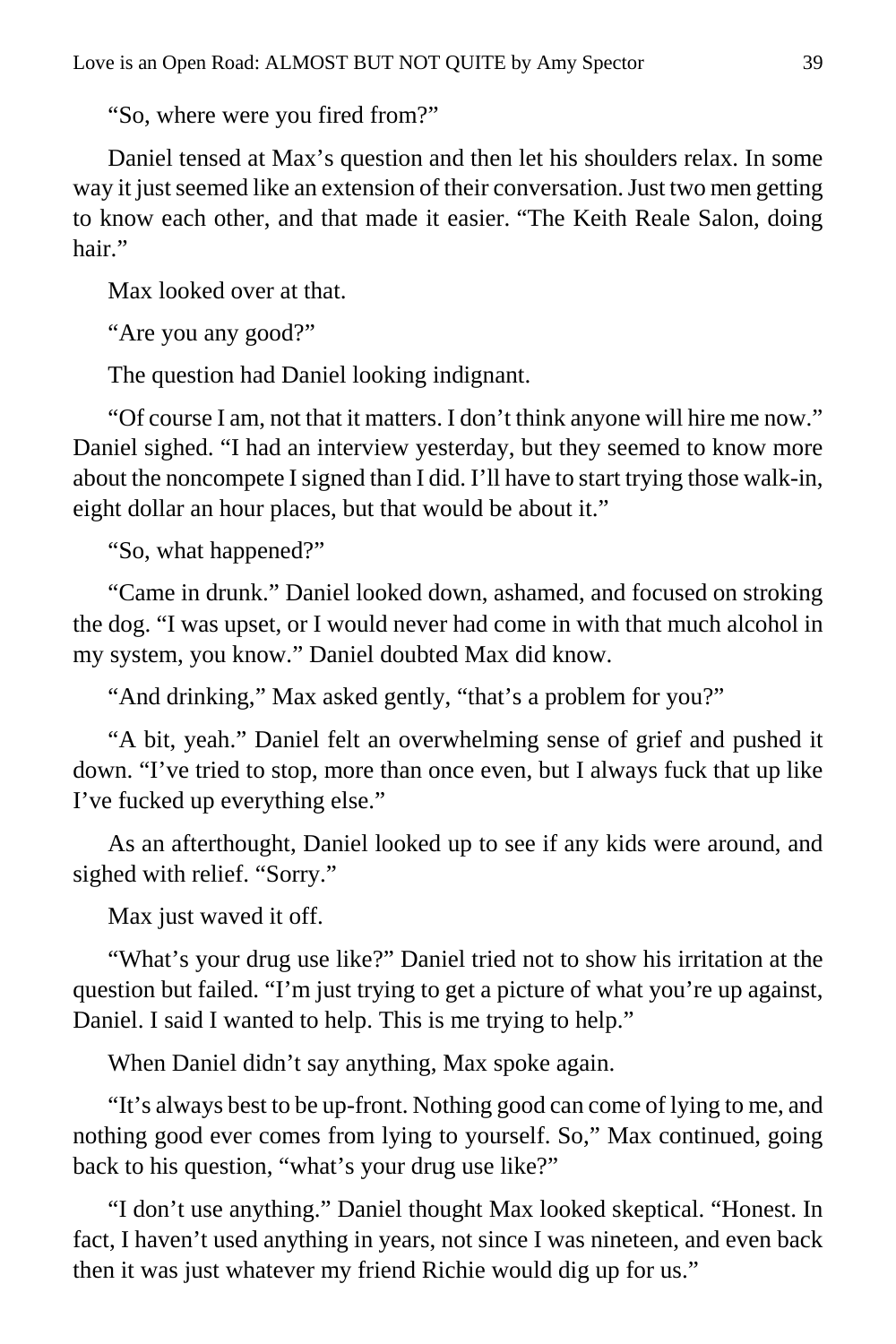"And is this friend still in the picture?"

"He was, but only briefly." Daniel met Max's eyes hoping that he could see the truth in his words. "But that was a mistake."

They sat a few minutes, as Max seemed to process the conversation, just watching the early morning joggers and a few bicyclists making their way around, and occasionally through, the park.

"Okay," he finally said. "How often do you drink?"

"Every day," Daniel answered, and Max nodded.

"Have you had a drink today?" Max studied him with that intense gaze again, as if he were looking at Daniel but could maybe see right into him.

"Yes."

"It's not yet ten in the morning," Max said, not unkindly. "And you've already had a drink?"

"Of course. I'm awake."

\*\*\*\*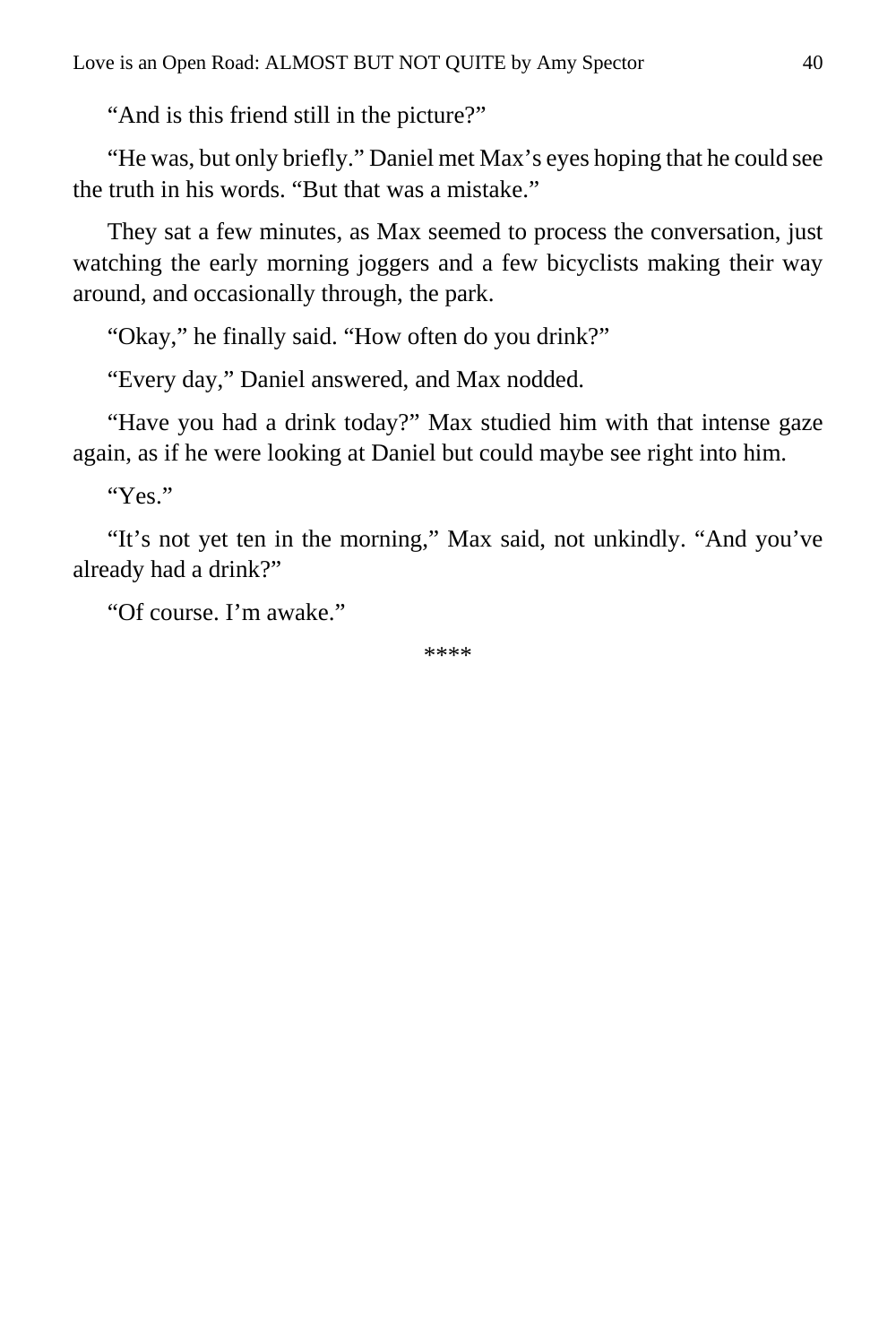### **Chapter Four**

Max sat on the floor of the library, piles of books surrounding him.

Every other room in the house had been decorated by designers and organized by staff months before Max had even officially moved back from Texas, but he hadn't allowed anyone free rein over this room or anyone to touch his books. He had insisted the walls be painted in a dark olive green that warmed up the dark woodwork of the built-in shelving and the expanse of wood flooring even more. He had made the arrangements to have the stained glass windows restored and had chosen a painting—one that had belonged to a long-dead uncle rumored to have been *peculiar*—to hang over the fireplace. Other than that, the room remained a cluttered mess of boxes, couches, and upholstered chairs.

Every Sunday, in the early hours of the morning, Max would steal what little time he could for himself, and sitting on the floor with his laptop open, he'd scan ISBN numbers or manually enter volumes into library software, as he mapped out how he planned to organize his shelves. He was rarely able to spend much more than ten or twenty minutes working before other things pulled him away, so even all this time later, it was hard for anyone else to see the progress.

Still, it always helped him clear his head, and he thought he might prefer this room, with its clutter and its smell of old books, to any other room in the house.

He heard a throat clear and looked up from the book he was examining to find Daniel standing, rumpled from sleep, just outside the door.

"Can I come in?"

"Of course," Max said, setting the book aside and moving to free up space on one of the chairs.

"No, please don't bother," Daniel told him, walking over to drop down on the floor. "What are you working on?"

"I'm cataloging my books and organizing them." Max looked around at the nearly empty shelves. "It's taking me a while."

"Is that what's in all these boxes? Books?" The look of complete disbelief almost had Max laughing, but he managed to rein it in.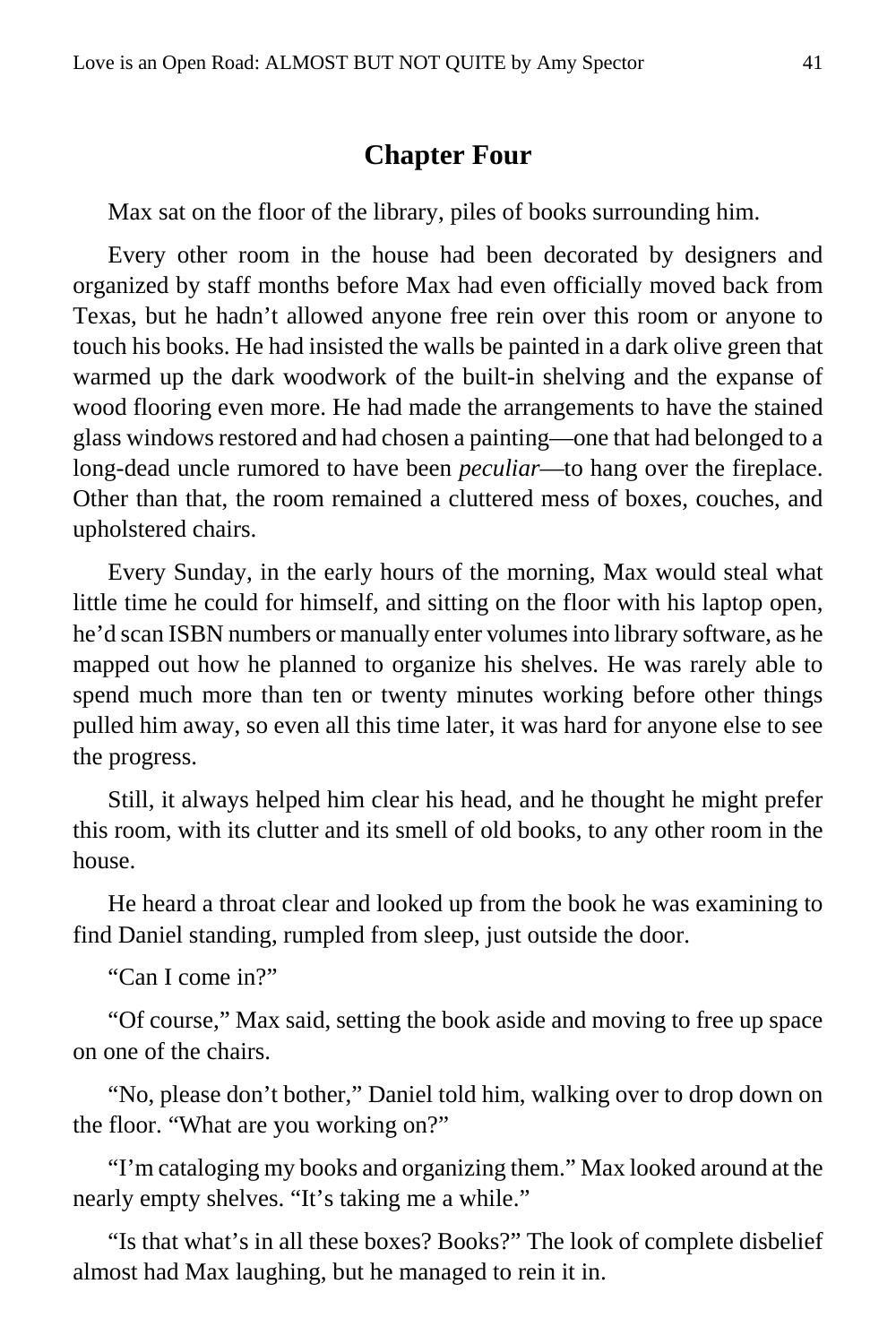"Not much of a reader?" he guessed.

"No. No, I love to read." Daniel looked embarrassed. "But I just have a library card. And I read horror mostly, no biographies, or stuff like you have there."

"Horror? Like monsters?" Max smiled at the idea. It seemed such an odd contrast to the gentleness he saw in Daniel.

"Yeah, that, but I really love stories about serial killers and psychopaths and stuff. I like when the nice guy who picked up the wrong hitchhiker or the deaf lady that kissed the wrong man, just ordinary people, are forced to fight to save themselves. But I only like books where they do. You know, save themselves?"

"Remind me to never let you pick the movie."

Daniel grinned. "Could I help somehow? Unpack boxes or something?"

Max directed him to the next group of boxes he had planned to tackle. Daniel slit open their tape with a letter opener Max pointed out on the mantel. He pulled each book out one at a time, reading the title to himself and sometimes out loud when he found them amusing. He perused dust jacket descriptions and flipped through pages before placing them neatly in stacks within Max's reach.

The contents of each of the boxes were without rhyme or reason, a jumbled mess of subjects and authors, thrown together in a hurry by movers, to be dragged off and stored away untouched for nearly eight years.

"You have a lot of books on architecture," Daniel commented, pulling out yet another book on the subject, this one about Frank Lloyd Wright. "Are you an architect?"

"No." Max shook his head. "Labor lawyer, or was. But if I could do things all over again…"

Daniel seemed to think about that for a few minutes. "I think if I could do things over again, I guess I'd want to be a teacher."

Max thought the kid was still so young that changing his career hardly required a do-over. "Have you thought about that? Changing careers?"

Daniel brought the book over, but instead of placing it on a stack he dropped to the floor across from Max and started flipping through its pages. Max didn't think he was going to answer. When he did, he kept his eyes glued to the book.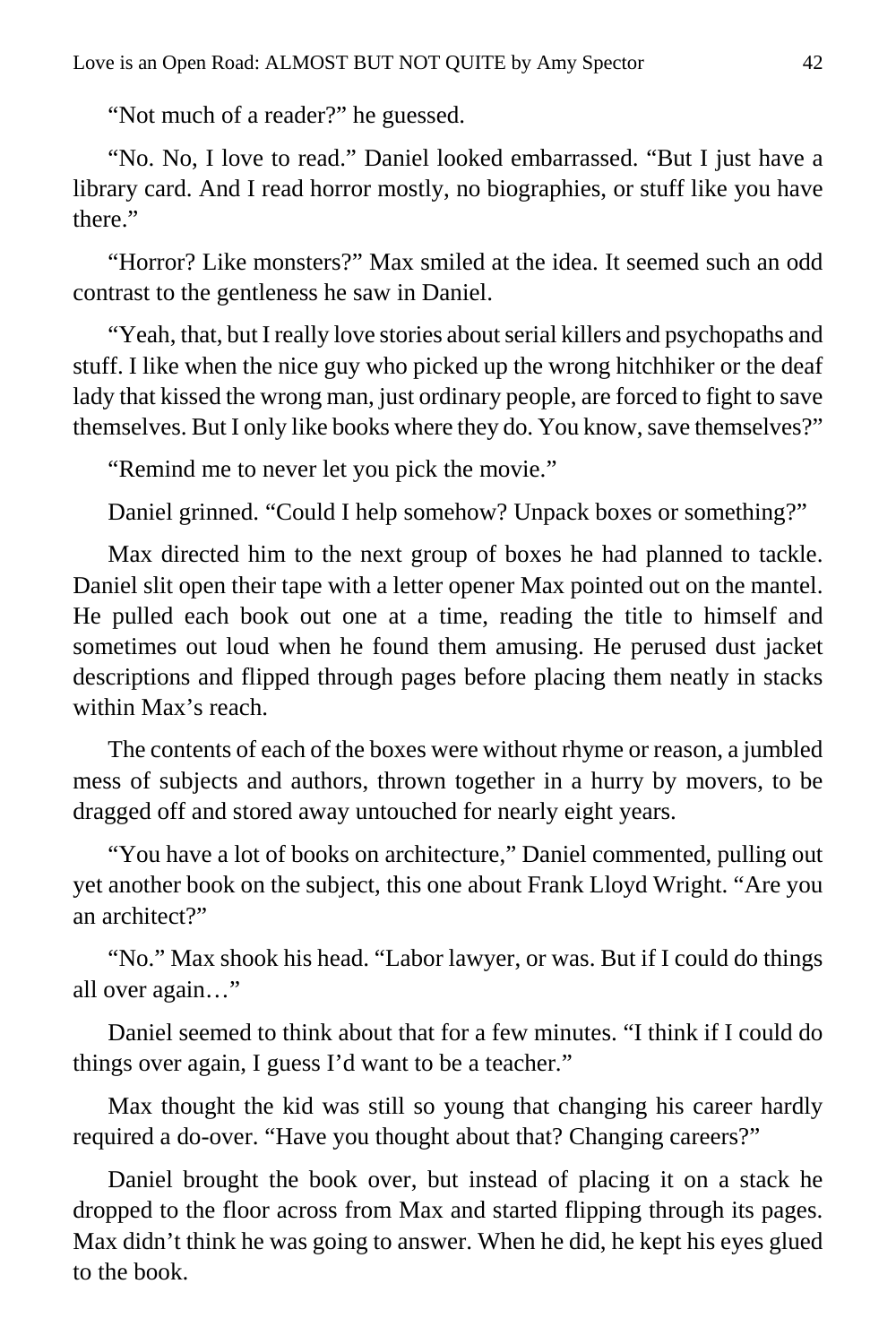"No. I didn't even actually graduate. When I was nearly twenty, I got my GED with help from that youth shelter on Parsons you mentioned. Worked day labor and at a fast-food drive-through, tucking money away so that I could afford to learn hair. Paid every dime myself." Daniel's eyes flicked up from the pages to catch Max's and looked back down. "It's not an important kind of job, but I'm good at it, and I like it."

"Liking what you do is a big plus. But why a teacher, if you did change?"

Daniel looked up and smiled at the question. "Because the teachers, the ones who helped get us ready to test for our GEDs? They taught us all the stuff we needed to know to pass, the math and the science and social studies. But it was also like they taught us that we had the power to make our lives what we wanted. We could pick our happily ever after and make it happen. It wouldn't be easy, and some days it might feel impossible, but we had all been strong enough to run when we needed to, and we didn't need to settle for almost when we could have everything. I think teaching that to kids, ones who you might not even know need to hear it, that seems like something important to me."

Max thought that sounded important too.

"If I could help—" Max started, but Daniel shook his head. "Then what are your plans?"

"I plan to stop drinking. Again," Daniel said, placing the book on one of the piles and pushing himself up to open another box. "Then I plan to get a job at a walk-in hair butcher, get myself out of your hair, and wait until the time limit on my noncompete contract expires. One year before I can work at a competing salon, before I can work somewhere I might have a future, but a year I'm worth fighting through."

Max didn't think he wanted Daniel out of his hair, not yet anyway, but he understood wanting to make one's own way.

"Okay, but you need to let me do two things for you," Max said.

Daniel took a moment before saying anything. "What are they?"

"I want to send you to rehab. You have to let me do that."

Daniel thought about that before nodding. "But I get to pay you back. It may take me forever, but I get to at least try."

Max agreed, nodding his head.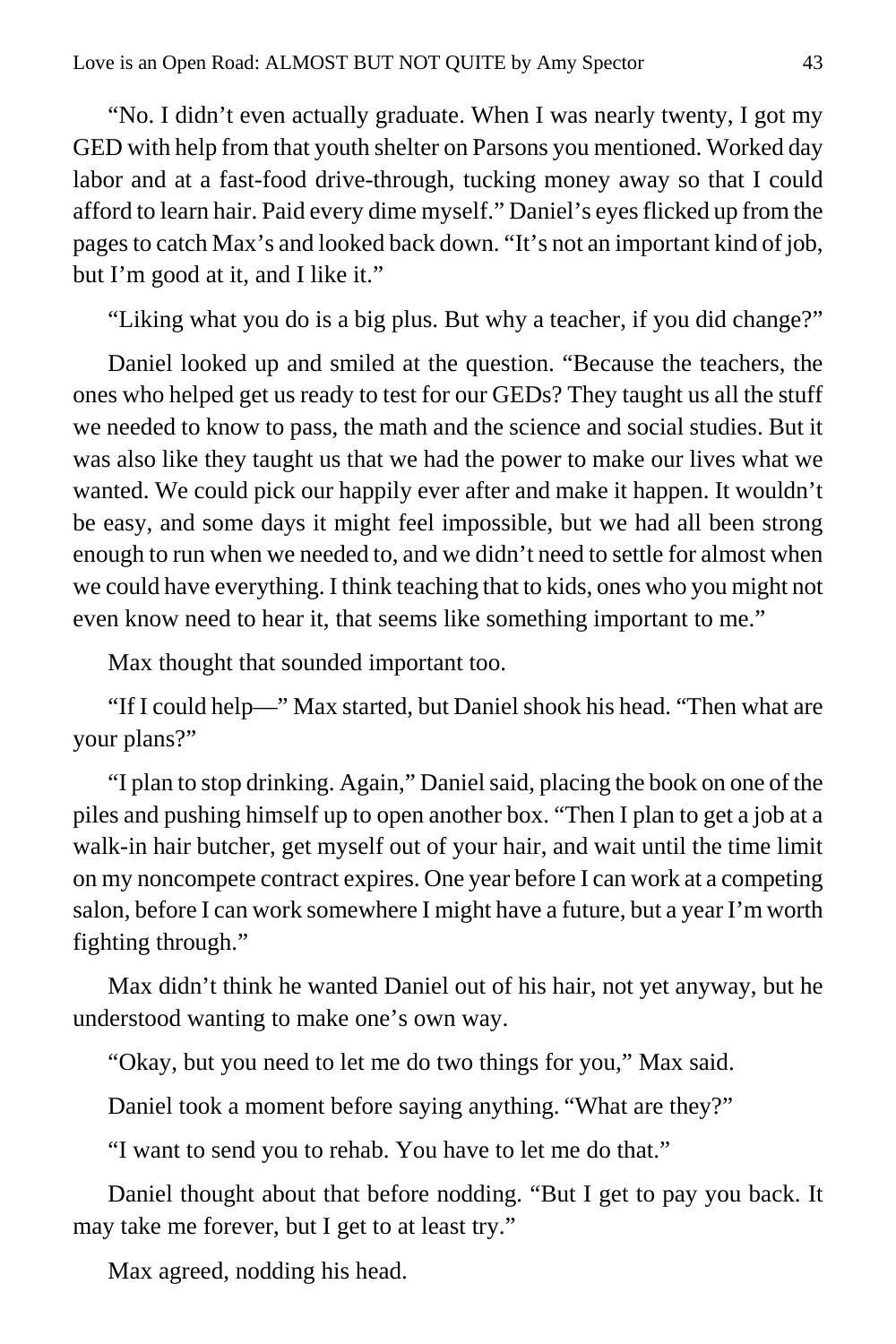"And what is the other thing?" Daniel asked.

"I'll let you know."

\*\*\*\*

"Timothy, please get Keith Reale on the phone for me. He'll be in my personal contacts." Max walked quickly through the outer office and into his own. His last meeting had run longer than expected, and now he had exactly twenty minutes, and a handful of things he wanted to accomplish before the magazine interview he hadn't felt ready to accept.

"Absolutely," Timothy said, picking up the phone. "I've emailed you the list of shelters you requested this morning and included their most recently released operating expense reports and contact names. Also, Mr. Ying called to ask if it would be possible to push back your interview half an hour, which I assume you're okay with, since your one o'clock ran late."

"Fantastic. Tell him that's fine."

Once Max hit his office, he started unbuttoning his shirt. Grabbing another from the closet, still in the cleaner's plastic, he stepped into his bathroom and hung it on a hook by the door. He had been on the move all day and wanted to look a little less disheveled for the photographer who would no doubt be there for the interview. There was always a photographer.

If the rest of the day went as planned, he would be home before five. He wanted to be home before five. He tried not to think too much about why.

He splashed his face with water and had just started patting himself dry when he heard Timothy.

"I have Mr. Reale on line one for you, sir." Timothy's voice echoed over the intercom.

"Thank you," Max called out, slipping on the fresh shirt and heading to grab his phone.

"Keith"—Max dropped into the chair behind his desk—"you know how you owe me a favor?"

Keith laughed, and Max grinned.

"I haven't owed you a favor in a hell of a lot of years, Maximilian." Max could almost hear Keith smiling. "But if you let me shave off that sad thing you're trying to pass as a beard, not only will you look ten years younger, but I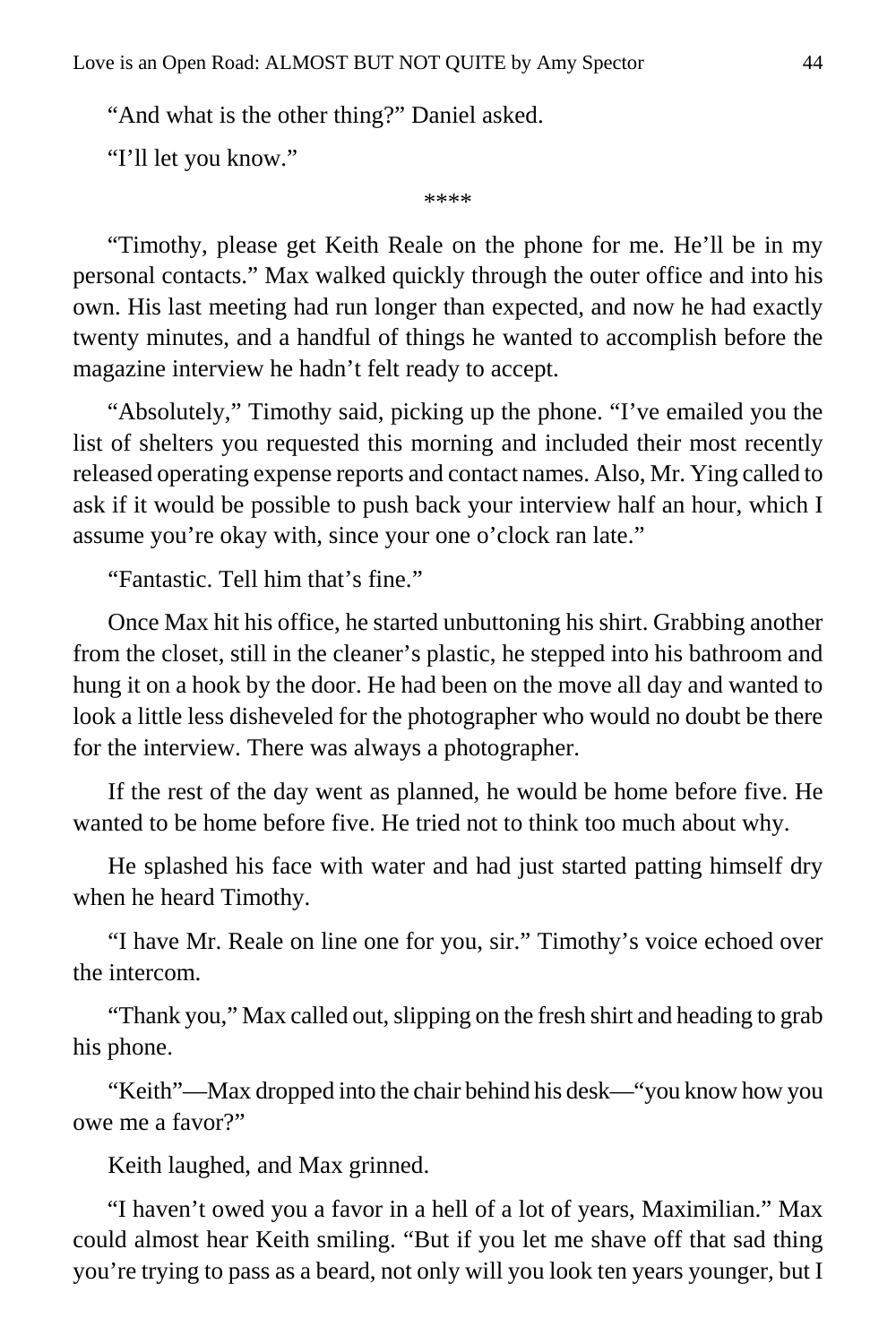might consider letting you take me to dinner. But only somewhere fancy. I wouldn't bother for anything that wasn't top shelf."

Max threw his head back and laughed. "You are such an ass."

"Takes one."

Max peeked at his watch. "Listen, I really do have a favor to ask of you."

"All right." Keith sounded curious. "I'll do it if I can."

"It's about a kid you fired, a Daniel Kohl." Just saying the man's name brought a smile to his face, which Max only found a little disconcerting. "Do you know who I'm talking about?"

"Not off the top of my head. Hold on." Max listened as Keith banged on his keyboard for a moment before he came back on. "I see him here. He was part of the new crop. He hadn't even gotten a chair yet, but it looks as if we had him scheduled for one we had opening up. But he was dismissed for—" There was another pause while Keith started typing again.

"I know why, Keith. The kid came in drunk."

"That would do it. What about him?"

"I need you to give him his job back." There was complete silence while Max waited for Keith to say no. He would say no, and then Max would talk him into it. It had been the same since they were young.

"I can't Max. What kind of precedent would that set?"

"He has a drinking problem, Keith. Didn't you tell me your place will pay for rehab for your employees?"

"Yes, if they come to us, not if they show up at work drunk and get their ass fired first." Keith sounded confused. "What does this guy have to do with you?"

Max thought about how to answer the question. If he told Keith that Daniel was practically a stranger, living in his house, who was such an odd combination of sweet and fucked up that he had spent most of the last few days thinking about him, Keith would certainly dismiss his request as temporary insanity.

"He's a kid going through a rough patch."

"Okay," Keith said, dragging out the word. "But that doesn't answer my question."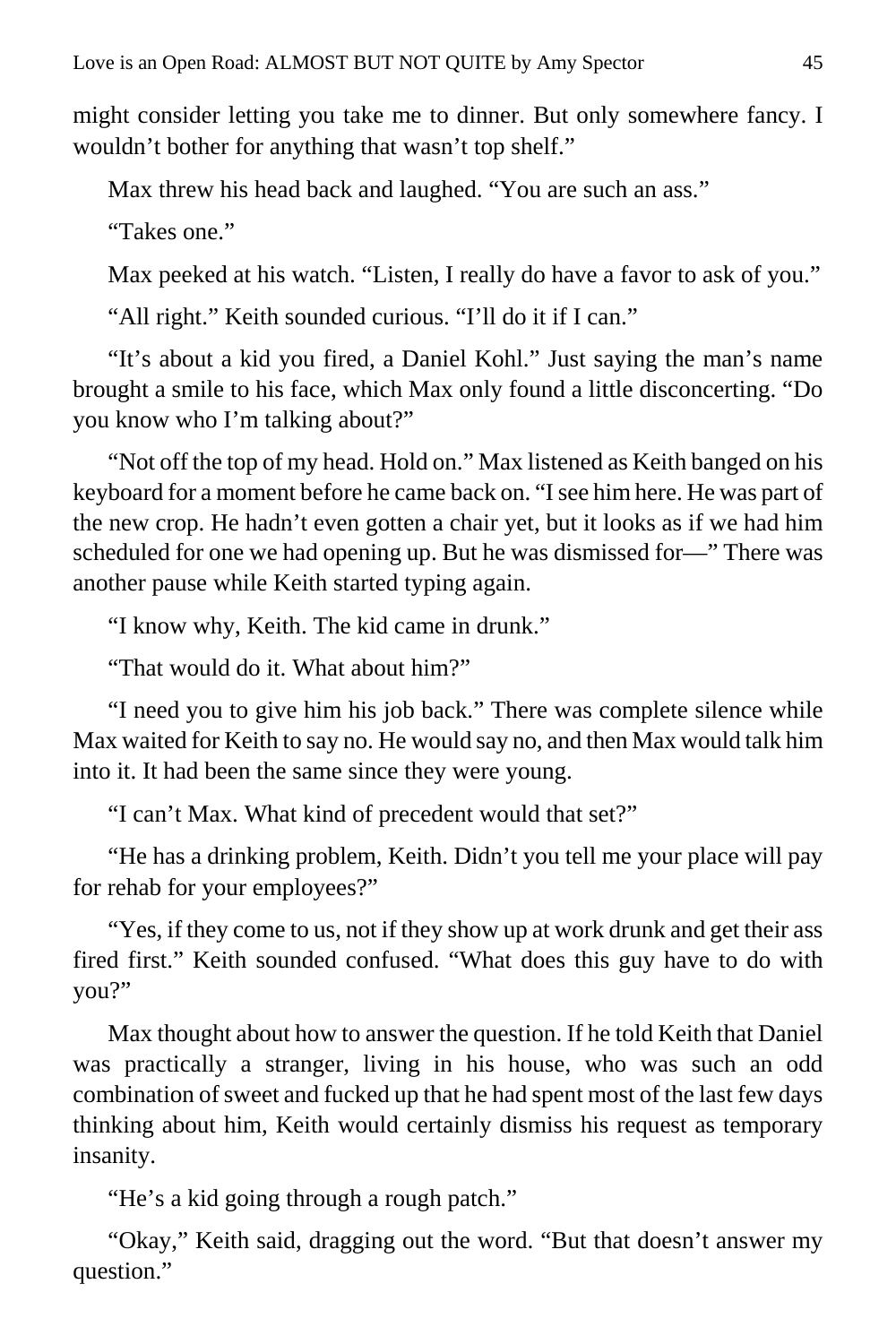No it didn't.

"Listen, I've only got a couple more minutes here." Max decided just to cut to the chase. "He's a friend, and he's wanting to turn his life around. He's had it tough, and in a way neither one of us can relate to. And you of all people know the kind of determination it takes to survive that particular brand of boot camp hell you like to call your hair academy. Give him another chance. He's checking into rehab in three weeks, and I would love to be able to tell him he'll have something waiting for him when it's all said and done."

Keith was quiet on the other end of the line for several moments before he finally answered.

"All right, if it means that much to you." Max could almost hear the other man thinking. "I'm sure the rumor mill is working overtime, but we haven't made any sort of formal announcement yet. We'll say he is on leave for personal reasons and is expected back… When?"

"Nine weeks," Max answered.

"Nine weeks." Keith let out a sigh. "Okay, but I get to shave that beard."

Max laughed. "No, I'll let Daniel shave the beard in the chair you're going to hold for him until he's sober."

"Oh my God, you really do owe me for this one, Litt."

"I love you too, Keith." Max held back another laugh. "Tell Olivia her man's a peach."

"The word you're looking for is *pushover*, and she's well aware."

Max hopped up to finish buttoning his shirt and couldn't stop smiling. He wanted nothing more than to skip out on the rest of the day to head home and give Daniel the good news. He grabbed a black tie, flipping up his collar to tie it, and straightened the knot before slipping into a blue vest. He wanted to lose the suit jacket for the interview, wanted something more casual than the suits he had become accustomed to in the courtroom.

His father had worked hard to cultivate an image as some sort of explorer/adventurer/conservationist, with his white linen shirts and khaki cargo pants. A look like that would never work for Max, so he was happy to settle for looking a little less like a lawyer.

He turned to find Timothy in the doorway watching him.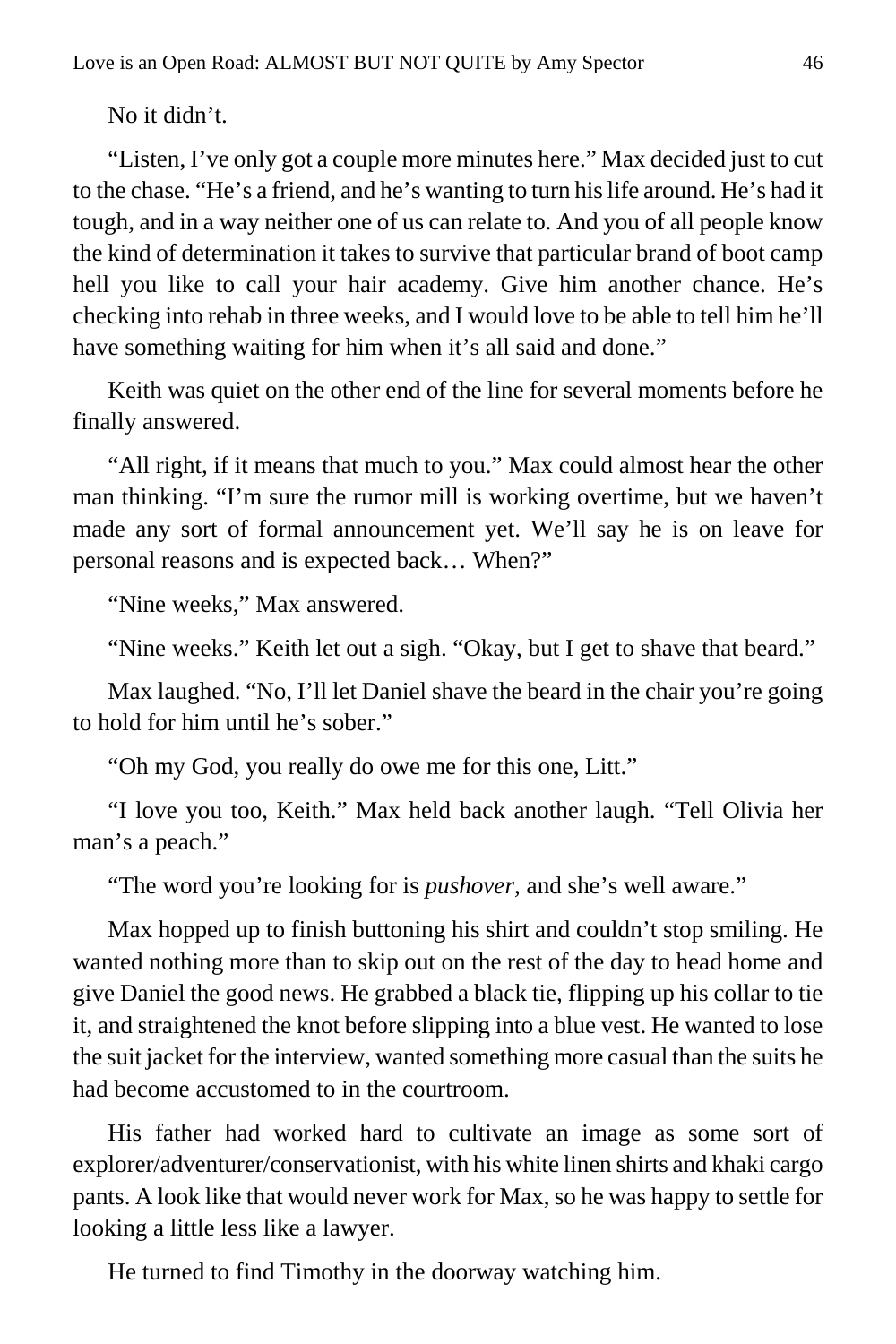"Yes?" Max finished buttoning his vest and walked back to his desk.

"Were you going to need me to pick us something up for dinner? I assume we're working late again this evening?" It was a valid question. Max and Timothy had been working late more evenings than not over the past three weeks, and there was still a lot left to do, both in getting Max up to speed on the pies his father had the foundation's fingers in, as well as reevaluating those projects for future funding.

"We won't be working late this evening, but thank you. I am taking off right after the interview with Mr. Ying. In fact, you should feel free to take off anytime. You've been putting in a hell of a lot of hours. I'm sure there's someplace else you would rather be."

"Absolutely." Timothy gave Max a relieved smile before backing out the door. "Right now I think just about any place else would do. You're the only man I've seen in weeks."

\*\*\*\*

Max entered the house, and for the first time in a very long time was not greeted by the dogs at the door. Listening, he followed the sound of murmuring voices to the library where he found the pair sitting at Daniel's feet as he spoke quietly to a redheaded man Max didn't recognize.

"So, is it dirty?" Daniel asked, arms folded, studying Max's uncle's painting over the fireplace, and Max had to work hard not to laugh. The man next to Daniel made no such effort.

"No, it's a nude," the stranger said, on a snort. "Naked is dirty. Nude is art."

"Shut up." Daniel grinned over at him. "Honest to God, I don't see the difference."

"Well," the other man said, taking a moment to think. "If you asked fifteen people, you'd have yourself fifteen different answers. But I would say that a nude focuses on the anatomy and removes the personal. Does that make sense?"

Daniel shook his head.

"Okay," the stranger began again. "Both of us have the same anatomy, two arms, two legs. We each have a face with two eyes, a nose and a mouth." Daniel nodded. "But I have freckles and a scar." The redhead pushed his bangs away from his forehead and pointed to the brow above his right eye. "You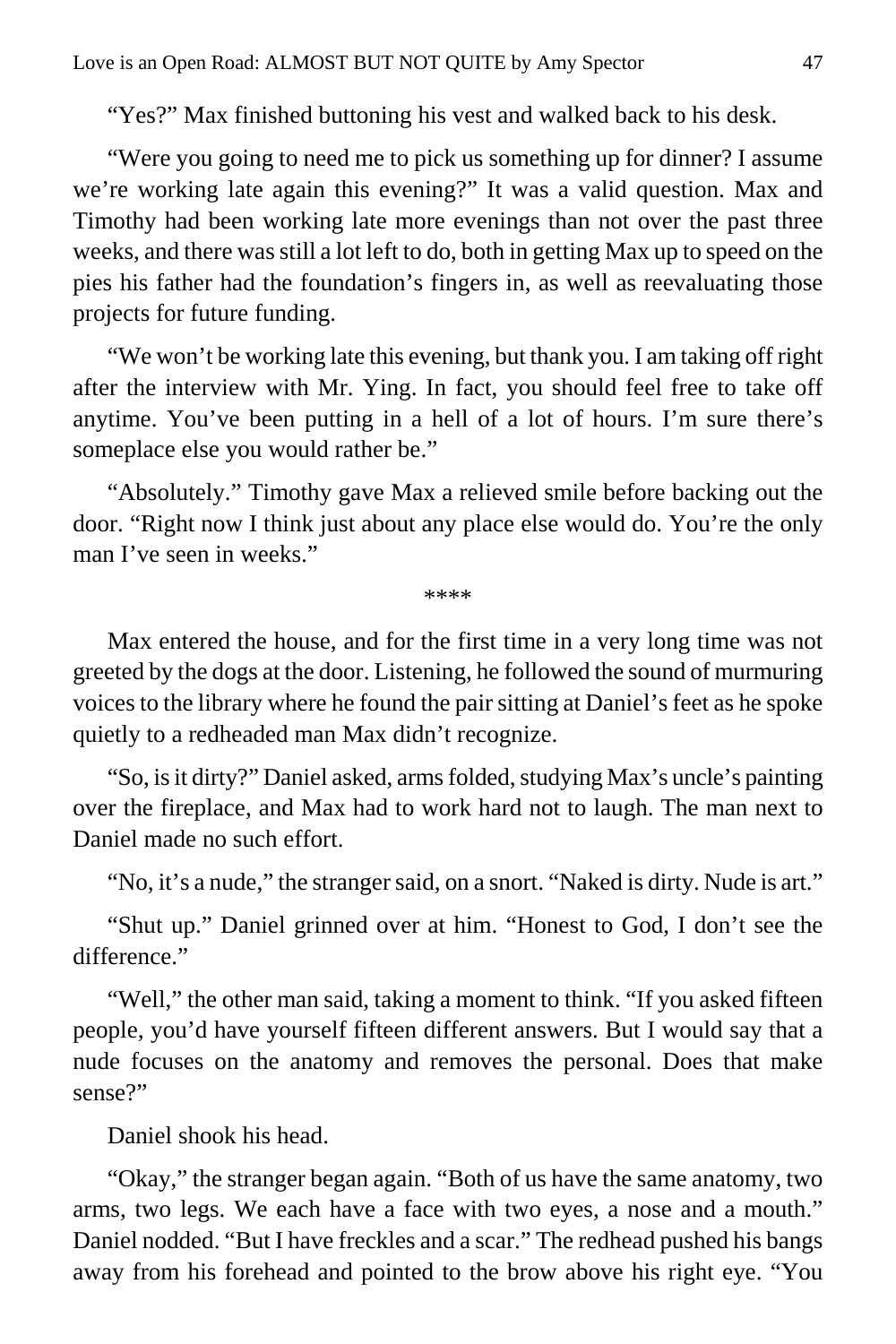remove the little characteristics, those flaws that make me *me*, and the focus is no longer specific. I go from being a person to a thing. I become a thing of beauty."

The smaller man struck an odd little pose as if to display said *thing of beauty*, nearly jumping out of his skin and laughing at himself when he caught Max watching them from the doorway.

"Who do we have here, Daniel?" Max asked, approaching the two men, both of whom acted almost guilty.

"This is Vincent with…" Daniel said, and then looked at the redhead. "I'm sorry, I didn't catch the company name."

"Avery Renovation," the man said, holding out a hand for Max to shake. "And you're Mr. Litt. It is a pleasure to meet you."

Max accepted his hand. "Was I expecting you?" He really had no idea.

"Not me. I was with Nathaniel Avery when he received a call from your man Archer about a project. We were in the neighborhood so Archer asked us to stop by. I believe I heard something about a building out back. Mr. Kohl here has been kind enough to keep me company."

The greenhouse. Max had nearly forgotten. He had been so preoccupied with telling Daniel about his conversation with Keith, it had slipped his mind.

"That's right." Max ran his hands over his hair trying to switch gears. "Why don't I head outside to see how that's going?"

"We'll go too," Daniel said, hopping up and down a little. "I've only seen it from the guest room window. I'd love to get a closer look."

\*\*\*\*

Max paid very little attention to the proceedings after the initial introductions, distracted as he was at having Daniel wandering the place, examining the long-dead plants and peering through the clouded window panes. There was an earthy quality to the smell that lingered in the structure, underlined with something faintly briny. Not unpleasant really, just different. It reminded him of the library and the small number of volumes he had inherited from his grandmother that had long ago started taking on the complicated layering of scents unique to old books.

He answered questions, elaborated on what Archer had already explained to the man taking notes and shooting pictures, but it wasn't until Daniel had gone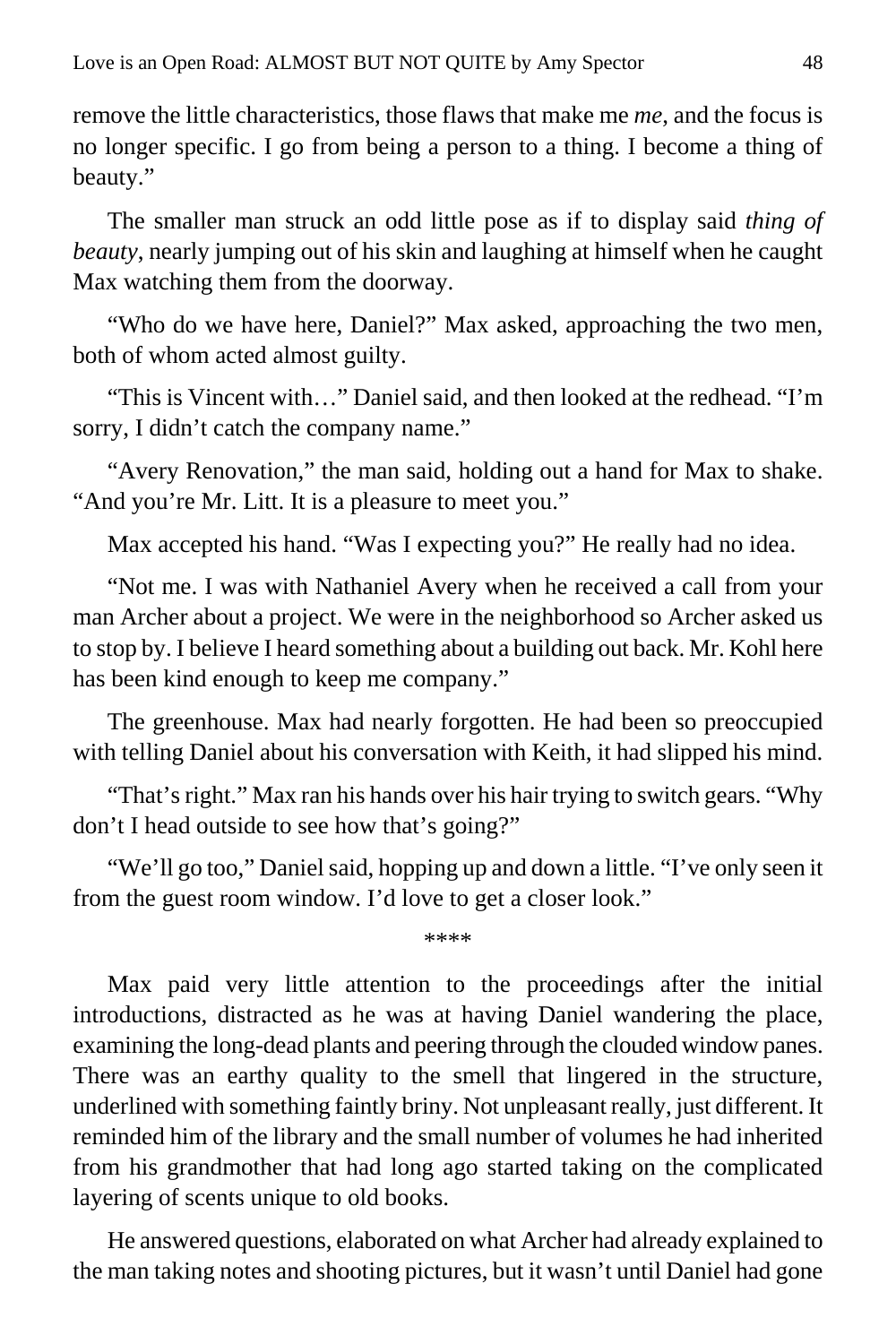back outside that he became more present in the conversation. Even then, he still caught himself watching Daniel throwing a ball to Cornelius in the grass between the house and the greenhouse.

After the contractor had everything he needed to pull a quote together, Max thanked the men but stayed behind when Archer walked them out and through the back gate, letting himself watch Daniel with the dogs and enjoying the quiet of the old place.

When Daniel looked up and smiled, Max smiled back, waving him over.

"You're home early today," Daniel said, stepping through the door. "Archer says you're almost never home before seven."

Daniel wore a pair of old jeans, a white T-shirt, and that old hoodie again, and Max suspected the man had run out of his work clothes. He made a mental note to check and make sure Daniel's laundry was being taken care off.

"Well, I have some news to give you."

Daniel looked up at him, nervous. "What sort of news?"

Max grinned, leaning back against one of the long potting tables. "I spoke to Keith Reale today."

Daniel's expression was priceless. "You know Keith Reale?"

"Yep, friends since we were both five, maybe? First kid to ever punch me in the nose and, in fact, he was my first kiss."

Daniel's eyes grew huge. "But he's married to a woman and has kids and everything."

"I never said he enjoyed it." Maxed laughed. "We were both eleven, he owed me a favor, and there was something I needed to figure out."

Daniel's eyes dropped to Max's lips, lingering there a moment before looking back up to his face.

"What—" Daniel cleared his throat. "What is it you wanted to tell me?"

"You are officially unfired." Max could not stop the grin. "You can return in nine weeks, not only with your position but with the chair they had already planned to give to you. They're going to hold it."

Daniel stood stock-still for several seconds before throwing his arms around Max's neck and hugging him tight. "Thank you, Max. Thank you so much."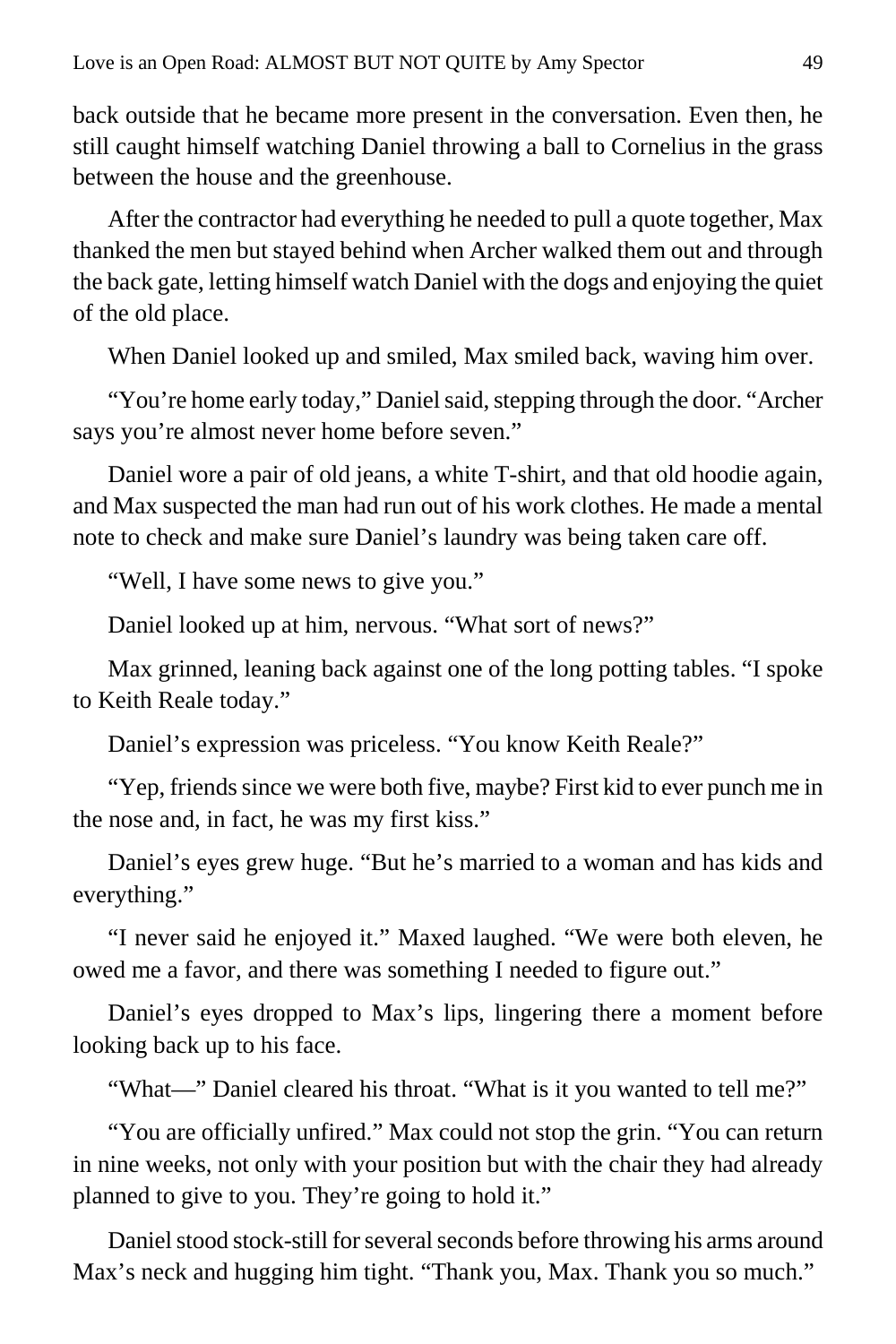When Daniel pulled away, he wiped furiously at his eyes, but it did little good to stop the tears. "I don't even know what to say."

Max reached out to wipe a tear way from Daniel's cheek, his fingers stilling for a moment at Daniel's light touch on his wrist. "Just tell me I did the right thing. That *that* really is what you want."

"It's more than I ever dared dream."

\*\*\*\*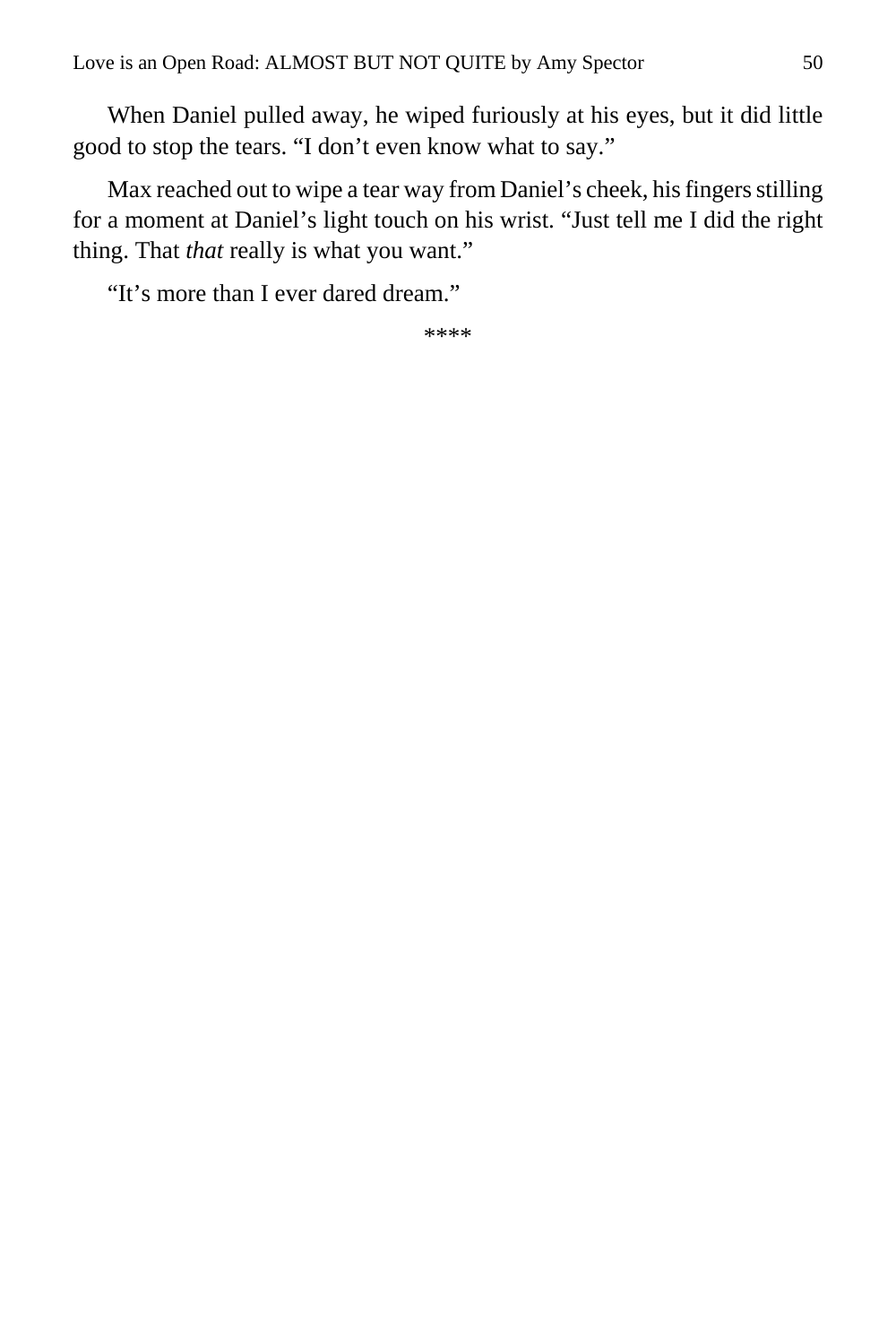### **Chapter Five**

Max came in late from work to find Daniel reading on the sofa in the sitting room. He had barely seen the man over the last week and a half. On the few occasions he had, Daniel had been heading to his room, or walking out with his nurse—a middle-aged woman called Pepper—for a jog, or to the gym, or any number of other techniques the private nurse had in her repertoire for weaning a man off one thing or another.

When Max had gone to make arrangements with a facility specializing in alcohol rehabilitation, he and Daniel had argued. Daniel said he preferred the idea of detoxing in Max's upstairs room with its subtle green walls and soft, white bedding, before heading to a facility somewhere. But Max thought the facility for the entire process, start to finish, was the safest way to go. In the end they compromised. Daniel would be allowed to detox in the house but only if he permitted Max to hire a nurse. Daniel had even wanted to argue about that, but eventually gave in.

After a complete physical and a barrage of tests, the nurse had suggested a quick taper; the consensus being that Daniel had been drinking far too long for it to be safe to stop cold. She assured them both that he was healthy enough otherwise for them to at least try the quick taper first, decreasing his intake by halves each day. She monitored his pulse and his blood pressure, and watched for any signs of withdrawal, but Daniel told Max that he hadn't experienced anything at all like the umpteen times he had tried to stop in the past.

When Daniel realized Max was in the doorway, he looked up from his book, smiling. "Hi."

"Hello. What are you up to?" Max dropped his jacket on a chair and loosened his tie.

"It's called reading. It's good for the soul. You should try it."

*Smartass*.

"Yeah, I got that part." Max sat down on the coffee table in front of him. "You just… well, I haven't seen you much."

"I know." Daniel laid the book aside, unfolding his legs out from under him. "I wanted to see you."

Max had wanted to see him too.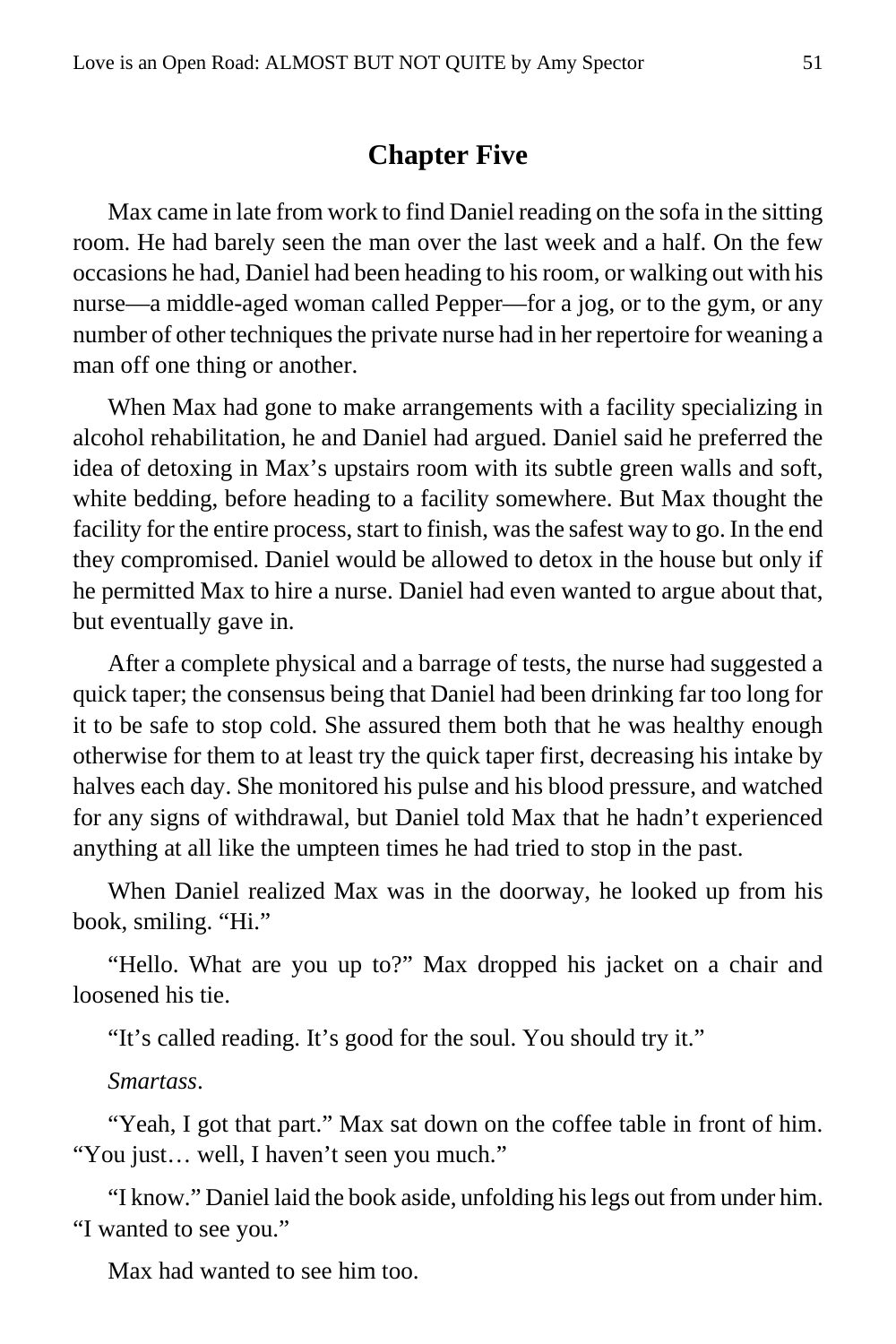"And I wanted to give you the good news." Daniel beamed one of those smiles that took him from attractive to breathtaking, and Max had the strongest desire to kiss him.

"What's the good news?"

"Pepper says I'm ready. I haven't had a drink in"—Daniel reached out to grab Max's wrist, turning it so he could read his watch—"forty-seven hours, eleven minutes. Not a drop."

"How do you feel?"

"Well, I won't lie. Mentally, it's killing me. I swear to God, in the last few days I have chewed more gum, run more miles, swum more laps, and eaten more complex carbohydrates than I have in the last twenty-two years combined."

"Why complex carbohydrates?"

"Pepper says it helps with the cravings." He shrugged. "Oh, and I've gained a little weight." Daniel patted his bicep. "Give me a few months and I just might be packing some serious guns."

Max thought Daniel was perfect before.

"Congratulations, Daniel. You should be so proud of yourself."

"I owe it all to you, Max. You saved me. No one else would have. No one else cared enough to try." Daniel leaned forward, grabbing one of Max's hands with both of his. "Thank you."

Daniel didn't let go, and Max didn't pull away. He knew he should, but instead he just looked at the man staring up at him through long lashes and making slow circles on the back of Max's hand with his thumbs.

Eventually, Max managed to shake himself from the moment.

"I didn't do much, Daniel. You did the hard work." He slowly tugged his hand from the other man's grasp.

"You did more than you know, Max." Daniel smiled. "I feel like I've lived most of my life surrounded by ugliness, you know? And then you came along, this perfect thing, and showed me that there's more than just the ugly stuff, there's beautiful things out there too, if you look hard enough."

"I'm not perfect, Daniel."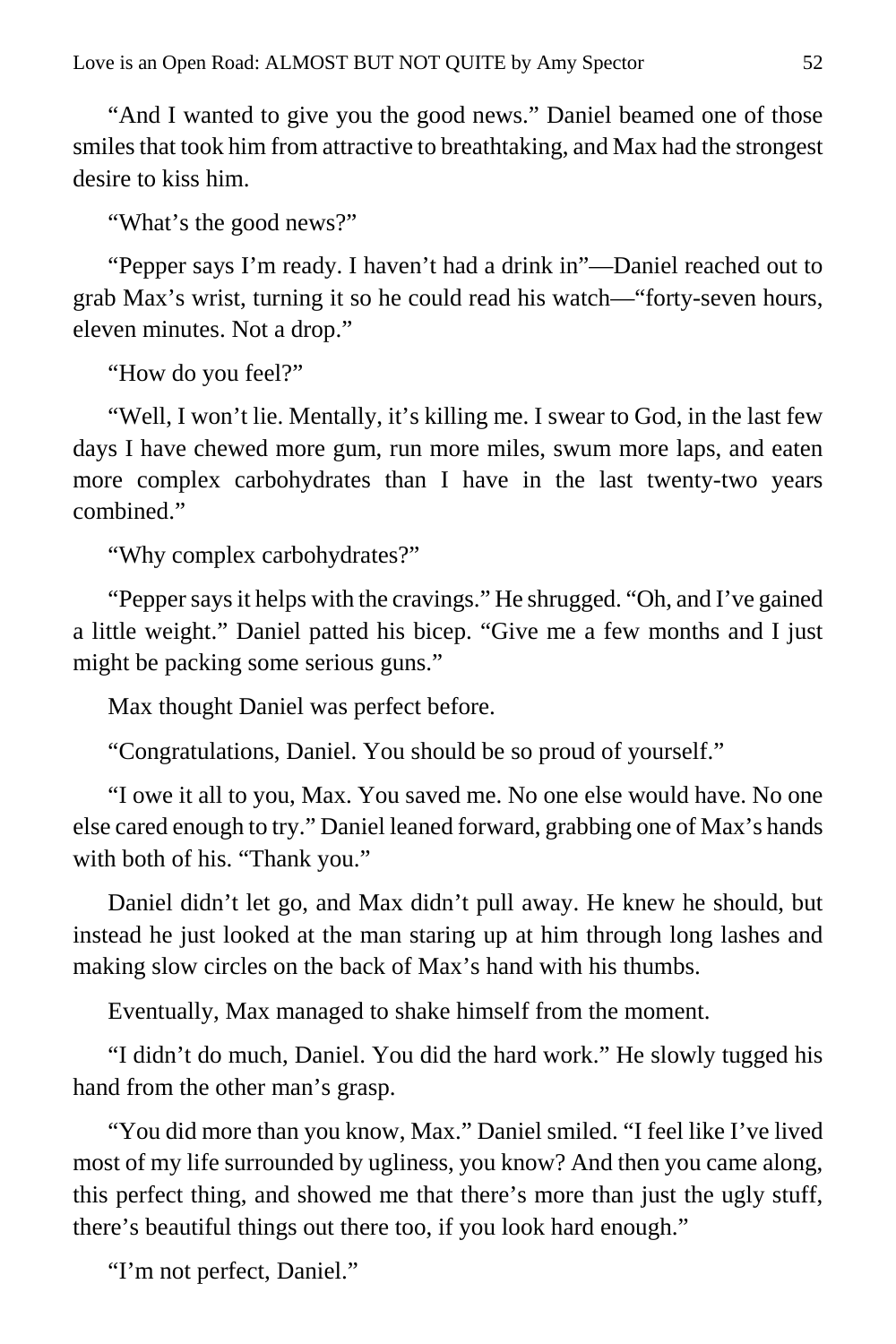"You just don't see it." Daniel smiled over at him, that lovely trusting smile, and Max frowned.

"Daniel, you know why I bought you dinner that night? Do you know why I decided to bring you here instead of dropping you off at that shelter?"

Daniel shook his head.

"Because I was trying to make up for something that there is no making up for."

"What?" Daniel asked, brows knitting.

"You remember my brother… stepbrother? The one in the pictures?" Max asked and Daniel nodded. "He was maybe fifteen when my father married his mom. They weren't married much more than a couple of years, so I can't even tell you her name."

Daniel nodded, watching Max intently.

"Well, my dad married this young thing, way too young for him, and the two of them ran off together, like my father always did, to some other part of the world and left him in that lonely mausoleum of a house. He had tutors and cooks and a number of staff that took care of him, but mainly it was just him for months on end. Then the both of us.

I moved back home after I graduated from law school. I was already regretting my career decision, and since I didn't actually have to work, I didn't."

"Okay." Daniel leaned back on the sofa. "What does this have to do with you helping me?"

Max rubbed at the back of his neck. He had never told a soul, outside of Thomas and Keith, the details of all that had happened, and he wasn't really prepared to do that now.

"Long story short, things got weird between us, and I packed up my things, and I fled to Austin with my boyfriend. I left him alone to that terrible, lonely existence that I still remembered all too well from my own childhood. I remembered how isolating it could be, but I left him anyway."

"What happened?"

"He fled too. He was only seventeen, maybe. He may have only been sixteen. But when I left him alone, he ran away, and by the time I found out, my father was divorced, and I had my own life."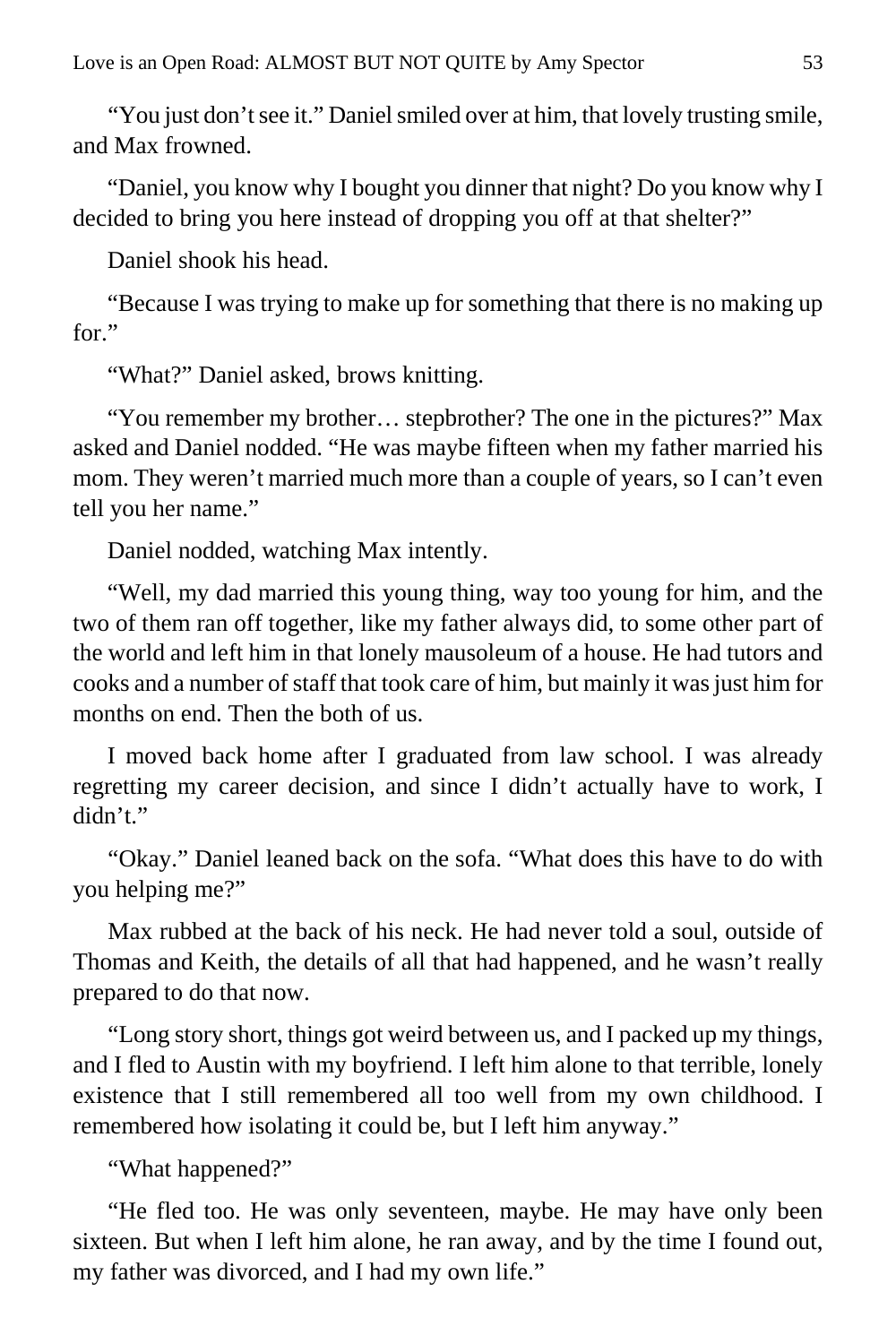"It wasn't really your fault, though," Daniel said, a frown tugging at his mouth.

"If I had handled things differently maybe he wouldn't have run away. If I had tried to work things out between us, or even taken him with me, things could have been different."

"That doesn't mean you're a bad person, Max. It means you're human."

"Maybe. But I don't want you to look at me and think I'm something I'm not. That I'm better than I am. I bought you dinner to help alleviate a little guilt. It's become more than that to me, but that's all it was in the beginning."

"At the shelter," Daniel began, meeting Max's eyes. "When I told you I didn't want you to give me money?"

"Yes, because you thought it could be dangerous."

"Yeah, that's what I said. But actually, I had taken your wallet. I swiped it when you were getting my duffel out of your trunk." Daniel grinned.

"You little shit."

\*\*\*\*

"Well, you're missing your chance, Maximilian." Amanda walked into Max's office unannounced, dropping into her favorite leather chair.

"Missing out on what, exactly?" Max placed the phone back on the cradle. He had finally managed to grab a few minutes to call Daniel, wondering if he would be interested in dining out that evening, something special before he checked into the rehab facility on Saturday and disappeared from Max's life for the next six weeks. Apparently the call would have to wait.

Amanda looked at him as if he were an idiot.

"What? I honestly have no idea what you're talking about."

"Timothy has met someone." Amanda honestly sounded disappointed, and Max smiled.

"Good for him. I'm glad."

"Really? But the man was perfect for you, Max. Handsome and clever. He believes in your cause. He comes from *money*." She emphasized money as if Max had ever in his life given a thought to what the men he dated possessed. Even before inheriting his father's fortune he had been well off from his own income and the money he'd inherited from his grandmother. He had already been well enough off that he would never have to worry.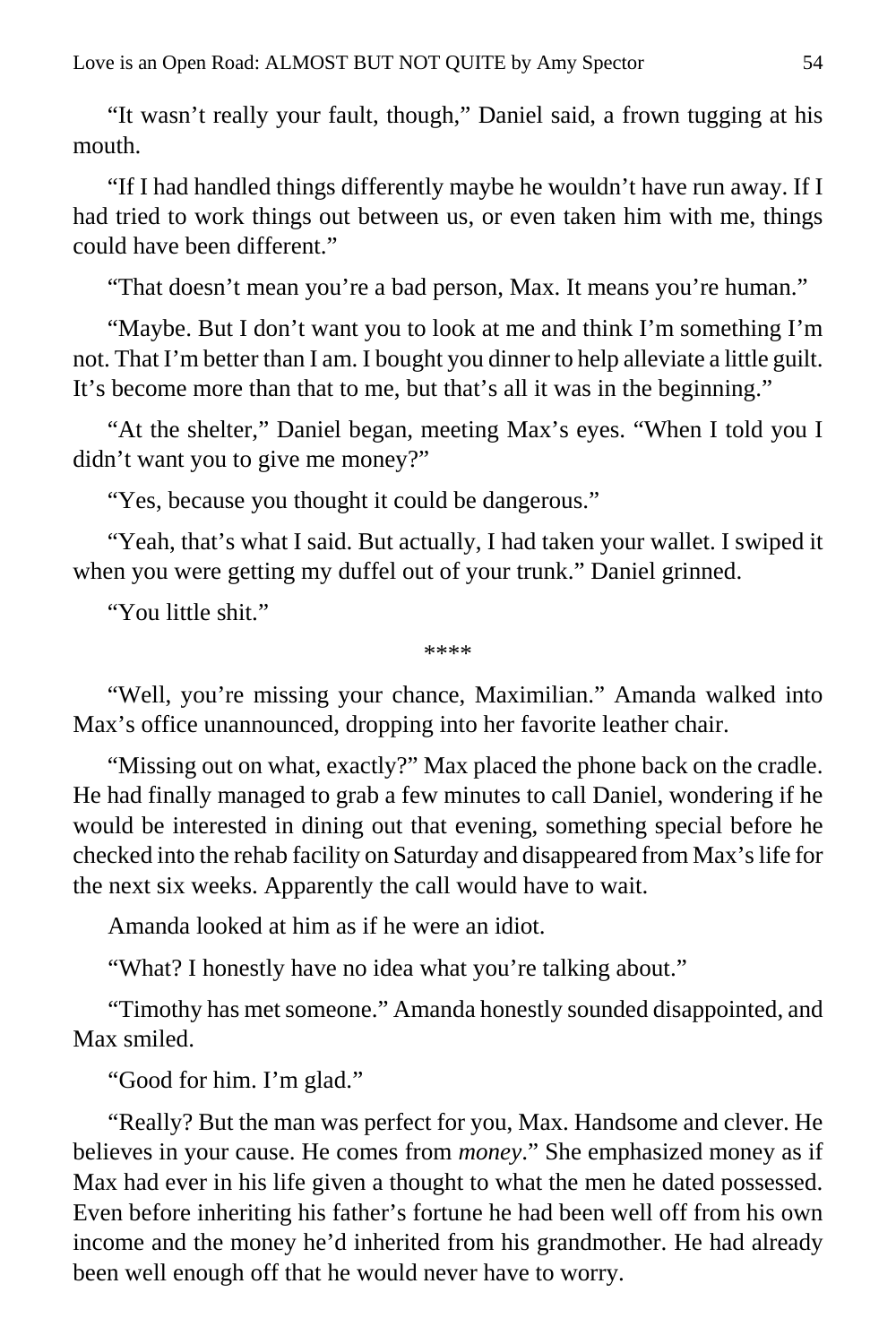"Absolutely. He deserves someone who appreciates all those qualities." Max gave Amanda a sympathetic look. "And also has a penis. I'm sorry Amanda, but I'm pretty sure your lack of one was already a deal breaker."

Amanda laughed. "If I were thirty years younger, it would have been worth a try."

Max grinned and tried not to think about *that*.

"He's met someone, Max, but that window isn't closed." Max just shook his head.

"It's true isn't it?" Amanda said after watching him for a few moments.

"What? I'm not as tuned in to the gossip mill as you appear to be."

Amanda ignored the jab.

"Who is Daniel?" Amanda ignored Max's raised eyebrow. "There is talk of a Daniel."

"He's a friend I have staying with me at the moment."

"How do you know him? What does he do?" He wasn't sure when the woman had become so obsessed with coupling him off.

"He's a stylist at Keith's place."

She looked disappointed. "So he's not someone you're romantically involved with?"

"Not at the moment, no," Max answered, seeing no point in pretending. "But that's my hope, eventually."

After nearly three weeks under the same roof, Max had no doubt that was exactly what he wanted. If he hadn't felt like the other man had too much of his own stuff to sort through, things that shouldn't be confused by a desire to try and please him, Max thought he might have already taken Daniel to bed.

As it was, most of their time together was spent working on the library and talking, playing with the dogs, and trying hard not to touch each other.

"And what about Timothy?" Brought out of his thoughts, Amanda's question didn't initially make any sense.

"What about him?"

"You're honestly not the least bit interested?"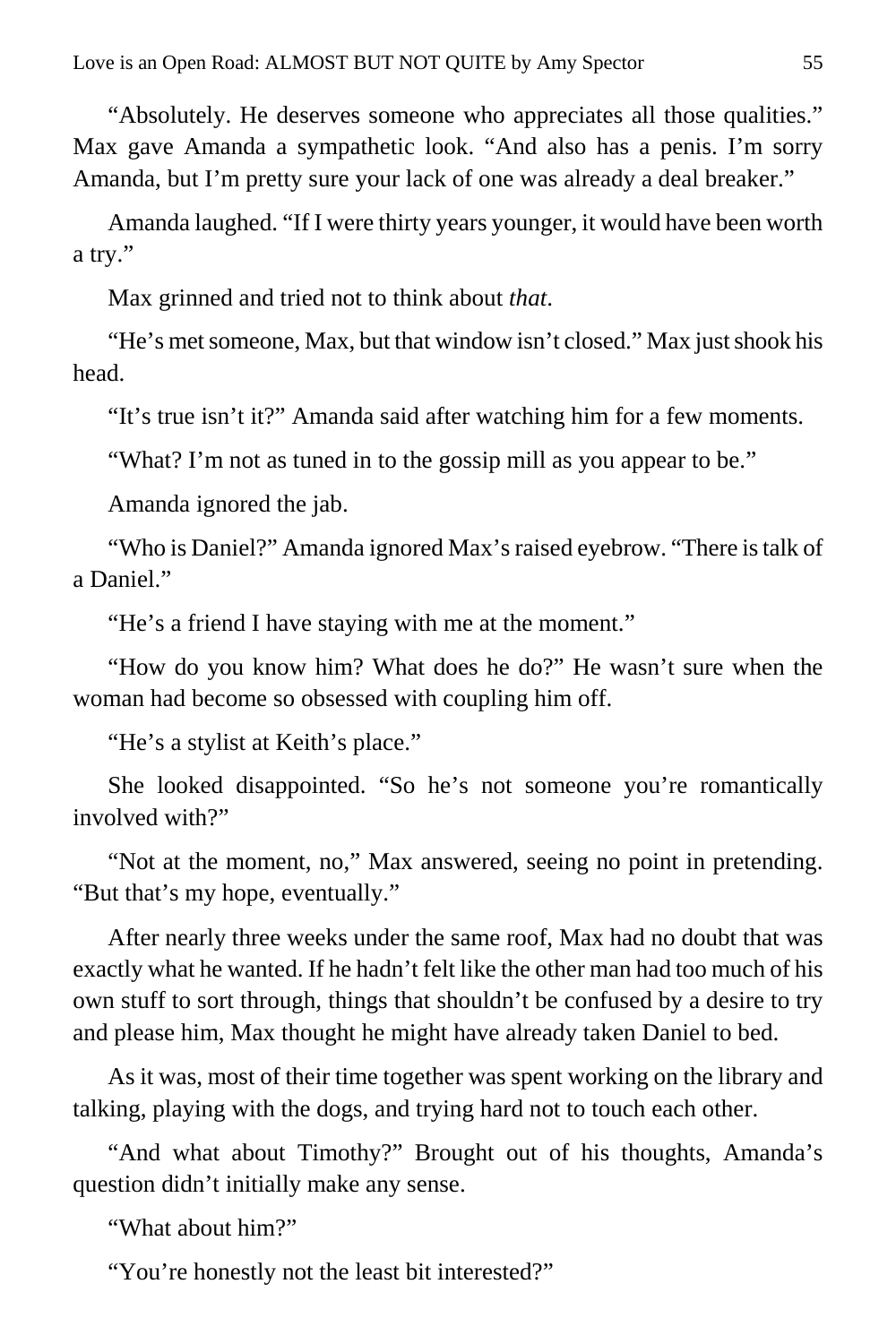"I'm sure he's great, Amanda, but he's not the man I want to spend forever with."

Her face softened at his words. "And you want that with this Daniel?"

Max nodded. "Yeah, it's early days yet, but I really think I do."

"And you're sure he's not after your money?" Her look of concern made Max smile.

"He doesn't even know the extent of it. He doesn't actually know who Maximilian Litt is."

"How old is he?"

"Twenty-two." Max grinned at Amanda's expression.

"A twenty-two year old kid who doesn't watch the news or ever pick up a newspaper? Sounds perfect." She rolled her eyes. "You'd better use a prenup."

"I said I was *falling in love*, not stupid."

"You'd be surprised how often those are the same thing."

\*\*\*\*

"Mr. Litt?" Timothy stuck his head in his door. "Security called and said you have a Daniel Kohl in the lobby for you."

Max managed not to grin. "Great. Would you mind escorting him up? I have one last call to make, and then I'll be taking the rest of the afternoon."

"Would this Daniel Kohl be the reason you're always so hell-bent on getting out of here on time?" Timothy asked, grinning.

Max narrowed his eyes.

"I'm going. I'm going."

When Max finally emerged from his office, he found Daniel chatting happily away with his assistant. He was wearing one of Archer's old coats, and Max added that to his mental lists of things to buy Daniel on their outing that afternoon.

The two men looked up, smiling, and Max was a little relieved that they seemed to have hit it off. Timothy had become indispensable to him at the office and, even if he hadn't admitted it to the other man, Daniel had become indispensable to him in every other way.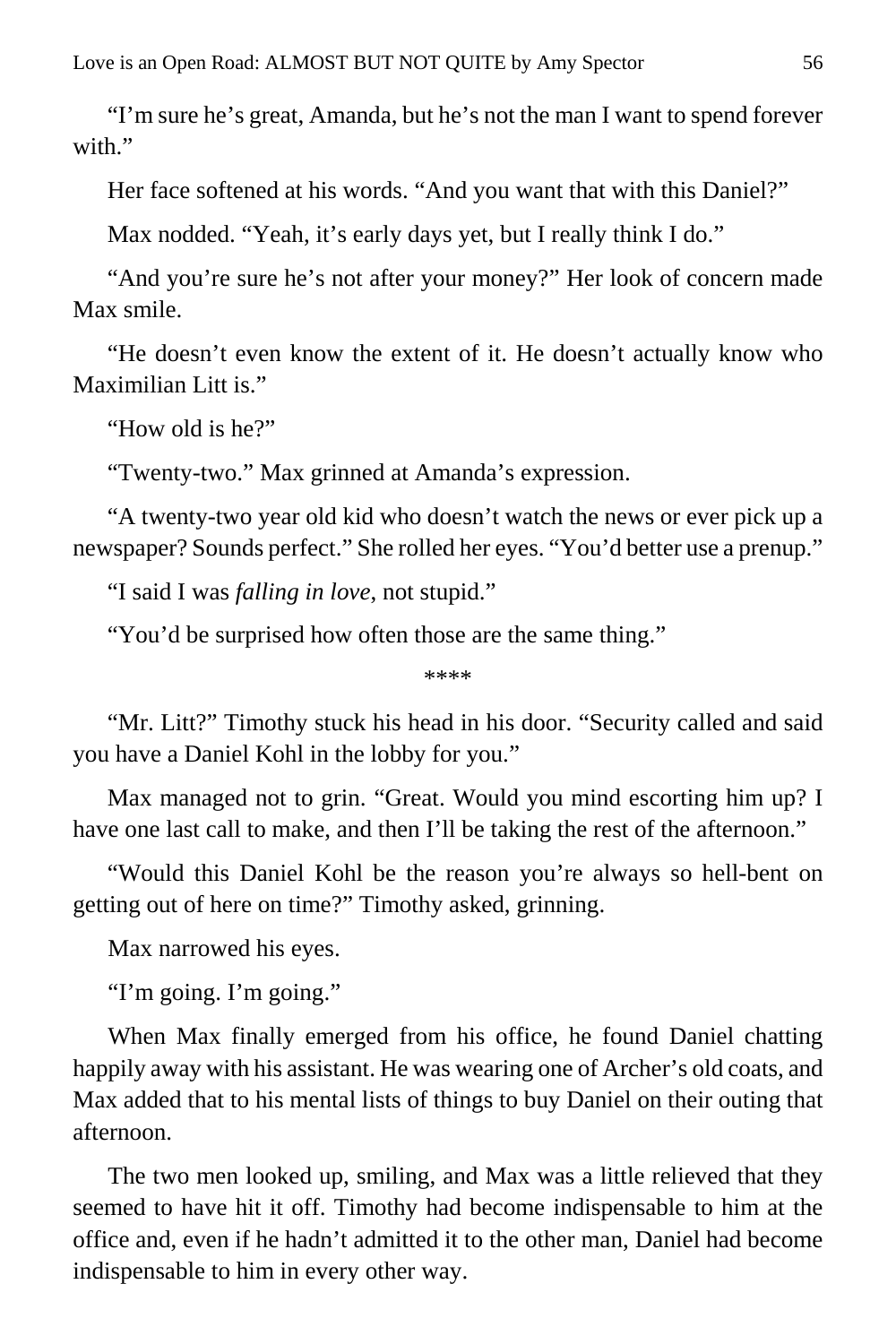"Sorry, everything always takes longer than planned." Max slipped on his coat. "Are you ready to go?"

Daniel hopped up, practically bubbling with excitement. "Yep. What are we going to do?"

"It's a secret," Max said, and heard Timothy chuckle.

"God, I hate secrets." Daniel turned to Timothy. "It was great meeting you."

"It was nice meeting you too." He shot Max an amused grin, and Max wasn't sure he wanted to know why.

"So," Daniel said as they headed out of the room. "Litt Foundation? Does the name have anything to do with your family, or is that just a coincidence?"

Max could hear Timothy's laughter all the way to the stairs.

The two of them hit all the best shops, and much to Max's irritation, Daniel fought nearly every purchase, claiming he could make do with what he had, that he preferred his old things, and eventually promising he would pay Max back. As far as dates went, Max had been on better. Not that he had asked Daniel out on a date, but in the back of Max's mind, he had hoped to give him a perfect day.

When it was just starting to get late, and both of them were hungry, Max suggested an elegant little seafood restaurant that was unique in that it had wonderful food and yet no liquor license.

"What would you think about tacos by the river again?" Daniel asked, and Max tried not to let his disappointment show. He had wanted the two of them to end their evening with a romantic dinner. The next morning the man would be disappearing from his life for the immediate future, and he had the strongest urge to do everything he could so that Daniel would remember him. Would think about him.

"If you prefer," Max said, and Daniel beamed.

They sat at the river's edge, on a bench not far from where they had sat that first night. This time they shared their steak tacos, and a bag of warm tortilla chips, and drank water from glass bottles that Max had insisted they pick up before hitting the truck.

It was colder this time so Daniel sat closer, and Max was fine with that.

"You'll think this is stupid," Daniel said, looking out at the river. "But this has always been my idea of the perfect date. Outside, by the water, without the buzz of people around you."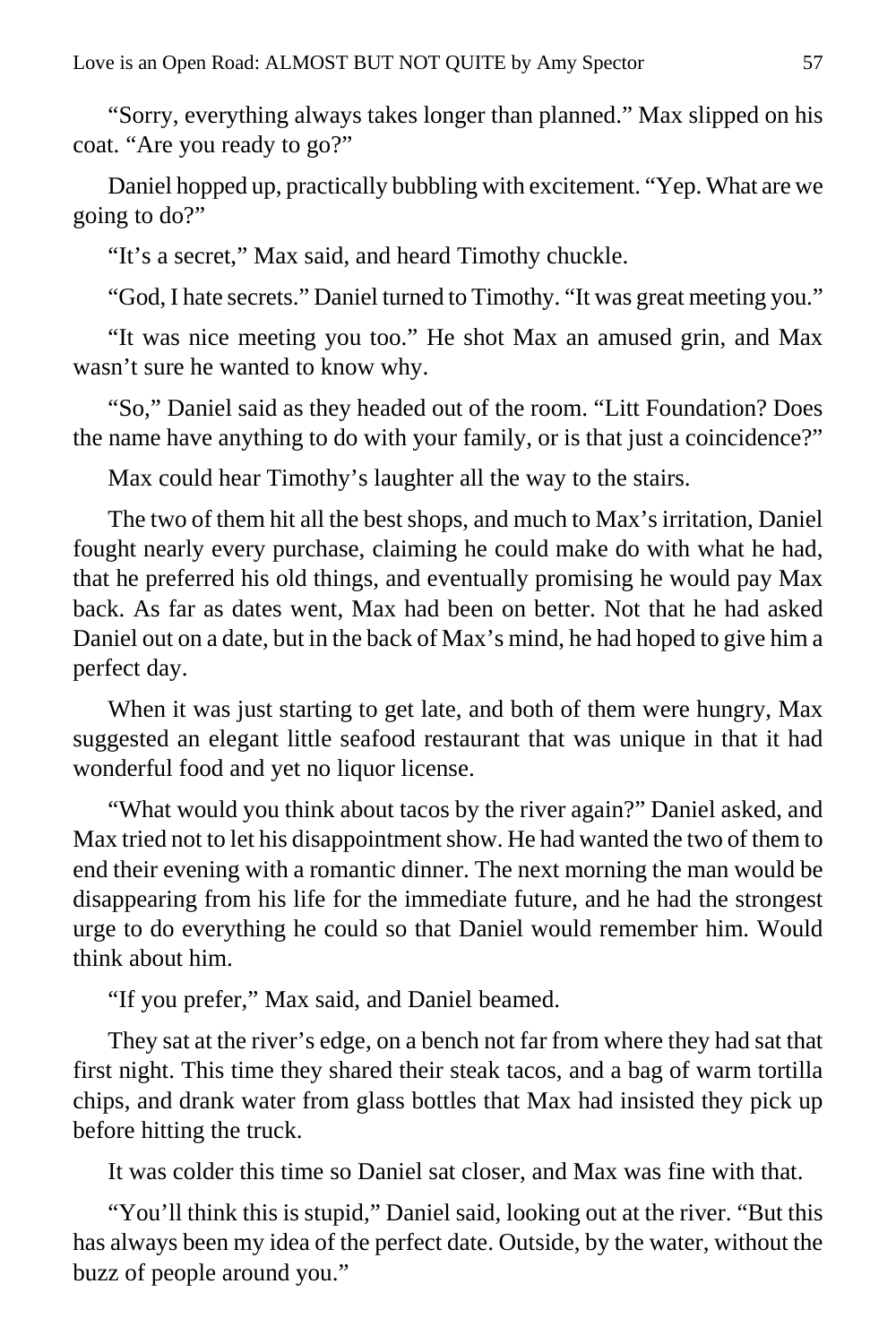Daniel looked over at Max with those lovely, warm hazel eyes, and Max knew that for Daniel's own good or not, he wasn't going to be able to resist the lure of the man much longer.

Max looked down when he felt Daniel's cold fingers twine with his own and thought that maybe, just maybe, this would be good enough for a little while longer.

They sat there together, holding hands until Max's phone vibrated in his pocket. He pulled it out to see his office number and held back a sigh.

"This is Max."

"Mr. Litt, I'm sorry to bother you, but there has been an emergency help request, and you're the only that I could reach who has authorization to release funds."

"It's not a problem, Timothy." Max gave Daniel's hand a quick squeeze. "We can be back in just a few minutes."

They dropped the bags and containers from dinner into the trash and recycling barrels and headed across the bridge toward the foundation's building, hand-in-hand, and a world away from just three weeks before.

Inside, Timothy gave them an apologetic smile. "I'm very sorry to interrupt your night, Mr. Litt."

Max shook his head. "Not your fault. Did you forward the request to me?" Max asked, and Timothy nodded. "Great, then you can head home for the night, and have a wonderful weekend. Daniel, I'll call Thomas and have him come get you."

"I can drop him, Mr. Litt," Timothy offered. "My boyfriend is picking me up, but he won't mind, I'm sure."

Max pulled Daniel into his office. "Is that okay with you? You two seem to get along well enough."

"I'd rather stay here with you," Daniel said, dropping his eyes to Max's lips, and Max knew that was a bad idea.

"I'm not sure how long this will take." Max took Daniel's hand in his again and smiled. "I'll be home as soon as I can, and I'll see you tomorrow."

\*\*\*\*

"You two are so cute together." Timothy smiled at Daniel in the elevator. "You make a great couple."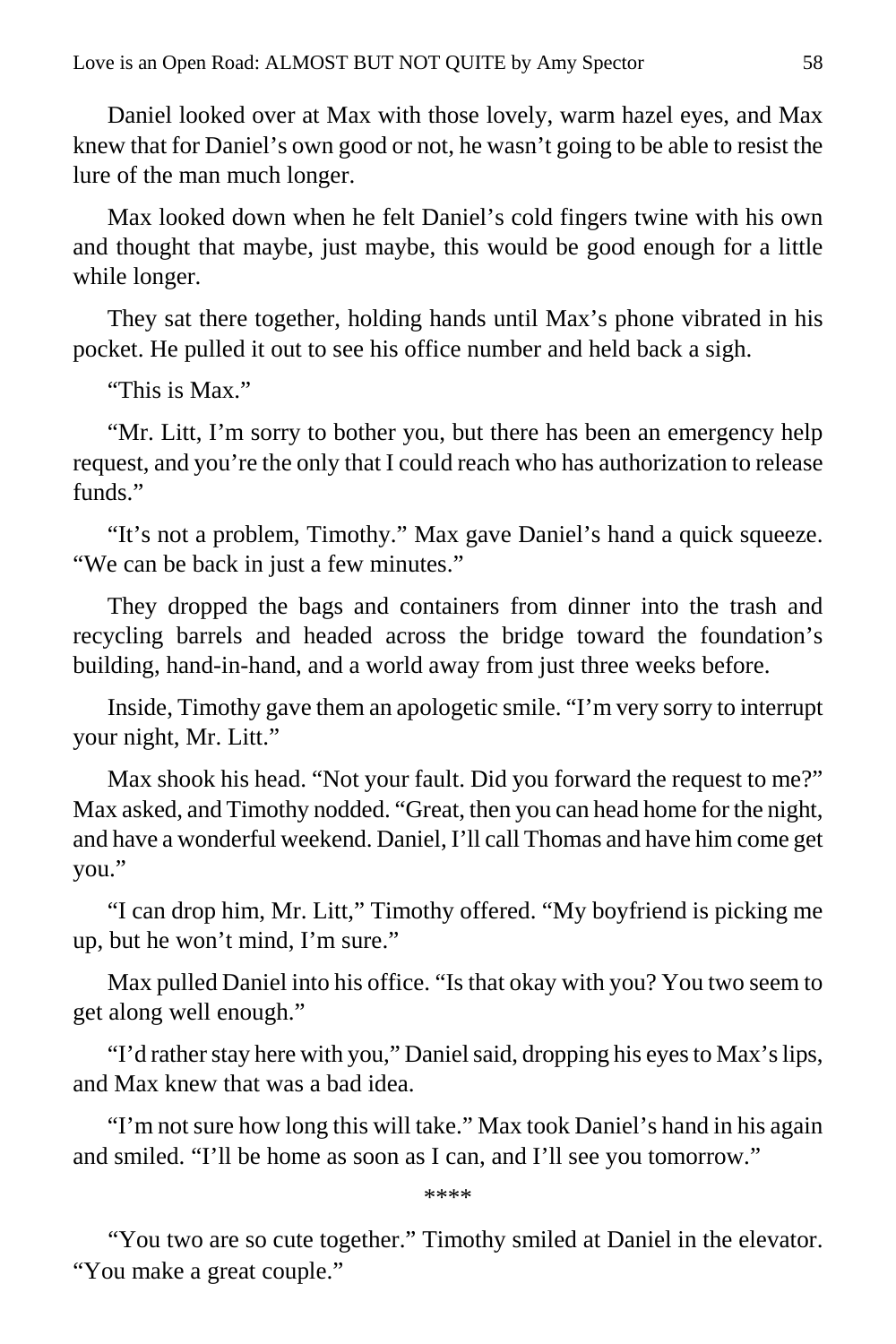Daniel shook his head. "We aren't exactly a couple."

Timothy gave him a disbelieving look.

"I swear," Daniel assured him. "I don't deserve him right now, but I'm working on it."

"I'm not sure he sees it that way."

The elevator door opened up to a tall blond with dark eyes, and Timothy beamed.

"Daniel, this is Matt. Matt, this is Daniel, a friend of Mr. Litt." He gave the guy a wicked smirk, and Matt laughed, leaning in to press a kiss to Timothy's lips.

"Leave him alone, sweetie, you're making the kid blush."

"I'm just playing, Daniel." Timothy smiled over at him before looking back to his boyfriend. "Mr. Litt has had a last-minute emergency, so we're dropping Daniel off at the house."

"Sounds like a plan."

The three of them headed out to climb into a silver hardtop Jeep, Daniel folding himself into the backseat. He wasn't a huge guy, but he was tall, and the backseat was not exactly comfortable.

"Sorry, my car's in the shop," Timothy told him from up front. "It's got a loose tie rod."

Daniel had no idea what that was, but he nodded like he did.

They made small talk for the short trip, no more than fifteen minutes, with Daniel mostly asking questions, trying to avoid those he could tell Timothy was dying to ask *him*. Daniel had one question he really wanted to ask, but refrained. He wanted know if Timothy and Max had ever been involved. The other man was attractive enough that Daniel found it hard to believe they hadn't been, even if they obviously weren't now.

By the time he climbed out of the back and onto the sidewalk, Daniel felt stiff from the cramped confines of the trip and a little silly from his less-thansubtle attempts to keep the conversation off of himself.

"Thank you for the ride," Daniel said, watching Timothy climb back up into the passenger seat.

"No problem." Timothy smiled.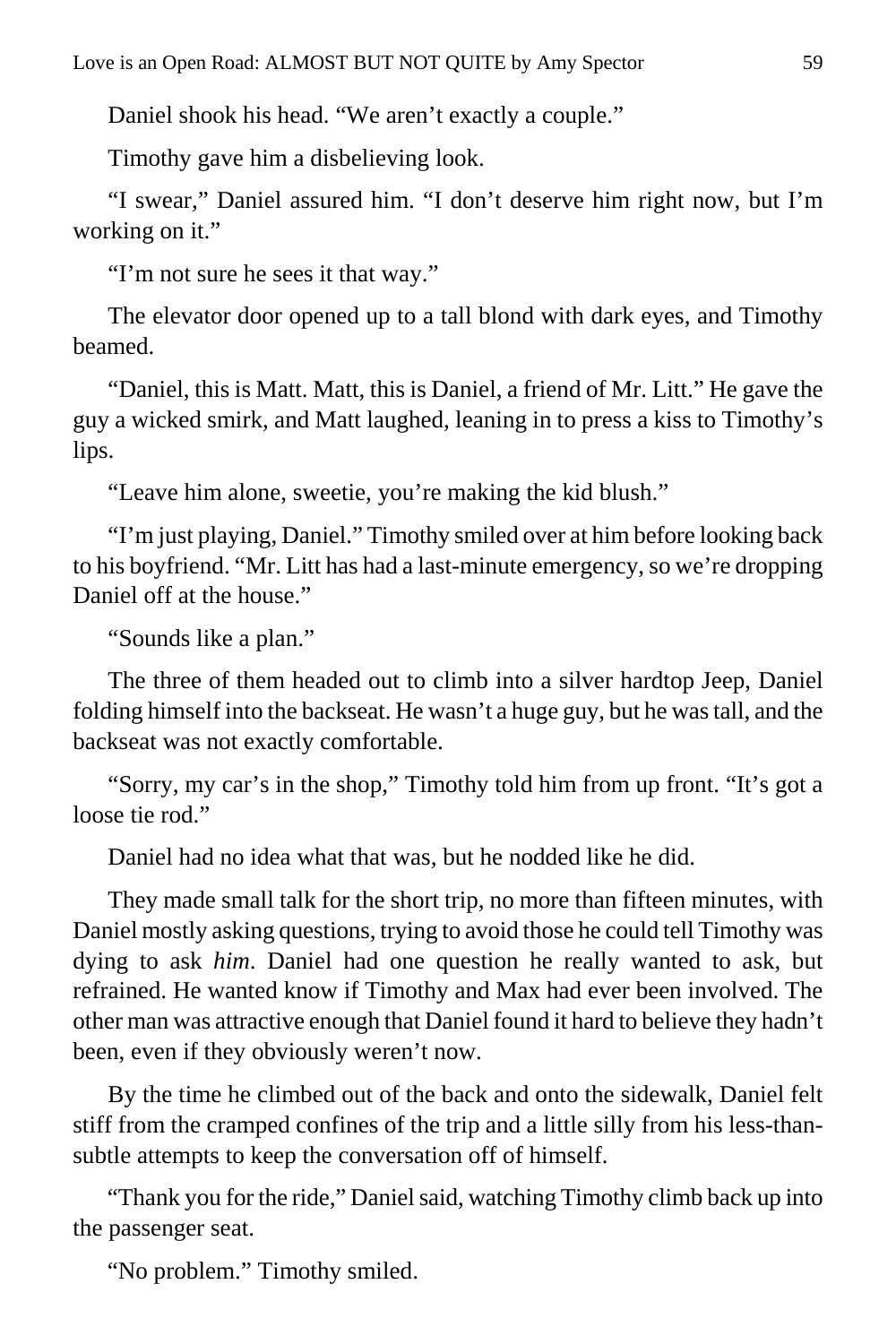"Nice to meet you," Matt said, leaning around his boyfriend to give Daniel a once-over and a wide grin. "You have a good evening."

The man winked and Daniel laughed.

When they drove away, leaving Daniel alone, he hoped more than anything he would see Max before he had to leave the following morning.

\*\*\*\*

Daniel woke with a start, only a few hours after giving up on any continuation of his and Max's night together, and crawled into bed. The sudden waking up had become a regular occurrence the last few days. His dreams were a tangle of childhood memories and memories of the street, and he normally found himself more exhausted in the morning than he had been when he went to bed the previous night.

Daniel had always thought that giving up the drinking in the morning would be the hardest for him. The idea of facing each day without a liquid buffer had seemed nearly impossible at the beginning. He was surprised when it turned out that the drinking to help him sleep was what he feared would break him in the end.

Here he was, completely sober, and Daniel thought he would feel elated, and part of him did. But more often than not he seemed to swing between near panic at the enormity of the step he had taken and wanting nothing more than to crawl into Max's bed to beg the man to fuck him or to let him fuck Max. The desire for comforting from the other man was nearly overwhelming.

He worried that his infatuation was somehow linked to his father or some other fucked up shit, but he figured that it would all be worked out during the therapy sessions he had been told to expect over the next few weeks. Either way, there was something comforting about being with Max.

Daniel no longer viewed Max as bossy but more as the type to take charge, facing obstacles as they came and with no less determination than he faced everything else. It was a nice contrast to every other man who had been part of his life—those who forever viewed the bad things that befell them as something unfairly dumped on them by the world.

He thought he liked that aspect of Max's personality even more than he liked the man's looks.

Most of all, though, Daniel liked Max's compassion for those around him. Yeah, he said it was fueled by guilt, but everyone's life was full of those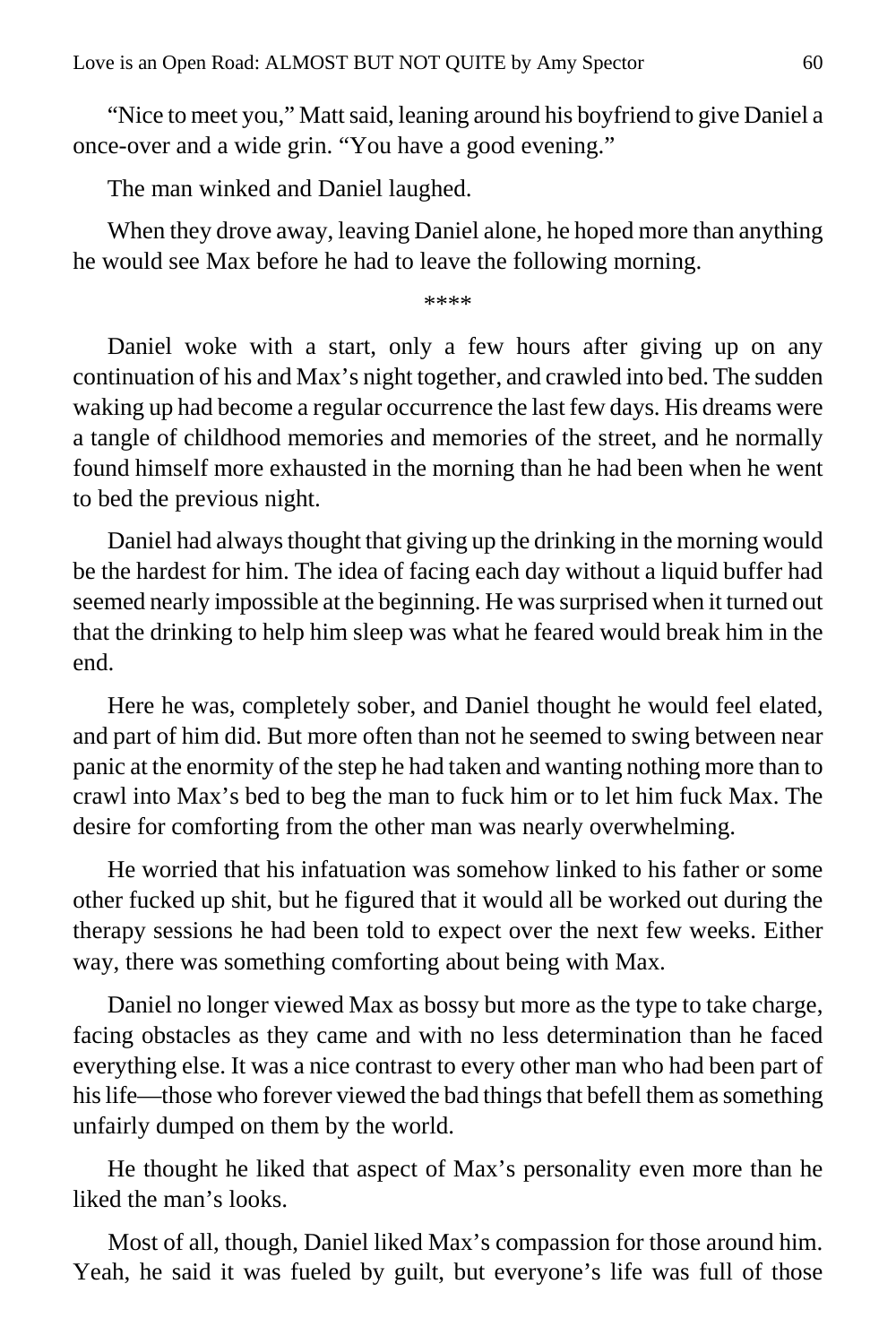regretted moments, and most people didn't change themselves to make up for it. It never occurred to most people to even try to be better.

Unable to quiet his mind, Daniel climbed out of bed and, pulling on a Tshirt, padded his way to the bathroom. He brushed his teeth, tempted to just get ready for the big day ahead, almost sure he wouldn't be going back to sleep anytime soon. Then he thought that perhaps if he curled up on one of the library chairs, that the room, with its soothing smell of paper and its memories of Max, might just help him drift back to sleep for a few hours.

He had made it to the first floor when he heard a rustling noise coming from his destination. He walked quietly, peeking in the doorway to find Max still dressed in his clothes from dinner. He held a book on his lap but appeared to be lost in thought, staring out the room's large window instead of at the pages. It gave Daniel a chance to appreciate the man's wavy dark hair and rugged features, and he had to fight that same overpowering urge to touch him.

For the first time, he wondered how old Max was, and if he was making a complete fool out of himself. He had done little to hide his attraction to the man, and until this evening he had felt too inexperienced to know whether the tension that seemed to stretch between them was one-sided or not. But when they had held hands in the park, and even when they were in Max's office, Daniel had felt certain there was something there, even if his certainty wavered whenever they were apart.

Daniel must have made some sort of sound because after a moment Max turned his way and gave him a smile.

"You're either up really early or up really late," the man said, scooting over to make room on the couch.

"Up early, I guess." Daniel took the offered spot on the other side, angling himself so he could see Max's face. "And you haven't made it to bed."

"Reading." Max smiled at Daniel's doubtful look. "Well, thinking really. Why are you up?"

"I'm nervous, I guess," he confessed, watching his fingers as they drew imaginary swirls on the bit of sofa between them.

"You shouldn't be." Those words had Daniel looking at him. "Look how far you've made it already."

Daniel smiled but it faded almost as quickly.

"My dad was a drunk." Daniel laughed to himself. "I don't think I've told you that. I swore I would escape that mean bastard as soon as I could. I swore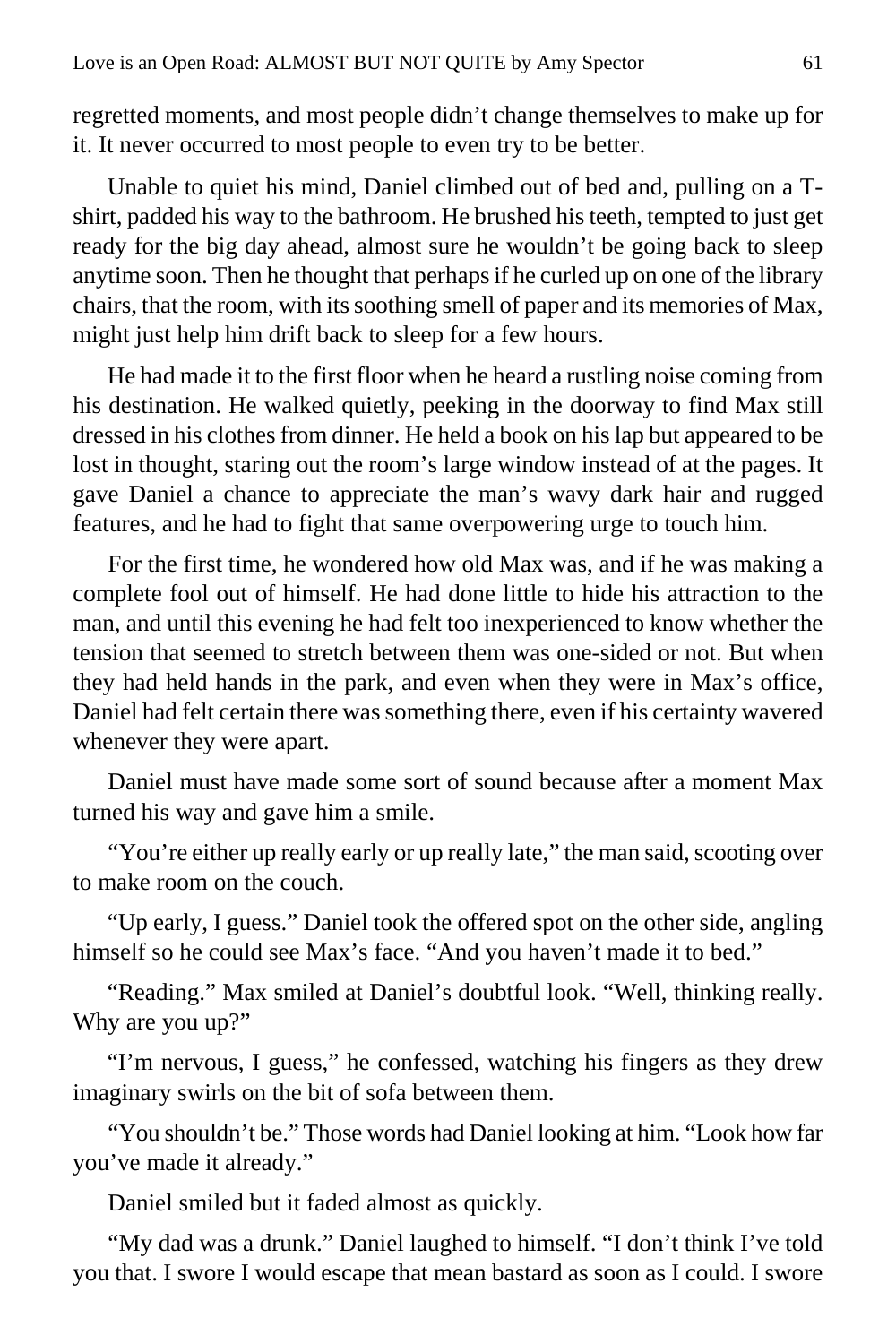I'd never let him lay another hand on me." Daniel rubbed at his eyes, and Max turned so that he faced him, leaning against the arm of the couch. "But the most important thing of all was that I promised myself I would never drink. I didn't want to learn that his weakness was mine."

"Daniel, I think you're stronger than you realize." Max gave him that reassuring, everything-is-conquerable smile, and it took everything in Daniel not to reach out and stroke his fingers over the dark stubble of his chin, as if somehow touching Max would make his words true.

"Will you kiss me, Max?" Daniel asked, reaching out to grab the man's hands before he could stand up and walk away. "Please. Let me pretend I've got someone to come back to."

Max only hesitated a moment before leaning in to press his mouth to Daniel's

It was more than Daniel had ever hoped for—Max pulling his hands away to thread his fingers into Daniel's hair, angling him, the man's tongue breaching his mouth. Daniel was hard in an instant, but he did what he could to conceal it, feeling in all certainty that its discovery would have Max leaving the room.

When Max started to pull way, Daniel couldn't help his plea. "God, please don't stop."

Max smiled, pressing another, much softer kiss to his lips.

"You need to get some sleep." Max's lips brushed over Daniel's with the words, and Daniel shivered.

"So do you." Reaching up, Daniel pushed the tumble of Max's hair back from his forehead, enjoying the warmth of the man's skin underneath his fingertips. "Would you want to—?"

"No." Max stood, reaching a hand out to pull Daniel up as well. "It's best this way, I assure you. This needs to be about you, what you want to do for yourself. I can't be in there confusing the mix."

Daniel wasn't at all sure that it wasn't already too late, but he didn't argue.

"Thank you for kissing me," Daniel said, watching Max walk to the door. "And it was real, wasn't it?"

"Of course it was."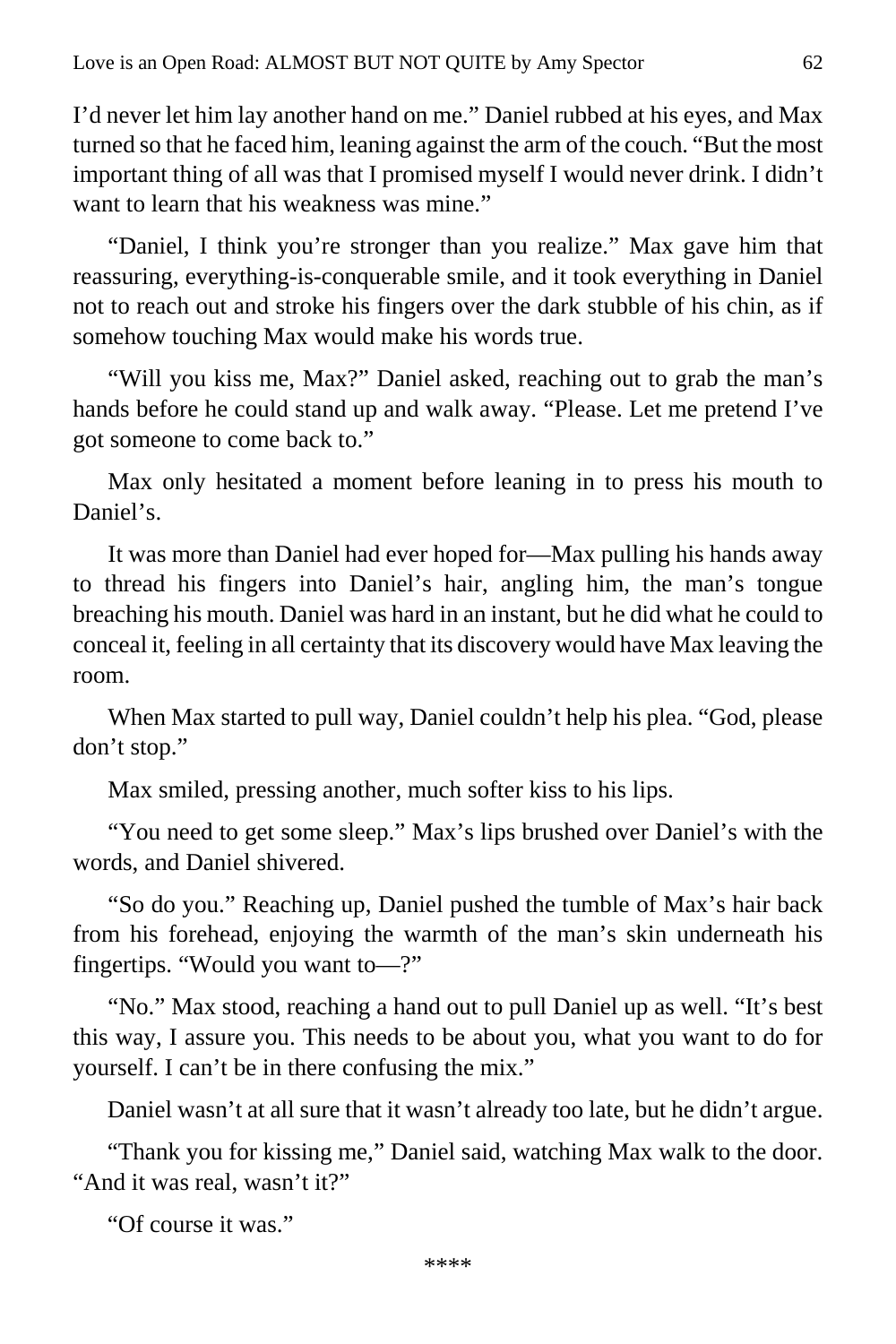# **Chapter Six**

Max sat in the back of the car, lost in thoughts of Daniel.

On Saturday it had been officially six weeks, and he was still waiting for some word, either confirmation that Daniel would be staying longer or that he needed to be retrieved from the facility. Here it was, Monday morning, and so far there had been nothing since Daniel's original text the first night.

### *I'm thinking about you.*

Max had been surprised by how much those words meant. It hadn't occurred to him that Daniel's absence would feel like a physical ache, something he would feel nearly every waking moment. He knew he had never felt this way for another man. If he were to be completely honest, he was a little surprised he actually could.

Thomas gave him a sympathetic look when he dropped him at the door of the foundation, and Max gave his shoulder a quick pat, an apology for being such a moody asshole for the last two days. He shooed off a few committee members wanting to *talk* more about *these changes* and even begged off when Amanda tried to grab him in the hall, all before he had even made it to his office.

"Morning, Mr. Litt," Timothy greeted him when he walked through the door, hopping up to follow him into his office. "The word has finally gotten out, I think. We have been bombarded with funding requests all morning and, perhaps even better, donations. The interview really did the trick."

"That's fantastic." That was exactly the kind of news Max needed today. And it was bound to keep him busy, sorting through applications. He had yet to hand responsibilities back to many others since the announcement of the focus change—just to the small number he felt he could safely trust.

"I think your approach appeals to perhaps a less affluent group, but it's a much, much larger one. And I think your looks didn't hurt either." Timothy smiled, and Max scowled at him. "Oh, yeah, that's the one."

By a quarter till noon, the two of them had sorted through all of the funding requests they had received as of nine that morning. No doubt more were piling up. For now, their system was to break each request up by nature, need, and the number of individuals the program, project, facility, etc., helped and determine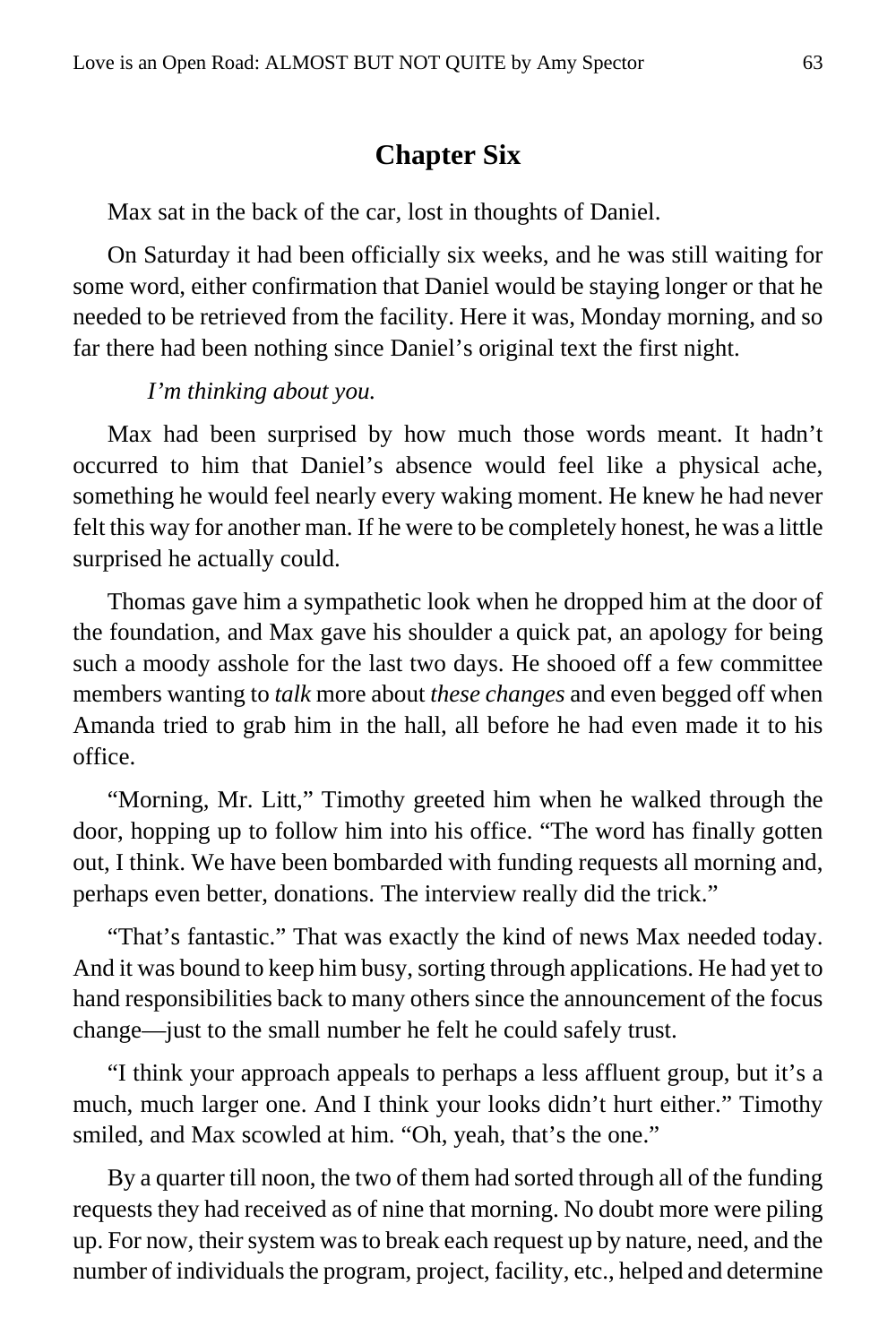where money would do the most good. The foundation had the ability to finance hundreds of millions of dollars a year, but still there would never be enough.

Max was so caught up in numbers, when his cell phone rang he nearly forgot to pick it up. When it finally caught his attention and he glanced at the screen, it displayed Thomas's name.

"He's home," Thomas said before Max was able to say a word. "Your boy's at the house with Archer."

"Where are you?" Max stood up, signaling for Timothy to stay seated when he too started to rise.

"I'm nearly back to you."

Max ended the call, slipping the phone in his pocket, and headed to grab his keys from his desk and his coat from where it hung in the closet.

"I need to leave."

"Okay." Timothy watched him from where he sat. "Is everything okay? Is there anything I can do?"

"Everything is fine. I just had something come up at the last minute. Can you—" he started, but Timothy held up a hand.

"It's all under control, boss. Don't worry about a thing."

"Thank you."

\*\*\*\*

"This one sounds good." Daniel sat at the counter, Archer's laptop open in front of him. "Separate entrance, private bath, and it's right on a bus line, which is great until I can afford a car."

Daniel scribbled the details down on a notepad.

"You sure that's what you want to do, kid? Rent a room in someone's house?" Archer peeked over Daniel's shoulder, looking at the photos. "You're right. It doesn't look half bad."

"Absolutely. My therapist says that I need to focus on building this new life." He clicked on the next listing. "She said I was on the right track before, you know, staying away from old friends and things that triggered those memories I was less than proud of. That I probably hurt myself by closing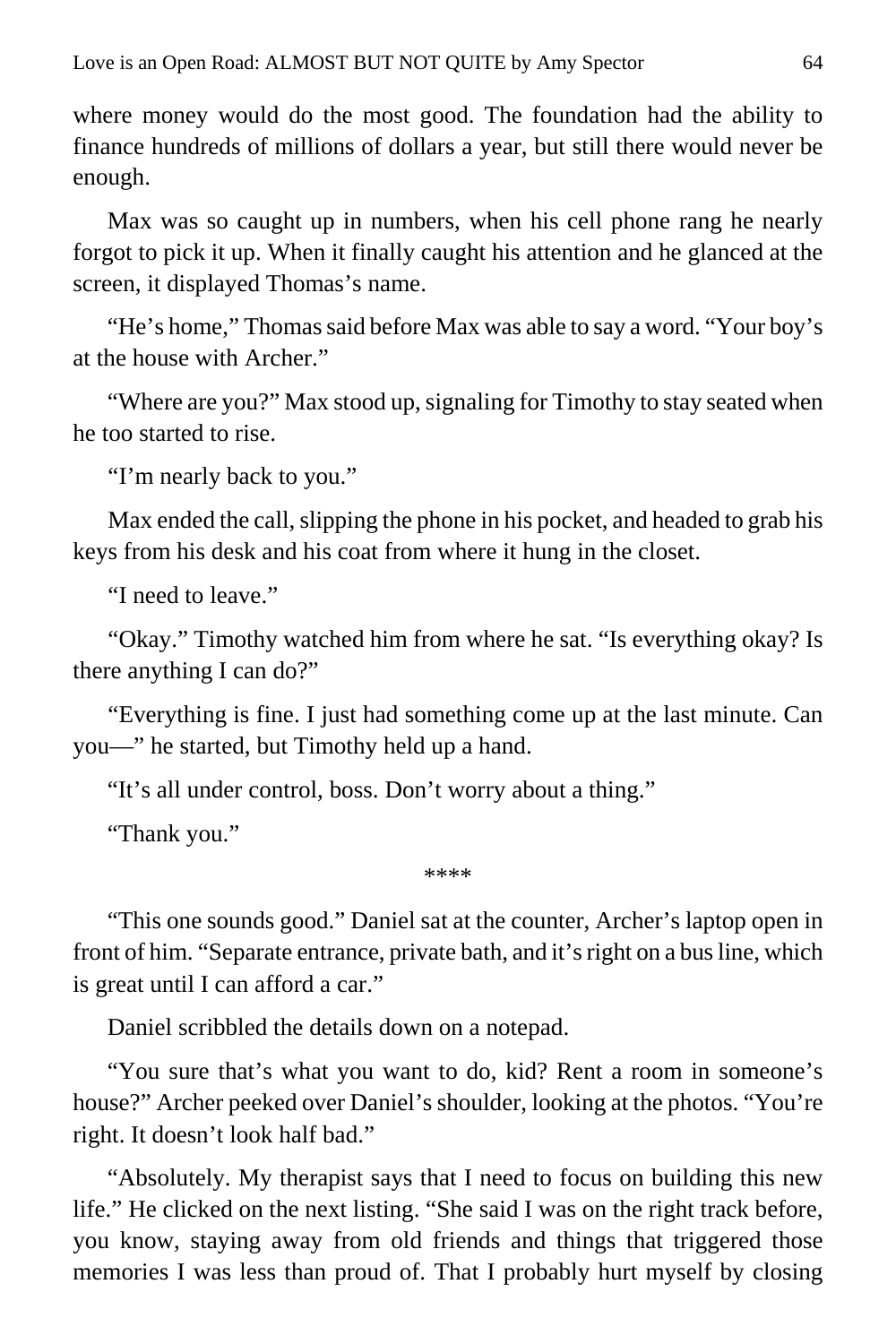myself off to new friendships. That I need to construct something new to replace the old."

"Don't you want to talk to Max first? He's been a cranky shit since you  $left"$ 

"Really?" Daniel smiled, a dreamy one judging by Archer's snort. "I'll talk to him, but I have to do this. If I really want something with him, we need to be on a more equal footing. Me living in his guestroom, eating his food? That's not exactly equal."

"Makes sense, I guess." Archer moved to put more groceries away.

"You think I'm wrong?" Daniel watched him from over the screen.

"Nope." He shook his head. "But I've been with Max for a long time, and he might not make it easy."

They heard the front door open and close, and Daniel grinned. "You think it's him?"

"I think you better go find out."

"Do I look okay?" Daniel asked, and Archer just laughed, pointing to the door and telling him to get off his ass.

Daniel pushed out of the kitchen and hurried down the hall, just in time to catch Max slipping out of his coat.

"Hi." He grinned, and Max turned and smiled back. "You're home early."

"You're home late," Max said, still smiling.

*Home.*

It was funny to Daniel just how much this house actually did feel like home.

"I panicked, I guess. They have these group sessions on Sunday that focus on coping skills you can use back out in the real world. Even though it was kind of the same stuff each time, I went every weekend. I guess I needed one last 'you can do it, and here's how' pep talk."

Max nodded, and they looked at each other for a few moments.

"I've heard you've been a grouch since I left."

Max nodded, stepping a little closer. "I've been terrible."

Daniel took two steps back, hitting the base of the stairs. "I really expected more from you."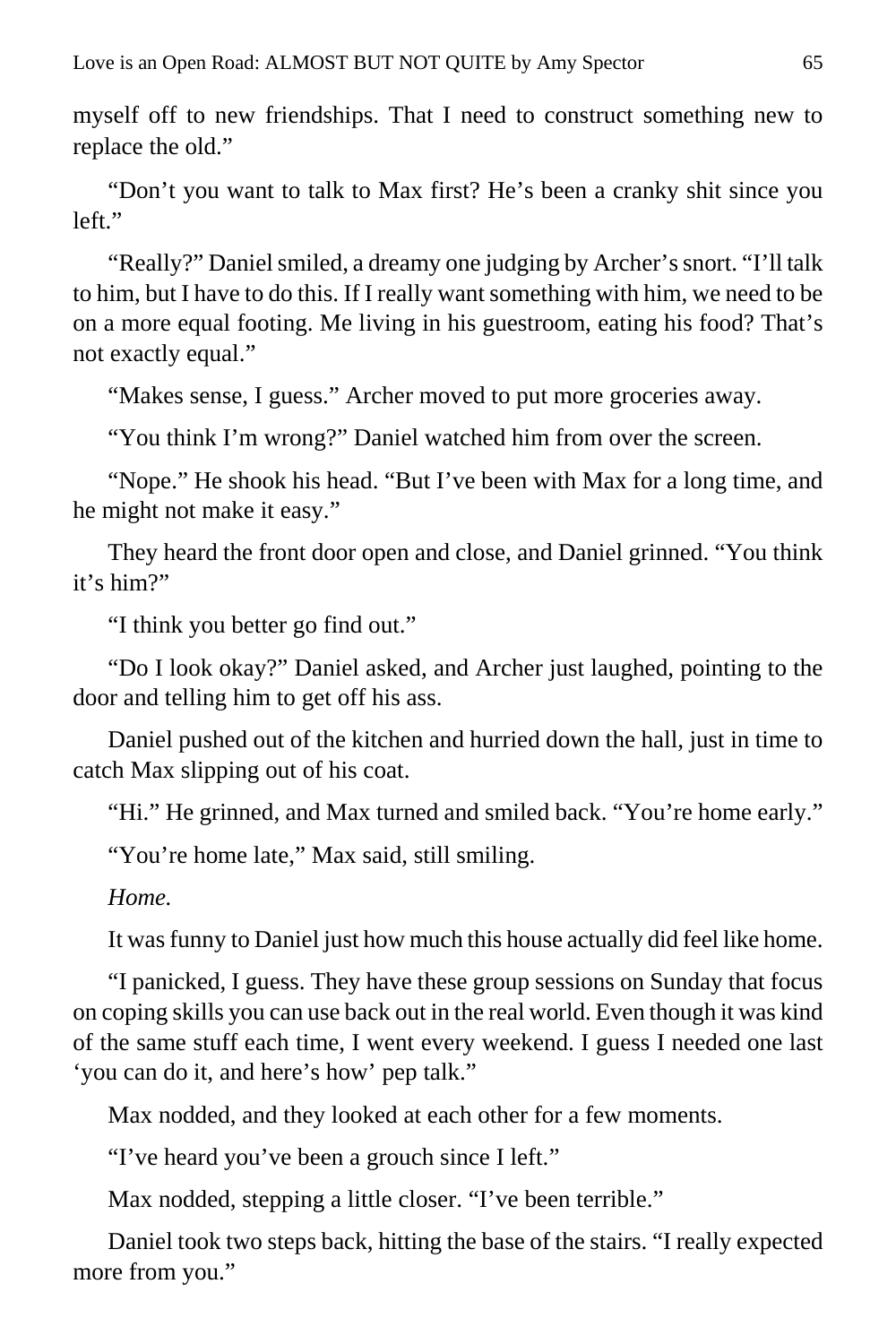"Did you?" Max took another step forward. "I missed you, and you didn't call." He squinted at him. "Why exactly was that?"

"Because you were right." Daniel let out a breath. "It needed to be about me. I wanted this for myself, and I couldn't confuse that with what I want with you. I didn't want to feel like one couldn't exist without the other."

Max stopped his playful pursuit, waiting for Daniel to go on.

"And my feelings for you were so complicated, this confusing mixture of attraction and gratitude, and being scared. I needed to sort it all out."

"And did you come to a conclusion?"

"Well," Daniel stepped backward, taking the first step up which brought them to eye level. "There is one last piece of information I need."

With that, he reached out to tug Max forward and press a kiss to his mouth.

It was everything Daniel had been craving since that moment in the library, everything he had spent the last six weeks playing and replaying in his mind, but this time Daniel was the aggressor, twisting his fingers in the fabric of Max's shirt, tugging him closer.

Max opened with the lightest press of Daniel's tongue, and suddenly he was tasting the man and everything became this one moment, the sensation of Max's fingers playing over his hips, the delicious burn of his stubble, the raw sound that came out of Daniel's own mouth when Max slipped a hand into the back of Daniel's pants to skim warm, exploring fingers up his cleft.

Daniel forced himself to break the kiss.

"Would you want to—?"

"Get upstairs this instant." Max's voice was a low growl, and Daniel had the urge to drop to his knees and taste him right there, but instead spun around and ran up the stairs.

Making it to Max's room, Daniel threw himself on the bed, kicking out of his shoes and socks and frantically trying to open his jeans and shimmy his way out of them.

Max had already lost his jacket and tie in the hall and was nearly out of his button-down when he entered the room, slamming the door behind him.

"They're all going to know," Daniel said, stopping to watch the man finish slipping out of his dress shirt and yanking his undershirt over his head.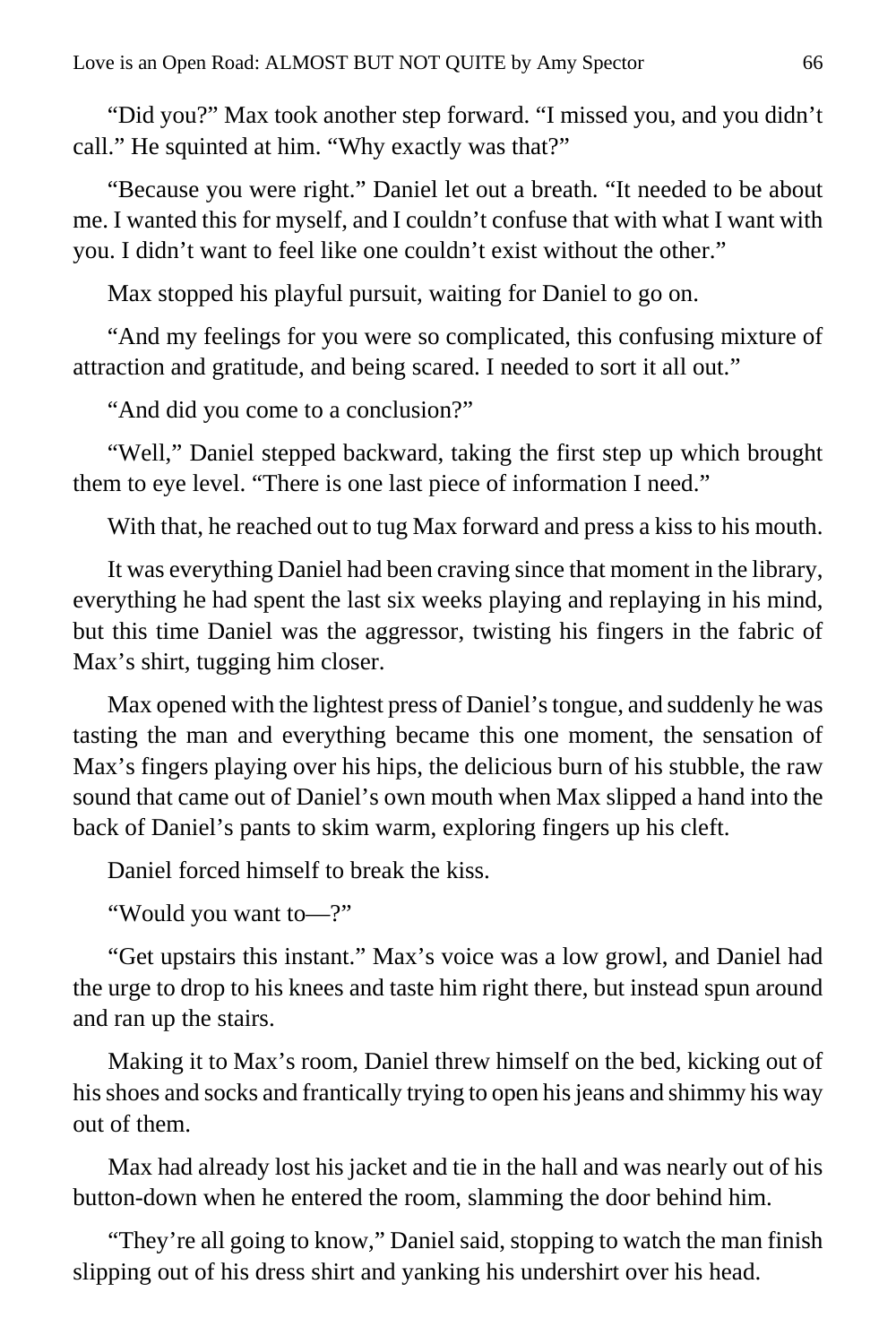"They're going to figure it out when I have you yelling my name in about three minutes," Max said, pulling off his shoes and socks.

At his words, Daniel started trying to work himself out of his jeans again, the swell of his cock making it a bit more challenging.

Max stepped over to grab the hem of Daniel's pants, helping to pull them the rest of the way off before stepping out of his own and climbing onto the bed beside him.

Max was absolutely the sexiest man Daniel had ever seen, beautifully defined muscles, his skin a warm olive, flawless except for a time-faded scar that ran just above his hip bone and wrapped around his side. Daniel felt small and pale in comparison, but the desire he saw in Max's expression and the feel of the man hard against his thigh had Daniel forgetting any insecurities.

"You said three minutes, Max. Tick tock."

A moment later Daniel was pressed into the mattress, the reassuring weight of the larger man on top of him, his mouth being explored, and all other thought vanished. Daniel thrust up, craving more, craving faster, which only seemed to slow Max's movements down, his brutal kiss from a moment before slowing to a languid lapping of tongues, and then to nothing at all.

Max's warmth disappeared for a moment. Returning, he kneeled between Daniel's legs, pressing one of Daniel's thighs up and bending to take his mouth again. When he felt Max's fingers, slick with lube, press between his cheeks to circle his entrance, Daniel pulled his leg up higher to give the other man even better access.

When one of Max's fingers finally pushed inside, Daniel let out a small moan, and tried to move, tried to get him deeper, begging for more.

"God, yes. Please."

"I've dreamed about this, Daniel," Max murmured, nipping at Daniel's shoulder, pressing open-mouth kisses to the side of his neck, as he worked his finger in small circles, stretching him.

Daniel whimpered.

"I've dreamed about my fingers in you, my tongue in you, my cock in you." He emphasized the statement with a twist of his fingers that had Daniel begging.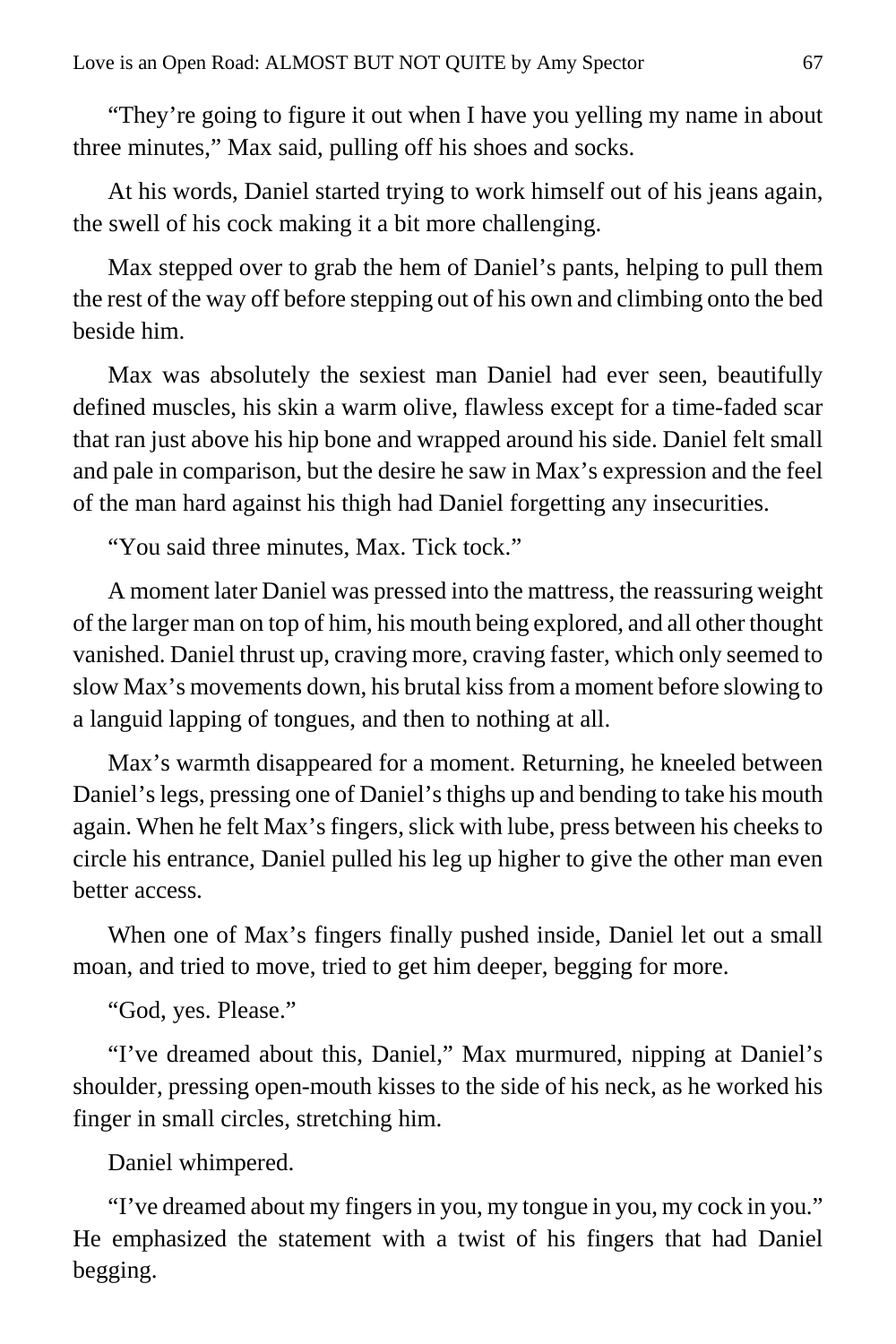"Shut up. You'll make me come." And that was the last thing Daniel wanted. Not until Max was buried deep inside of him.

Max slipped a hand away to put on a condom and slick himself, coming back with more lube and pressing himself against Daniel's entrance for only a moment before pushing in. The initial push was a slow, steady thrust that had Max's balls pressed to Daniel's ass. Only then did he stop long enough for Daniel to grow accustomed to the feeling, that indescribable pleasure of being stretched and filled, muscle pulsing around an invading cock.

Daniel moved tentatively and groaned. "Move, Max. Please move."

Max thrust hard, wrapping his arms around the back of Daniel's arms to grab onto his shoulders. He pounded into him with long strokes that had Daniel breathlessly begging for more. When Max dropped a hand to help push Daniel's leg higher, he hit the spot that had Daniel screaming and reaching between them to tug at his own dick.

"Fuck, Daniel," Max panted, his movements already becoming erratic.

It wasn't going to last long for either of them. But Daniel had known that. They had wanted each other too long. Had waited for what felt like forever.

Daniel felt the unmistakable tingle of orgasm radiate through his limbs and up his spine and yelled, spasming on the thick length buried deep inside of him, and spilled between them. Max groaned on top of him, Daniel's orgasm tearing at the last bit of Max's control, and he came right after.

The two of them lay panting together, Daniel's head resting on Max's chest, Max stroking his back. There were so many things Daniel wanted to say, so many emotions longing to break free. He felt cared for and loved, and those feelings were so foreign to him, he had a hard time not shaking from the immenseness of it. Daniel was not sure how much time had passed when Max pressed a kiss to his hair and, slipping from the bed, grabbed his hand and walked them to the shower.

They climbed in, washing each other and kissing under the spray, and Daniel found himself smiling.

"You are the most lovely creature I have ever seen," Max murmured, lathering Daniel's chest and kissing up his jawline.

Daniel tilted his neck, loving the feel of Max's beard against his throat.

"I was thinking the same thing about you." He felt Max's smile.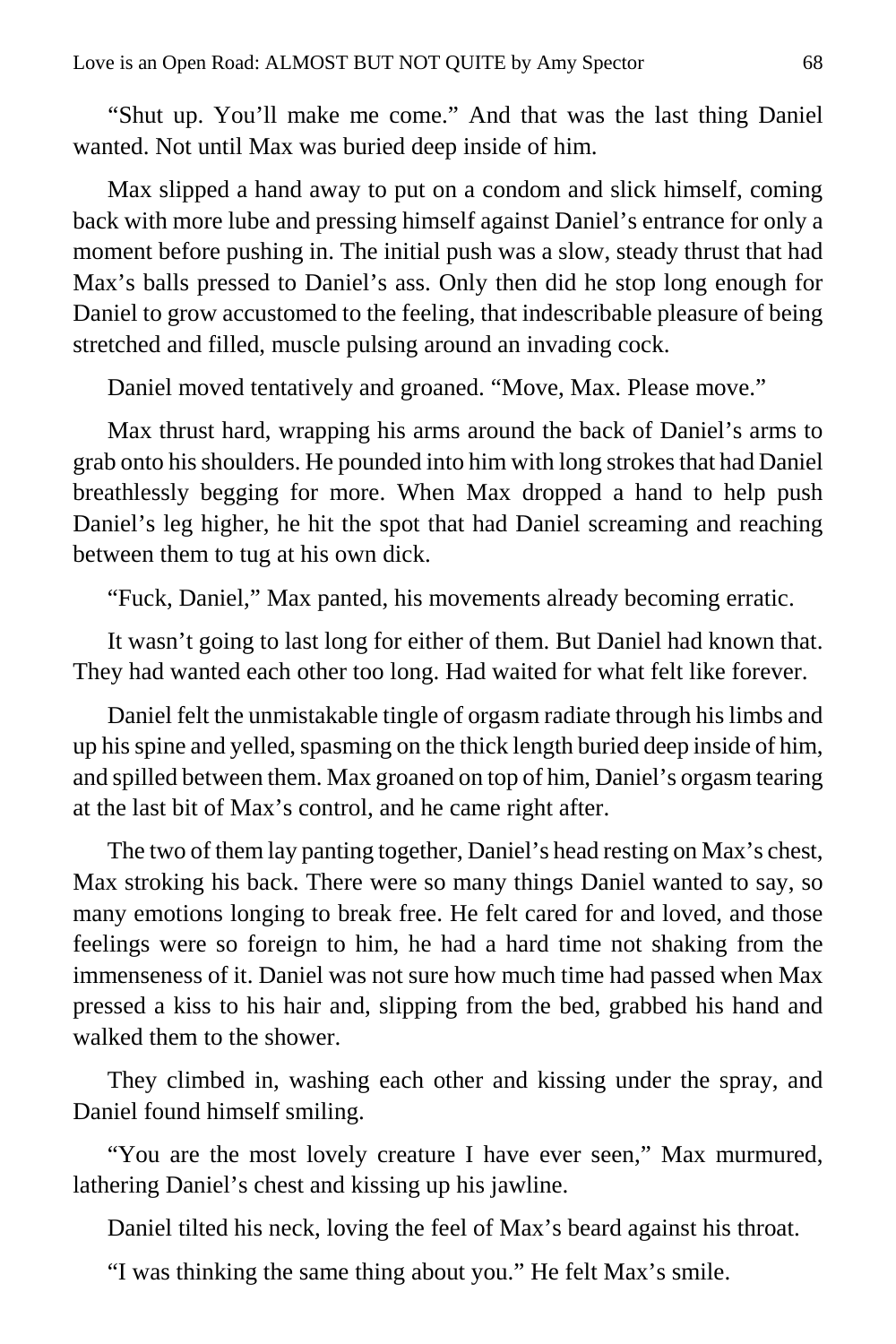They lingered there, touching, mapping each other with fingers and tongues and occasionally teeth. Max appeared to like to nip and nibble.

When Daniel's fingers trailed over the ridge at Max's hip he was reminded of the scar. "How did you get this?"

Max stilled a moment, pulling Daniel close to press a kiss to his wet hair before answering. "My stepbrother."

Daniel pulled away. "What? Why?"

The other man sighed.

"I think I told you our relationship got weird?" Daniel nodded slowly. "One night, out of the blue, Matthew climbed into bed with me when I was asleep. He…" Max looked uncomfortable, and when Daniel tried to reassure him with a stroke of fingers over his cheek, Max turned to kiss their tips.

"He said he loved me, was *in* love with me, and completely lost it when I told him that he wasn't, not really." Daniel knew his face must have shown his growing horror at the story by the way Max shook his head. "You have to understand his life. It's hard to appreciate the isolation of that house. My father was obsessed with the idea of abduction, or accident, or something. I don't even know. He tried to keep us safe, but he was never there so he also kept us alone. Anyway, things got out of hand, and I needed stitches, a lot of them. And the next day, Conner and I packed up and left for Austin. I took the Texas Bar and never looked back."

Daniel thought he finally understood why Max hadn't tried to find his stepbrother when he eventually discovered that the boy was gone. On some level, Max hadn't wanted to find him. The man's guilt made a little more sense now. Daniel didn't say that though, instead he just pulled Max into his arms and pressed a kiss to his lips. He understood being hurt by the ones who were supposed to love you, but more importantly, he also understood that you sometimes had to put yourself first.

They kissed for a long time before finally climbing out to dry off and crawl under the covers, Max wrapping his arms around Daniel and pulling him close.

Daniel focused on the warmth of the man behind him, the smell of him, and fell into a dreamless sleep.

\*\*\*\*

When they got hungry, they managed to untangle themselves long enough to slip into some sweats and wander downstairs for food. It was actually late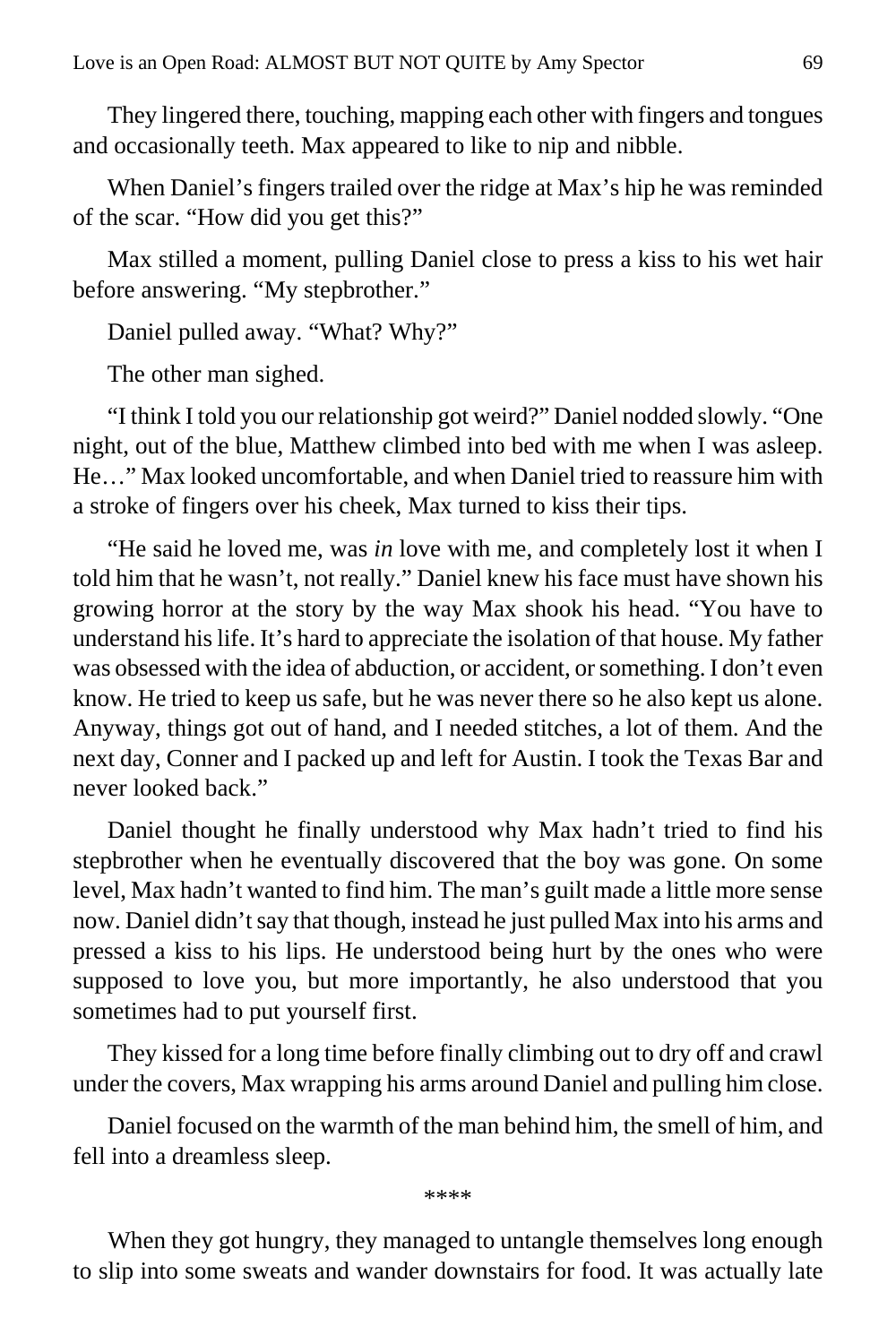enough by then that they found a note from Archer on the island letting them both know that he had given up on dinner. That he had left them fruit and cold cuts in the refrigerator and fresh baked bread in the pantry, but that he wasn't paid enough to be forced to listen to their monkey noises, and he would see them in the morning.

Daniel blushed. Still, it was nice having the house to themselves in the evening. It was always such a hub of activity during the day that the nights seemed more tranquil for it.

They picked at the roast beef and fed each other fruit and kissed, leaning against the counter. Max had just grabbed them each a glass of water when he noticed the notepad on the island.

"What's this?" He picked it up, reading through Daniel's scribbled notes. "Daniel, what is this?"

"It's a list of rooms for rent."

Daniel thought Max actually looked hurt.

"But why? Why are you looking for somewhere else to stay?"

"Max." Daniel walked over to slip his arms around the other man's waist, Max's own wrapping around him as well, and rested his head against his shoulder. "It's important for me to build my own life."

"But can't you see yourself building that life with me? I certainly can."

Daniel felt the tears and closed his eyes, concentrating on keeping his voice steady. "I'll need to think about it."

Max squeezed him tighter, and Daniel felt him nod.

They didn't say anything else about it, climbing the stairs, their hands clasped together. They brushed their teeth and fell into bed again. Max pulled Daniel's T-shirt over his head, pushing him back down into the pillow.

Max straddled him, fingers trailing down Daniel's jaw, down his neck and over his chest, the muscles of which were still a little tender from Daniel's nearly daily trips to the fitness center at the facility.

When Daniel let out a groan, Max pressed a little harder, hands fanning out and pushing up.

"God, that feels good. So much better than all the sex."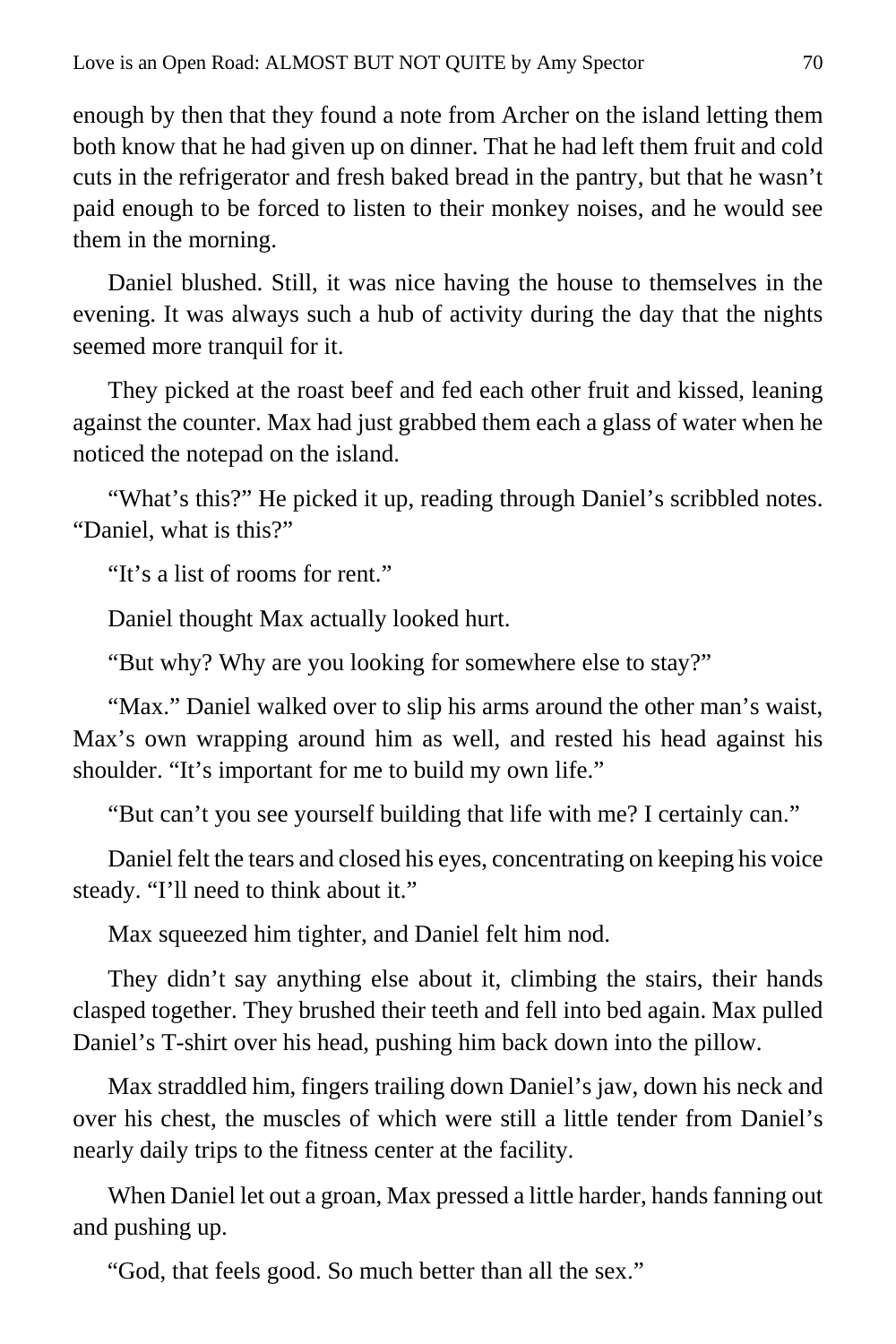Max laughed, bending down to kiss him again, blanketing Daniel with his larger body, and kissing him as if it could erase the moment in the kitchen and the last few weeks for both of them.

While Daniel had been away he had ached for Max, not just for his touch but also for his company and for his friendship. He thought, perhaps, that there was no building a life that didn't include this bed and this man, and that possibly, without knowing the specifics, the advice he had been given was wrong. Maybe tomorrow morning he would go downstairs and tear the sheet from that notepad, wad it up, and throw it away.

#### *Downstairs.*

"Shit, I think we left the dogs in the kitchen. Archer will kill us," Daniel said, starting to push up.

Max stopped him. "You stay here. I'll kick them out of there. Let's hope I remembered to close the pantry door and that the damage is still at a minimum."

He gave Daniel a quick kiss, climbing off of him, and left the room humming.

\*\*\*\*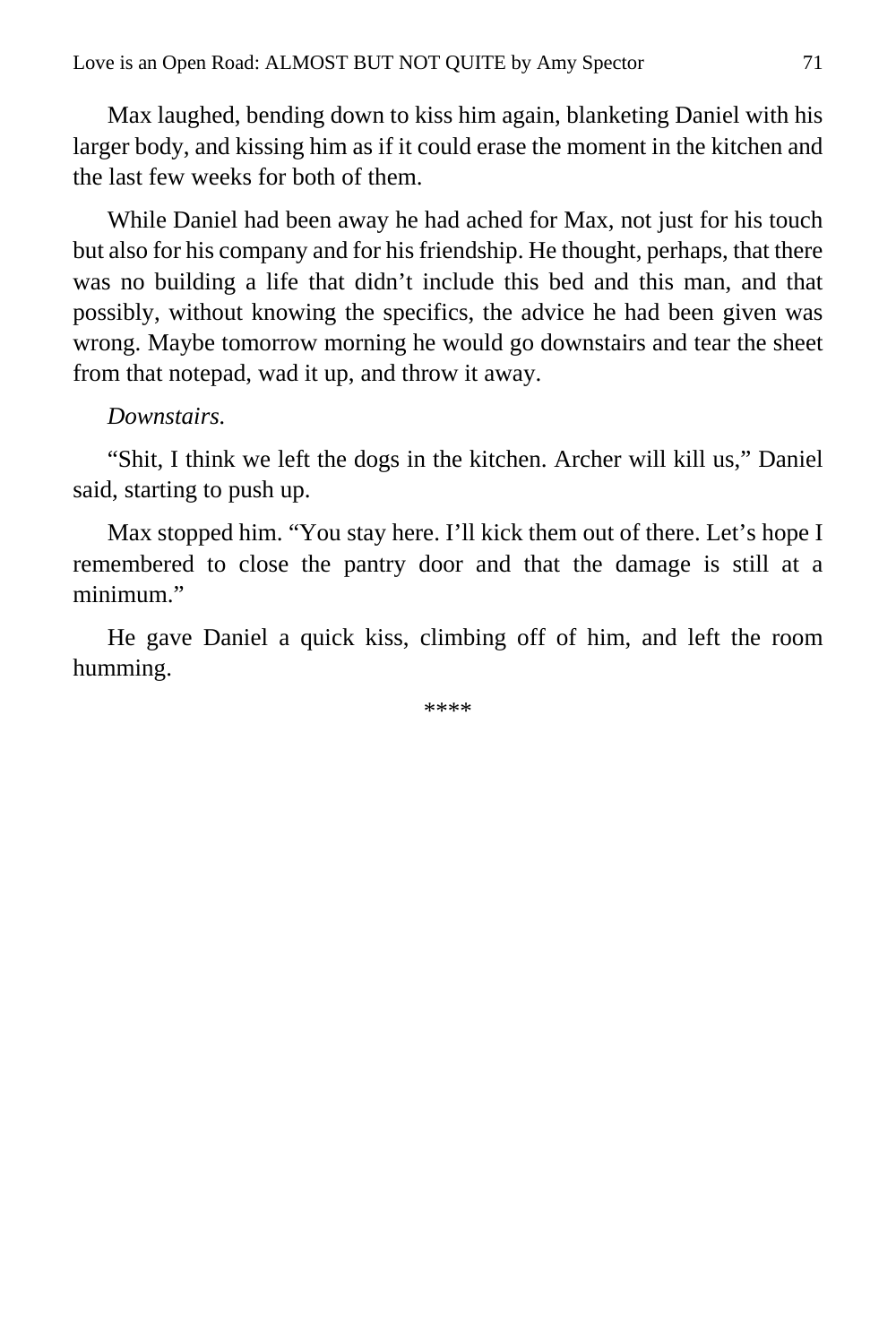# **Chapter Seven**

Daniel woke up to a quiet room, except for the swish of the ceiling fan, and to the faint smell of Max's cologne. He rolled over to press his face to Max's cool pillow and realized the man must not have come back to bed.

He knew where Max would be: sitting in the library, brooding over Daniel moving out. Daniel didn't want to go anywhere. He wanted to stay here, with Max until forever, and was half tempted to tell the man so, but first Daniel needed to know that Max understood things were not going to be perfect. Daniel was almost certain he would slip up, maybe not now, but eventually. As much as he loved the man, and he did love him, there would be slips and falls and tears. Daniel couldn't bear the thought of hurting Max in the process.

Maybe they just needed to talk.

He wasn't going to be able to sleep anymore anyway, not without Max next to him, so he climbed from the bed to slip back into Max's sweats and padded out the door, down the stairs and toward the library.

In the near darkness, Daniel practically stumbled over Zira.

"Jesus, sorry girl." When the dog didn't move, he squatted down to shake her. "Zira?"

*What the fuck?*

When he heard Max's whistling from the library, he headed in that direction at a run. "Max, something's wrong with Zira. I think she sick."

He took the corner, carried too far into the library by his own momentum, bumping into one of the chairs and tumbling a stack of books in the process.

"Did you hear—?"

Max lay in a heap on the floor, unmoving, Cornelius not three feet from his side.

"Oh my God."

"Hello again, Daniel."

Daniel spun around, heart pounding, to find a man standing behind the desk and pulling items from a bag on top of it. Duct tape, bungee cord, and a bottle of something Daniel couldn't identify but that sloshed loudly in the near silence of the room.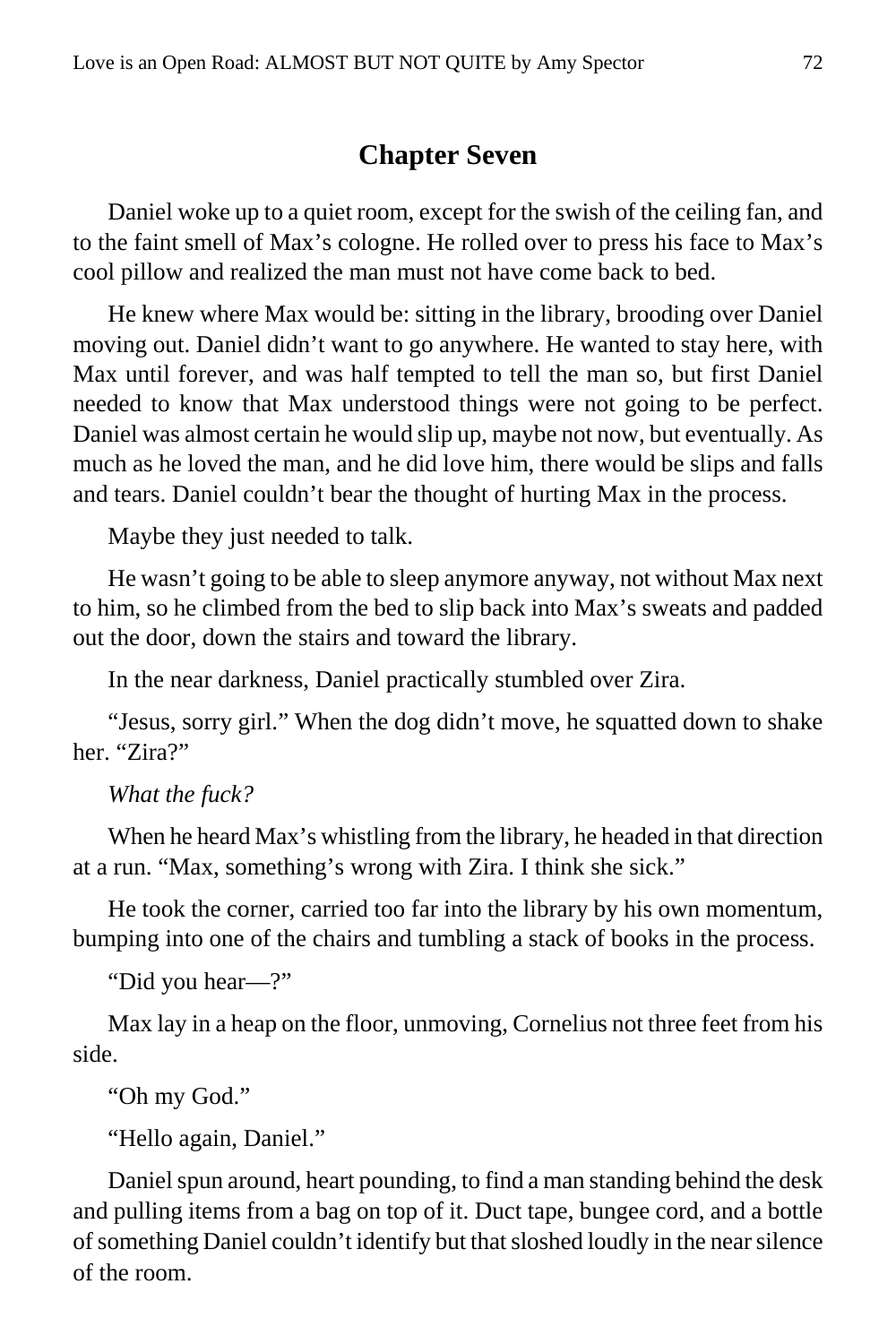"Matt?"

The guy didn't look at him, but past him, where Daniel knew Max lay on the floor, and Daniel fought hard not to turn around and look too, afraid to take his eyes off of him.

"God, Maximilian. Did you think you would be allowed to forget?" He flashed Daniel a quick smile. "The pretty ones always think they can get away with everything."

It was like the last piece of a puzzle you didn't know you were putting together had snapped into place.

"Matthew?" The name came out before Daniel could even think to stop it, and the guy's smile grew a little wider.

"You know what, Daniel? I don't know why the fuck you're here." The blond laughed. "Honest to God, that is some shit luck you're packing."

"What do you want?"

"Who the fuck do you think you are?" The man gestured wildly with his hand at Max on the floor and at Daniel. "Did you think you could seduce him and he'd just forget about me? Your fucking ego must be huge."

Daniel felt himself start to shake. "I didn't seduce anyone."

"God, you are just like all those other guys he fucked."

"Matthew," Daniel pushed the words out. "I don't even know what you're talking about."

"He loved me." The words were a roar, and a long-dead instinct had Daniel flinching, wrapping his arms around himself and trying to take up less space.

"He thinks he can fuck me and leave me, thinks he can ruin and abandon me?"

Daniel didn't believe a word of it.

"He didn't use you, Matthew. He didn't sleep with you."

"How do you know?" Matthew sneered, his complete attention back on Daniel. "He's just like his father. A user."

"I know because he wouldn't have done that. You were just a kid."

"He loved me."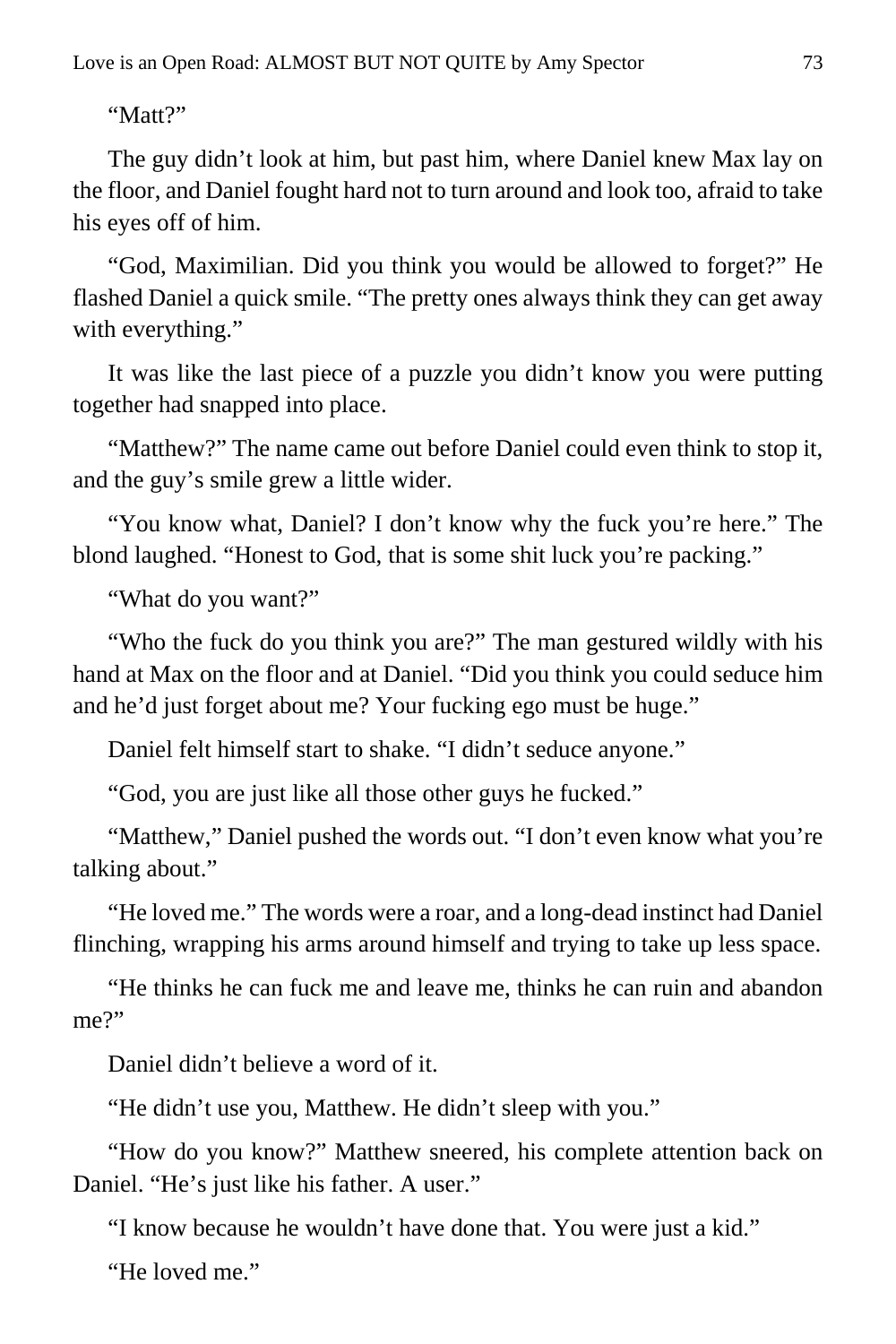Daniel tried to glance about, looking for the phone he had heard ringing from this room. He had teased Max about it, about having a landline, telling him he was an old man and asking him if it had a crank.

"Don't bother, Daniel." He looked back at Matthew. "I cut that before Max even opened the door to let those ugly beasts out."

Matthew went back to pulling items out of the bag: a jar, a box of something that rattled, a gun, a long-bladed knife.

Daniel wanted so badly to run, felt the fear so deep in his bones that the only thing that kept his feet planted was the fear of what the man in front of him might do to Max, what he had already done to him.

"If you love him so much, why would you hurt him?" Daniel's voice shook with each word, but he pushed them out.

The guy laughed. "I would never hurt Max. I've loved him since I was fifteen, since the moment he walked into my life with all that brooding and all that thinking. Think. Think. Think. No, I would never hurt Max. I'm here to kill *you*."

Daniel ran.

\*\*\*\*

Daniel knew he'd made a mistake the moment he slipped and slid his way down the back steps and onto the slick of the cold, damp grass.

He knew not to go upstairs. He'd read too many books and seen too many movies to think even for a minute that *that* would have been a good idea. So his focus had been on getting outside, getting out of the house, and to other people as quickly as possible. The moment he saw the walls he knew that no amount of adrenaline was going to have him leaping their height and getting away.

He tried anyway, running the length of one side, searching for the gate he knew had to be on the property. When he found it, its height and the lock put it firmly out of the realm of possible escape routes as well.

Daniel was about to scream, yell for help, when he heard the back door open and the sound of bootfalls on the porch, so instead he dropped to the ground, pushing himself into the shadow of the fence.

The whistling started again, the same tune Max had been humming, and Daniel watched Matthew slowly descend the steps. He knew there were only two real options here, unless calling out for help and getting himself shot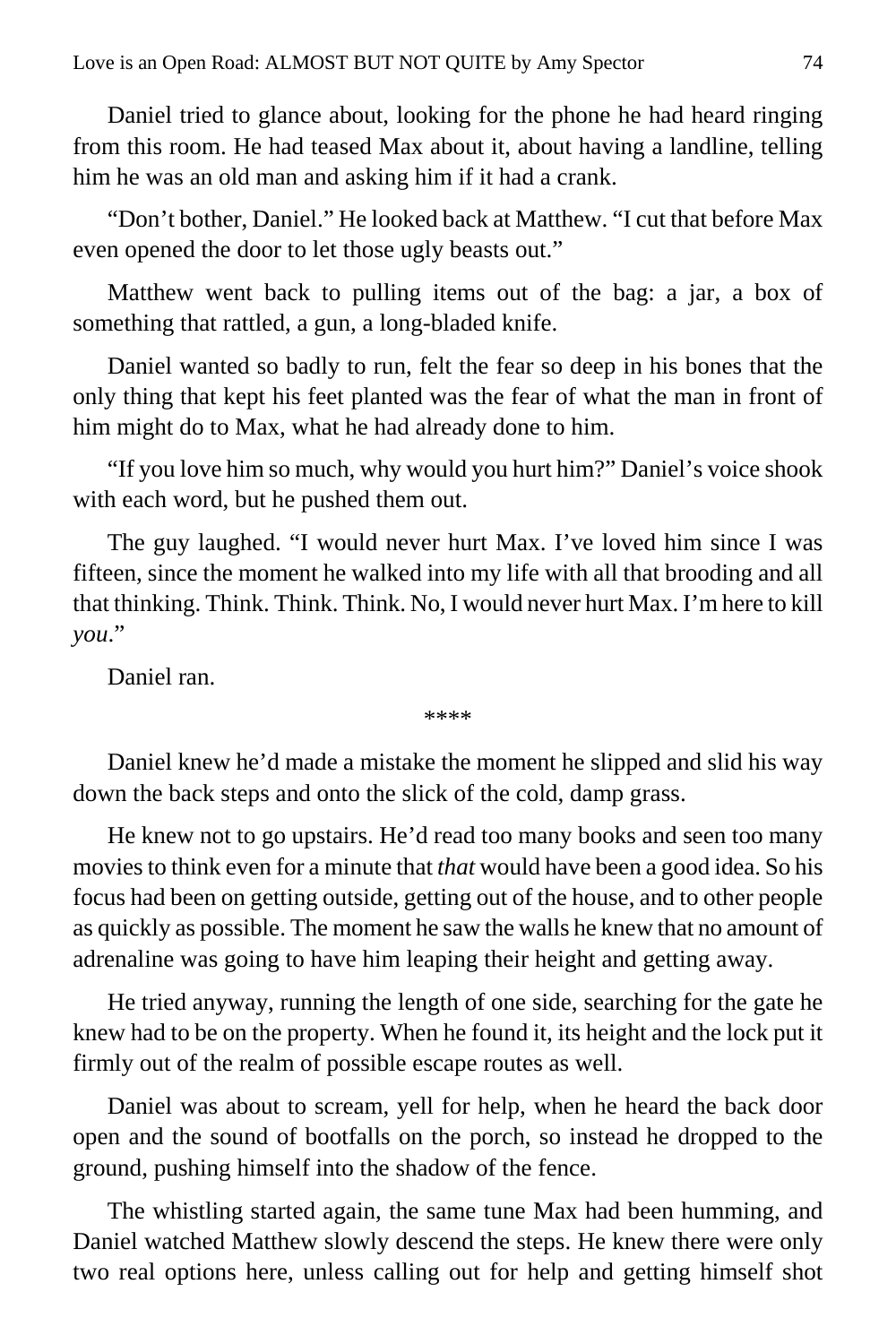counted. Somehow he needed to double back, get into the house, and either run out the front door to the nearest house for help, or run upstairs and try to find Max's cell. He mentally kicked himself for the fight he'd put up when Max wanted to buy him one the day they went shopping. If he could have gone back in time he would have let the man buy him as much fucking technology as he wanted.

Matthew started an almost methodical sweep of the yard, back and forth, scanning the shadows and bending to touch the grass as if he thought he were Tonto or some shit. Daniel pushed silently away from the fence, slowly making his way toward the greenhouse. If he could get inside, or at least keep the structure between them, Daniel thought he just might be able to make a run for the house while the other man searched the far side of the grounds.

Daniel tried the first door he came to. It opened easily and, by some miracle, silently. He had envisioned the heavy wooden tables and their endless supply of possible artillery: terracotta pots, mounds of earth and pebbles, old wooden-handled hand rakes and shovels, shears, and any number of gardening tools. But it was all gone. Even the floor had been swept of debris.

### *Fuck.*

The only things inside were sheets of drywall and a few buckets of plaster. There was also a long folding table covered in blueprints, an old radio, and a big jug of hand sanitizer.

#### *Why the hell no pens or pencils? Scissors would be even better.*

He nearly passed the table up completely, but thinking better of it moved back to grab the jug. Twisting off its pump, Daniel poured a puddle of the jug's contents on the floor in front of the door he'd just entered—an early warning signal in case Matthew had seen him sneak inside. He took the rest with him, the jug clasped tightly in his hand, and moved quietly to the far door, the one closer to the house. He stayed near the ground and away from the windows, afraid that light from the back of the house or from the moon overhead would somehow draw attention to his movements.

Daniel was nearly to the other door when he realized the whistling had stopped. He stood still, concentrating on any sound, at least anything that could be heard above the racing of his heart. But there was nothing. He walked the last few feet to the door and peeked outside. The yard was empty, the back door of the house gaping wide, and Daniel had the most horrible thought: that when Matthew had not been able to find him, he had gone back for Max.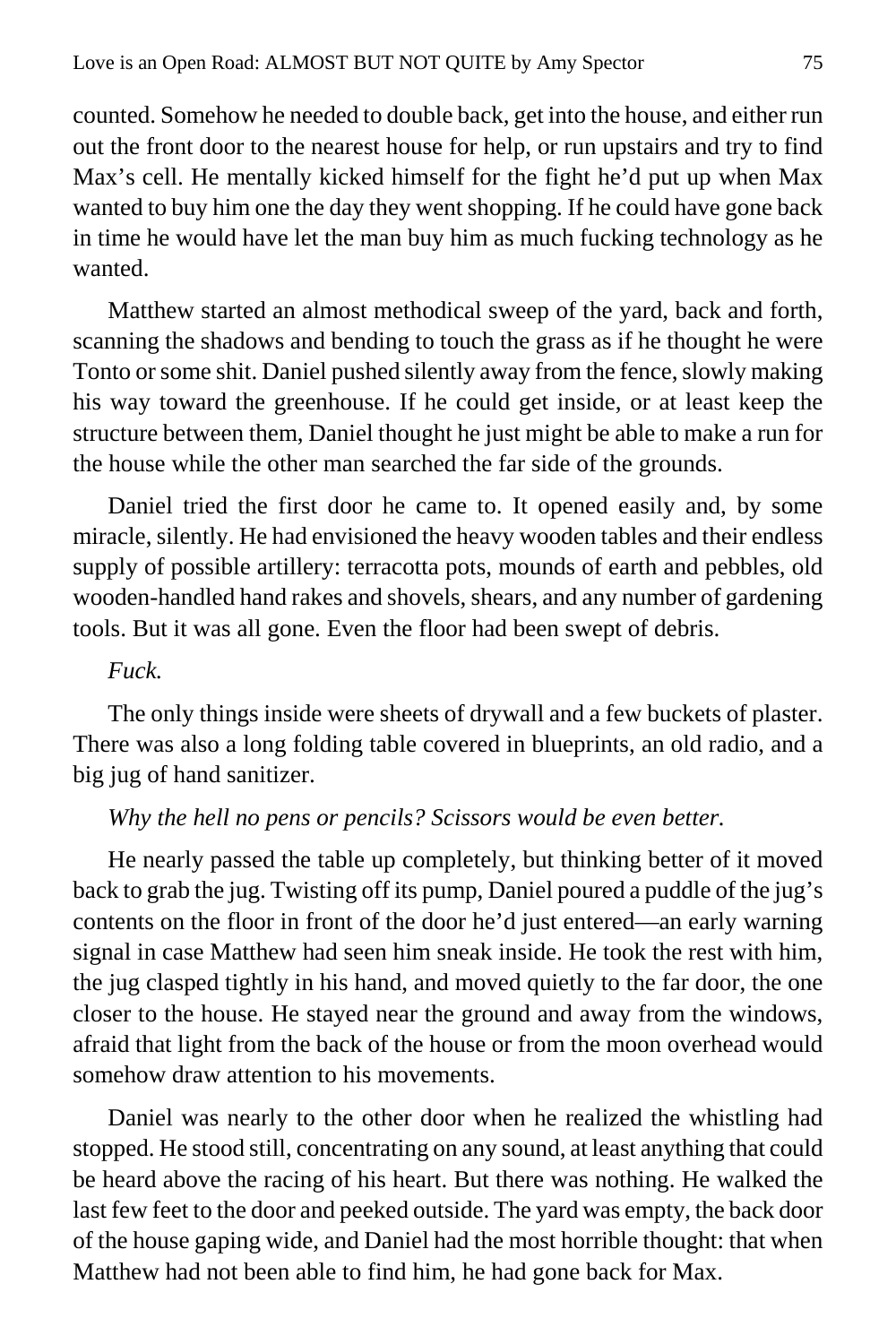Daniel went to pull open the door, his only thought to get to the man he loved, and let out a scream when Matthew stepped into view on the other side of the doorframe, and grinned. Daniel bolted in the other direction, running back to the door at the far side as fast as his legs would allow, jumping over the puddle and crashing through the old diamond-paned glass door, tumbling down onto the grass, feeling the burn of splinters and glass shards on his bare chest.

He heard the sound of the man at his heels—slipping and falling on the slick of sanitizer covering the old tiled floor—and the string of curses that followed.

"I'm going to fucking kill you, you fucking piece of shit."

He pushed up, running for the back door of the house, slipping and almost falling once, and then righting himself before he went down. Hitting the steps, he was yanked off his feet, a screaming pain shooting through him where he was held by his hair.

"That was just too easy."

With every ounce of strength Daniel had, he swung back, slamming the plastic jug he still held into the side of Matthew's head. It was enough force to have the man drop him, staggering back, and Daniel turned to do it again with more of a swing this time, sending the guy stumbling back farther.

"Move!"

Daniel dove to the ground at the sound of Max's order, rolling over in time to see him deliver a blow with one of Archer's iron skillets, a blow that dropped Matthew hard to the ground, the guy showing no effort to stand back up.

Daniel ran into the house to grab the bungee cord off the library desk, and the two of them did the best job possible of binding the unconscious man's arms and legs, only then running for the phone.

They stood there for a long time, watching the man, bound and bleeding on the grass, and listening to the ugly and welcome blare of sirens as they grew closer to the house, before Daniel's breathing had slowed enough to even speak.

"I thought I was supposed to be the one with the wicked stepbrother."

\*\*\*\*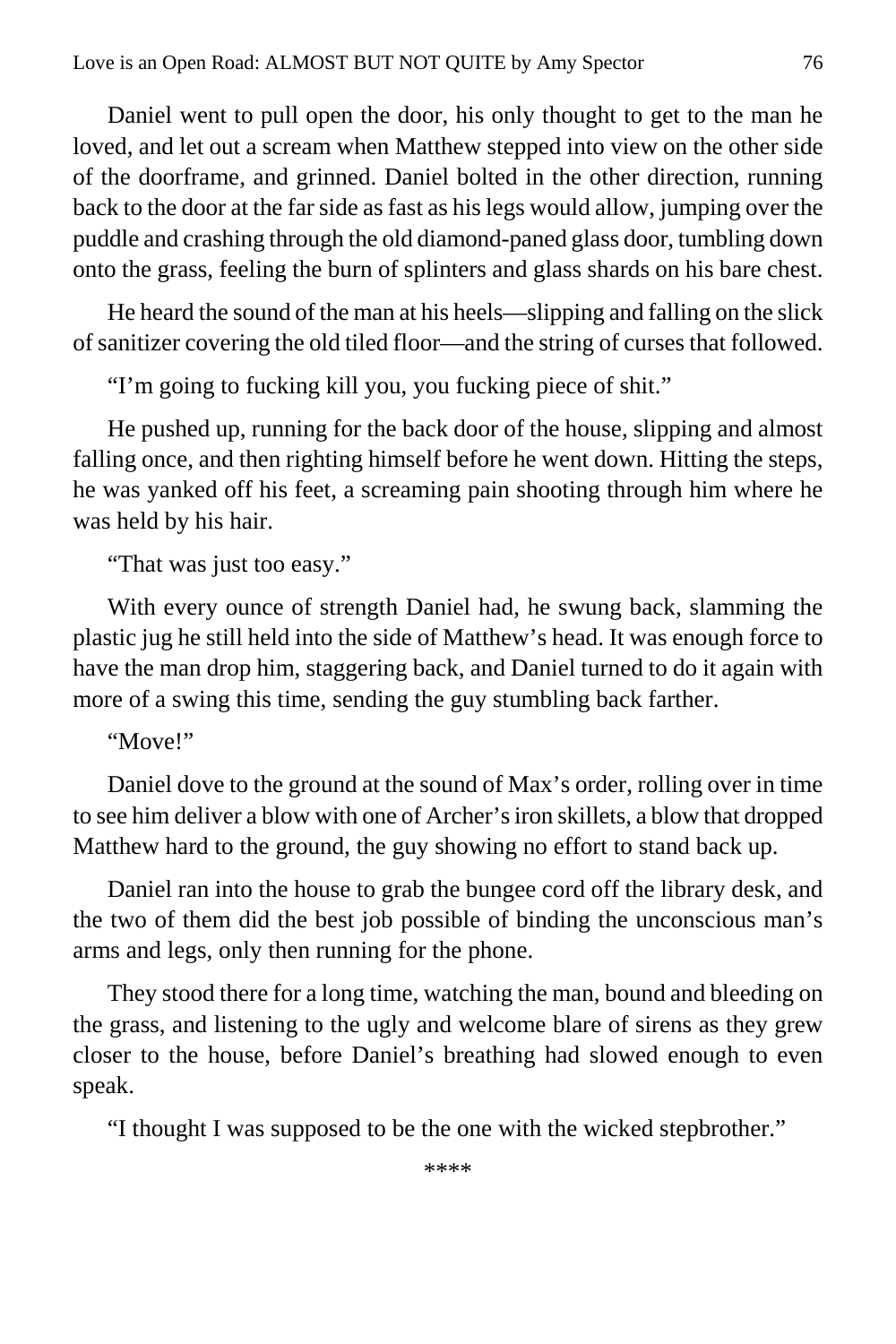### **Epilogue**

Reagan poked her head into the stockroom. "James, Audrey, and I are heading out. We were thinking about hitting some bars tonight. Are you in?"

"No, but thanks for the invite," Daniel said, waving a quick good-bye before going back to making notes on his last client's color chart—a 105-red with treatment additive to help the color hold longer.

He had hoped to slip out a little early that evening and surprise Max when he had a cancellation in the last slot. But no such luck. The time slot had been booked again just after three, and for a color, and colors always seemed to run over.

Daniel looked at his watch, disappointed to see that it was already well after seven. Between going to school and the days he worked at the salon, he didn't feel like he saw Max nearly enough. But tomorrow was Saturday. With any luck they could sleep in and grab brunch somewhere, and maybe even take the new puppies to the park.

Placing the client file with the others waiting to be put away, Daniel pushed his way out of the stockroom and hurried down the corridor to put away his things and do one last quick sweep of his station. The sooner he was climbing into his car, the quicker he would be home.

He turned into his row of empty workstations to find Max sitting in his chair, and grinned.

"What are you doing here?"

"I missed you," Max told him, tugging Daniel onto his lap when he got close enough. "And I thought maybe we could grab dinner out. We could just leave your car and have someone come get it tomorrow."

"We are not leaving my baby." Daniel poked Max in the side with a finger. It had been Daniel's twenty-third birthday gift from Max, a vintage Ferrari Spyder in a blue almost the exact same color as Max's eyes, but somehow not nearly as beautiful.

That had been when Daniel realized the extent of his boyfriend's money. Max had confessed, afraid of Daniel's reaction, afraid he would be upset at the secret and uncomfortable with the wealth. Afraid he would be mad.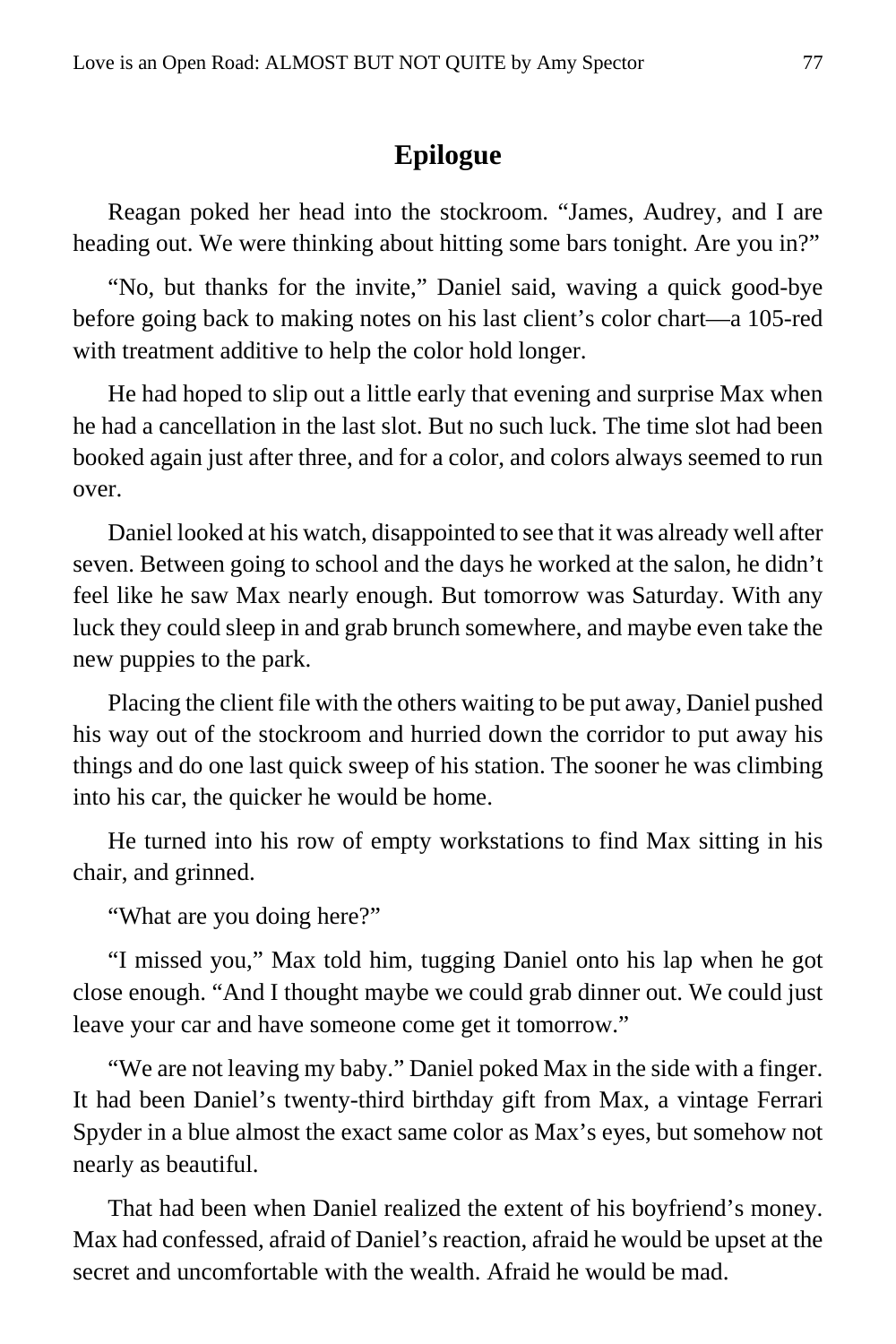Daniel had laughed, telling Max that he watched enough television reruns to know it was stupid to regret having a magic wife. Max hadn't understood what Daniel was talking about.

"What do you suggest then?"

"Well, let me think." Daniel ran a finger from Max's lips, over his chin, and down his neck.

Sitting here like this, it was hard not to think about the first time the man had shown up in his chair at the end of the night requesting some promised shave that Daniel still didn't fully understand.

He had never shaved another man's face, but he had what he needed, and after some convincing—he liked Max's beard—ran the electric shaver over Max's neck and chin and jawline, and then went in with a hand razor.

Touching the man—fingers slick with lather had been so erotic, and the touch of the other still so new, that they barely made it out of the salon and into Max's car before they were on each other. Max pushed him back against the seat and freed him from where he strained against the fly of his pants.

The sight of Max's mouth wrapped around his cock and the distinctive sound of the man working himself had Daniel shooting off in what felt like seconds, Max following close behind.

They had cleaned up in a hurry, hastily grabbing anything they could find, and sped home to do it all over again.

The feel of Max's hand stroking up his back brought Daniel out of his memories. Looking up, he caught Max studying him. His look, the one that always made Daniel feel loved and cherished, and even after all these months made his heart skip a beat.

"I think we need to go home." Max's eyes heated at Daniel's words. "Maybe crawl into bed."

"Are you tired?" Max asked with a wicked grin.

"Not quite."

# **The End**